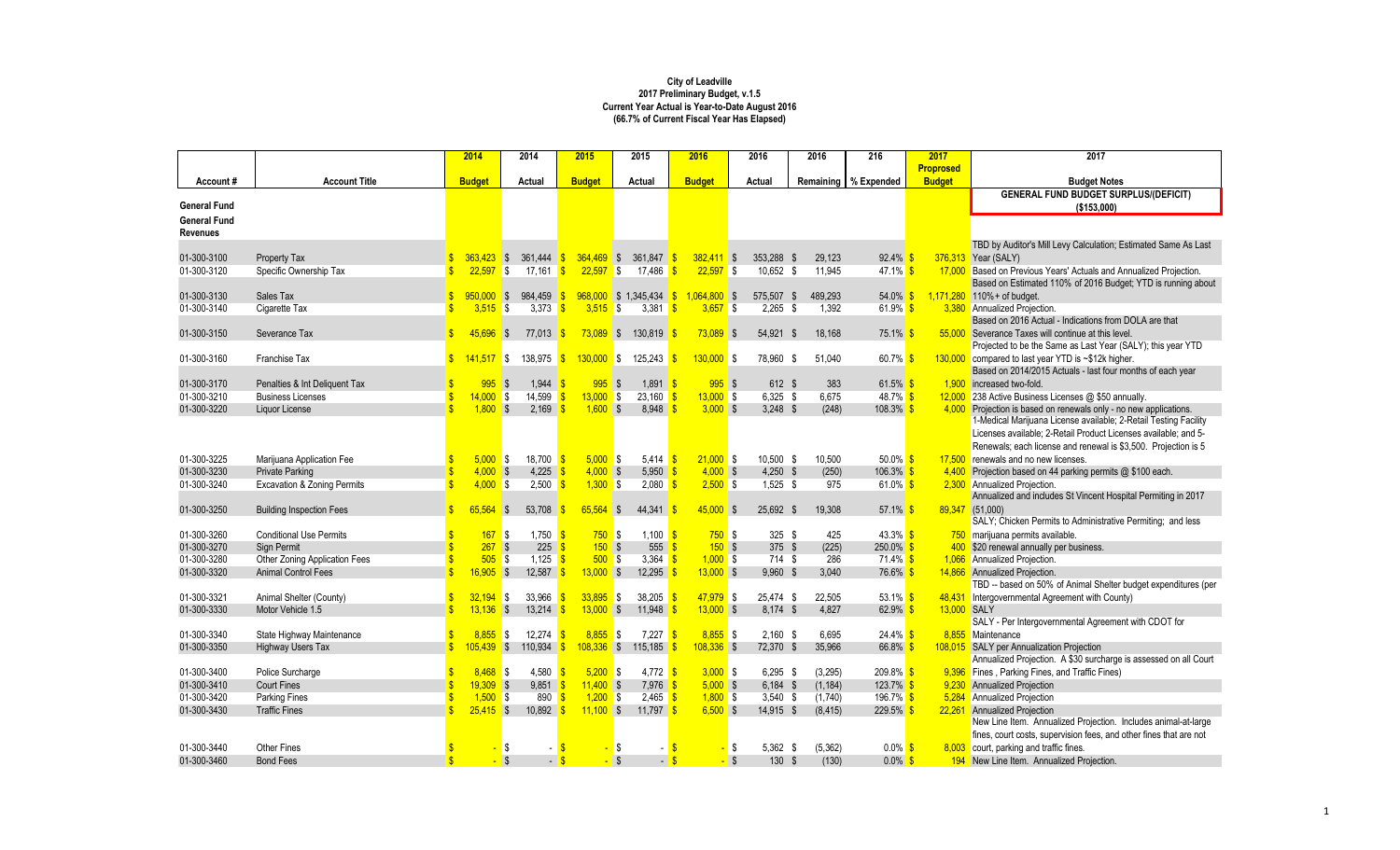|             |                                         | 2014          | 2014                                                                                                    | 2015          | 2015                 | 2016           | 2016                             | 2016             | 216                    | 2017             | 2017                                                           |
|-------------|-----------------------------------------|---------------|---------------------------------------------------------------------------------------------------------|---------------|----------------------|----------------|----------------------------------|------------------|------------------------|------------------|----------------------------------------------------------------|
|             |                                         |               |                                                                                                         |               |                      |                |                                  |                  |                        | <b>Proprosed</b> |                                                                |
| Account#    | <b>Account Title</b>                    | <b>Budget</b> | <b>Actual</b>                                                                                           | <b>Budget</b> | Actual               | <b>Budget</b>  | <b>Actual</b>                    |                  | Remaining   % Expended | <b>Budget</b>    | <b>Budget Notes</b>                                            |
| 01-300-3470 | <b>Warrant Fees</b>                     |               |                                                                                                         |               |                      |                | $210$ \$                         | (210)            | $0.0\%$ \$             |                  | 313 New Line Item. Annualized Projection.                      |
| 01-300-3498 | Donations - Tabor Opera House           |               |                                                                                                         |               |                      |                | 270 \$                           | (270)            | $0.0\%$                |                  | New Line Item - Non-Budgeted Line Item.                        |
| 01-300-3499 | Tabor Opera House - Other               |               |                                                                                                         |               |                      |                | 22,779                           | \$<br>(22, 779)  | $0.0\%$ \$             |                  | New Line Item - Non Budgeted Line Item                         |
| 01-300-3475 | Lease Proceeds                          |               | $\boldsymbol{\mathsf{S}}$<br>168,035                                                                    |               |                      |                | $-$ \$                           | $\sim$           | $0.0\%$                |                  | Line Item Not Used                                             |
| 01-300-3500 | Earnings on Deposit-ColoTrust           | ,029          | S.<br>930                                                                                               | 1,000         | <b>S</b><br>367      |                |                                  |                  | $0.0\%$ \$             |                  | Line Item Not Used                                             |
| 01-300-3501 | Earnings on Deposit-Operating Account   | $171$ \$      | 163                                                                                                     | 170S          | 169                  | 150S           | 140 \$                           | 10               | $93.0\%$               |                  | 208 Annualized Projection                                      |
| 01-300-3505 | Earning on Deposit - Surcharge          | $16-$         | <b>S</b><br>4                                                                                           | 20S           | 4                    |                | <mark>-</mark> \$<br>$2^{\circ}$ | (2)<br>-\$       | $0.0\%$ \$             |                  | <b>nil</b>                                                     |
| 01-300-3506 | Earning on Deposit - General Investment |               | -\$<br>$\blacksquare$                                                                                   |               | 1,387                | $1,300$ \$     | 3,107                            | (1, 807)<br>-S   | 239.0%                 | 4,637            | <b>Annualized Projection</b>                                   |
|             |                                         |               |                                                                                                         |               |                      |                |                                  |                  |                        |                  | Annualized Projection. Line item primarily includes VIN        |
| 01-300-3510 | Miscellaneous                           | 4.369         | 17,600<br>\$                                                                                            | 4,400         | \$<br>7,498          | $4,400$ \$     | 1,331                            | 3,069<br>-S      | $30.2\%$ \$            | 1.986            | inspections fee, fingerprint fee, and copy fee.                |
|             |                                         |               |                                                                                                         |               |                      |                |                                  |                  |                        |                  | SALY; SRO Reimbursement from School District - 1/2 Salary and  |
| 01-300-3520 | Reimbursements                          |               | $1,212$ \$<br>- \$                                                                                      | $-$ \$        | $17,714$ \$          | $17,114$ \$    | 20,064                           | (2,950)<br>- \$  | 117.2% $$$             | 28,316           | Benefits                                                       |
| 01-300-3525 | Reimbursements - Grants                 |               |                                                                                                         |               | 7,893<br>-\$         |                | 2,540                            | (2, 540)<br>- \$ | $0.0\%$ \$             |                  | None known at this time.                                       |
|             |                                         |               |                                                                                                         |               |                      |                |                                  |                  |                        |                  |                                                                |
|             |                                         |               |                                                                                                         |               |                      |                |                                  |                  |                        |                  | SALY, as revenue has been fairly consistent from year-to-year. |
| 01-300-3552 | <b>Tabor Home Revenue</b>               | 5,100         | 3,114 $\frac{1}{5}$<br>$\sqrt{3}$                                                                       | $5,100$ \$    | 3,495                | $3,000$ \$     | $2,972$ \$                       | 28               | $99.1\%$ \$            |                  | Tabor Home dates are normally late May through Labor Day.      |
| 01-300-3610 | <b>State Grants</b>                     |               | 15,810<br>\$                                                                                            |               | 29,700<br>-\$        |                | 6,500                            | (6,500)<br>-S    | $0.0\%$ \$             |                  | None known at this time.                                       |
| 01-300-3620 | <b>Other Grants</b>                     |               | $\sim$                                                                                                  |               | 20,004<br>- \$       |                | $-$ \$                           |                  | $0.0\%$                |                  | None known at this time.                                       |
| 01-300-3630 | Tabor Opera House Grants                |               |                                                                                                         |               | \$                   |                | 60,000                           | (60,000)         | $0.0\%$ \$             |                  | New Line Item. Rehabilitation grants not known at this time.   |
| 01-300-3900 | Administrative Fee - Fire Fund          | 25,383        | 25,383<br>$\sqrt{3}$                                                                                    | 25,383        | $\sqrt{3}$<br>25,400 | $25,383$ \$    | 16,933 \$                        | 8,450            | 66.7% \$               | 25,383           | Fixed fee. SALY                                                |
| 01-300-5531 | <b>Donation Animal Shelter</b>          | $5,107$ \$    | 4,992                                                                                                   | $4,000$ \$    | 4,735                | 5,000S         | $1,463$ \$                       | 3,537            | $29.3\%$ \$            | 2,183            | <b>Annualized Projection</b>                                   |
| 01-300-5532 | Donations - Main Street                 |               | 4,000<br>- \$                                                                                           |               | 340<br>S             |                | - \$                             | $\sim$           | $0.0\%$ \$             | 2,500            | Main Street mini grants.                                       |
| 01-300-5620 | <b>Other Grants</b>                     |               | \$                                                                                                      |               | \$<br>$(8, 130)$ \$  |                | - \$                             |                  | $0.0\%$ \$             |                  | None known at this time.                                       |
|             |                                         |               |                                                                                                         |               |                      |                |                                  |                  |                        |                  | Prior years budgeted \$25k was for eventual sale of Bradley    |
|             |                                         |               |                                                                                                         |               |                      |                |                                  |                  |                        |                  | Property, which is no longer for sale - Exchanged for East 6th |
| 01-300-9001 | Sale of Capital Asset                   |               | 378,025                                                                                                 | 25,000        |                      | $25,000$ \$    |                                  | 25,000           | $0.0\%$ \$             |                  | Street Property.                                               |
|             | <b>Total General Fund Revenues</b>      |               | $\frac{1}{2}$ , 2,375,442 $\frac{1}{2}$ , 2,511,826 $\frac{1}{2}$ , 1,925,588 $\frac{1}{2}$ , 2,403,457 |               |                      | $2,056,766$ \$ | 1,422,032                        | 634,734          | 69.1%                  | 2,202,695 7.10%  |                                                                |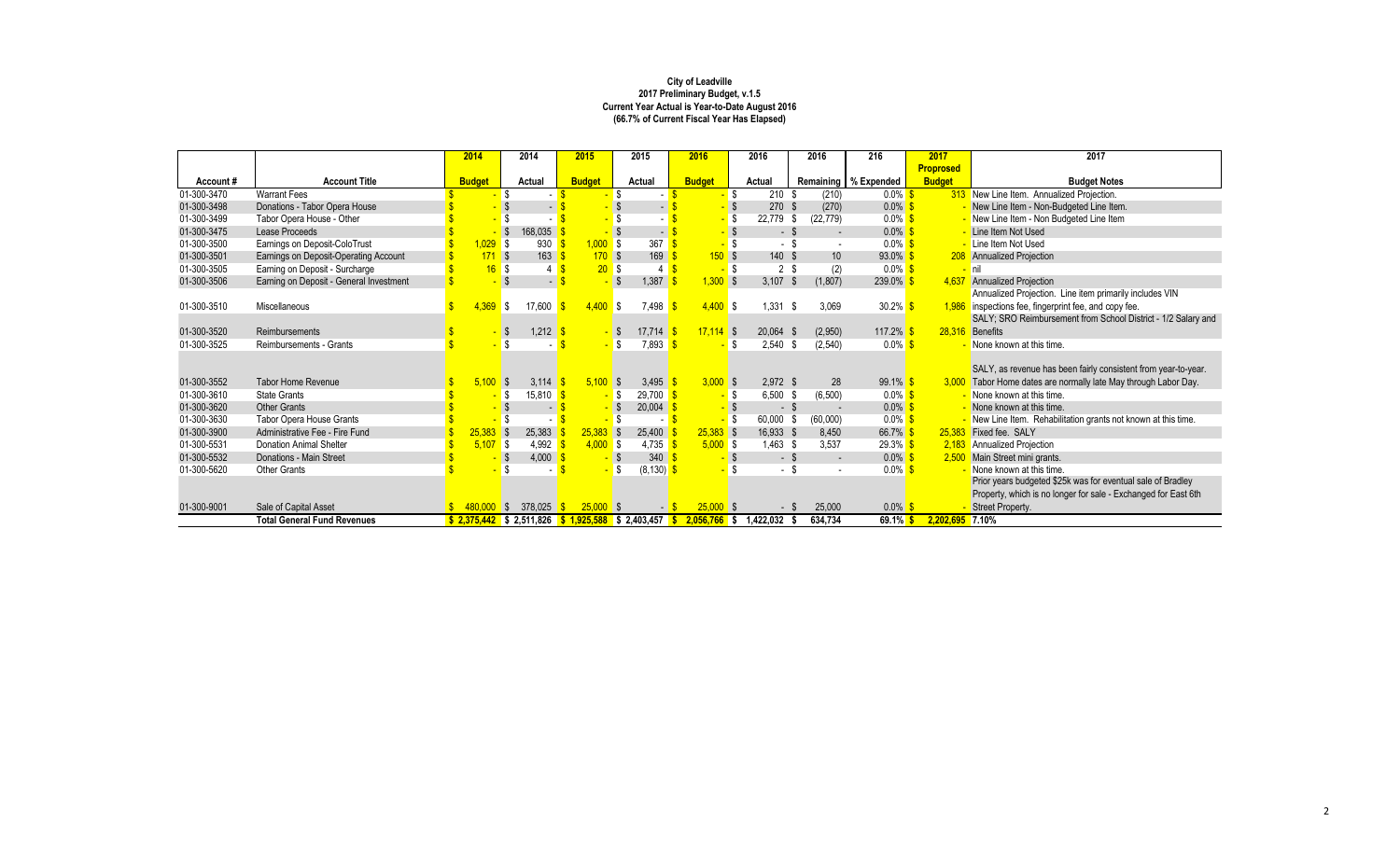|                     |                                     | 2014          | 2014     |        | 2015          |            | 2015   | 2016          |                | 2016        | 2016   | 216                    | 2017             | 2017                                                            |
|---------------------|-------------------------------------|---------------|----------|--------|---------------|------------|--------|---------------|----------------|-------------|--------|------------------------|------------------|-----------------------------------------------------------------|
|                     |                                     |               |          |        |               |            |        |               |                |             |        |                        | <b>Proprosed</b> |                                                                 |
| Account#            | <b>Account Title</b>                | <b>Budget</b> | Actual   |        | <b>Budget</b> |            | Actual | <b>Budget</b> |                | Actual      |        | Remaining   % Expended | <b>Budget</b>    | <b>Budget Notes</b>                                             |
| <b>General Fund</b> |                                     |               |          |        |               |            |        |               |                |             |        |                        |                  |                                                                 |
| <b>Expenditures</b> |                                     |               |          |        |               |            |        |               |                |             |        |                        |                  |                                                                 |
| <b>Executive</b>    |                                     |               |          |        |               |            |        |               |                |             |        |                        |                  |                                                                 |
| <b>Expenditures</b> |                                     |               |          |        |               |            |        |               |                |             |        |                        |                  |                                                                 |
| 01-40-1-5000        | Salary                              | $24,400$ \$   |          | 24,493 | $24,400$ \$   |            | 24,400 | $44,400$ \$   |                | $29,908$ \$ | 14,492 | 67.4% \$               | 44,400           | Council and Mayor                                               |
| 01-40-1-5120        | FICA - Employer                     | 1,513 \$      |          | ,320   | $1,513$ \$    |            | ,271   | $2,753$ \$    |                | 1,829 \$    | 924    | 66.4% $$$              | $2,753$ 6.2%     |                                                                 |
| 01-40-1-5130        | FICA Medicare - Employer            | 354           | l S      | 309    |               | $354$ \$   | 297    | $644$ \$      |                | $428$ \$    | 216    | 66.5%                  |                  | 644 1.45%                                                       |
|                     |                                     |               |          |        |               |            |        |               |                |             |        |                        |                  | Per 2015 Ordinance 1, Mayor no longer provided health           |
| 01-40-1-5150        | Health Insurance                    | 11,859        | \$       | 11,817 | $12,488$ \$   |            | 12,521 |               |                | - \$        |        | $0.0\%$ \$             |                  | insurance.                                                      |
|                     |                                     |               |          |        |               |            |        |               |                |             |        |                        |                  | Per 2015 Ordinance 1, Mayor may elect City's 457 Plan - 6% City |
| 01-40-1-5140        | 457 Deferred Plan                   |               |          | т.     |               |            | $\sim$ | $1,800$ \$    |                | - \$        | 1,800  | $0.0\%$ \$             |                  | Match.                                                          |
| 01-40-1-6202        | Supplies                            | 600           | <b>S</b> | 225    |               | $600$ \$   | 463    | $600$ \$      |                | $225$ \$    | 375    | 37.4% $$$              |                  | 335 Annualized Projection                                       |
| 01-40-1-6203        | <b>Operating Expenses</b>           |               |          | $\sim$ |               |            | 425    |               | $\blacksquare$ | - \$        | $\sim$ | $0.0\%$                |                  | Line Item Not Used                                              |
| 01-40-1-6310        | <b>Education &amp; Conferences</b>  | 850           |          | 215    |               | 500S       | 25     | $500$ \$      |                | 620 \$      | (120)  | 124.0% \$              | <b>500</b>       | Estimate per Mayor                                              |
| 01-40-1-6311        | Travel                              | $1,500$ \$    |          | 407    |               | $500$ \$   | 509    | $500$ \$      |                | 639 \$      | (139)  | 127.7%                 |                  | 500 Estimate per Mayor                                          |
| 01-40-1-6550        | Computer Equipment/Maintenance      |               |          |        |               |            | 73     | 100S          |                | $\sim$      | 100    | $0.0\%$ \$             |                  | <mark>– nil</mark>                                              |
|                     | <b>Total Executive Expenditures</b> | $41,076$ \$   |          | 38,786 | 40,354        | $\sqrt{5}$ | 39,985 | $51,297$ \$   |                | 33,648      | 17,649 | $65.6\%$               | 49,132           |                                                                 |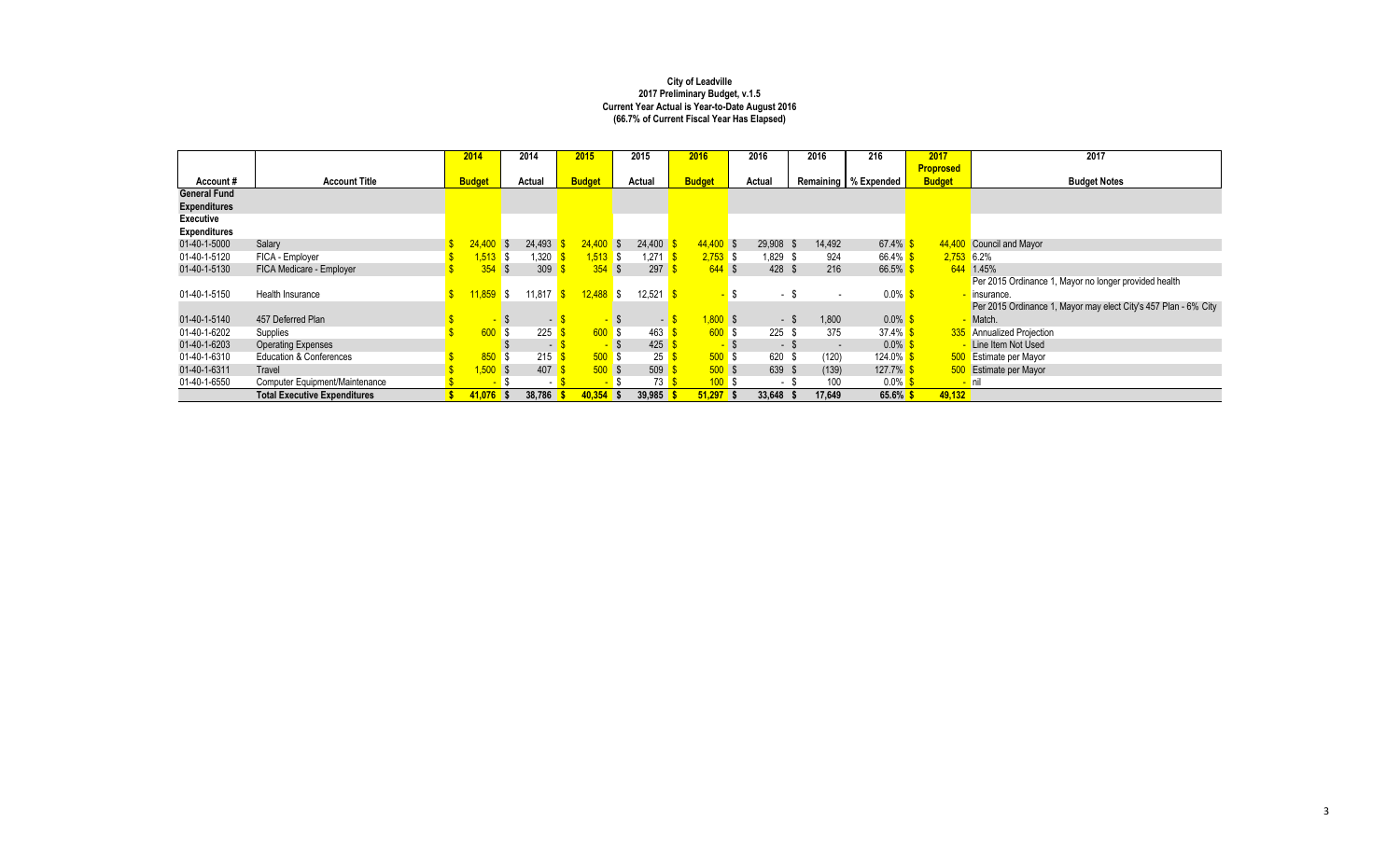|                     |                                          | 2014          |              | 2014   | 2015          |             | 2015   |        | 2016          |      | 2016            |      | 2016           | 216                    | 2017             | 2017                                                              |
|---------------------|------------------------------------------|---------------|--------------|--------|---------------|-------------|--------|--------|---------------|------|-----------------|------|----------------|------------------------|------------------|-------------------------------------------------------------------|
|                     |                                          |               |              |        |               |             |        |        |               |      |                 |      |                |                        | <b>Proprosed</b> |                                                                   |
| Account#            | <b>Account Title</b>                     | <b>Budget</b> |              | Actual | <b>Budget</b> |             | Actual |        | <b>Budget</b> |      | Actual          |      |                | Remaining   % Expended | <b>Budget</b>    | <b>Budget Notes</b>                                               |
| Administrative      |                                          |               |              |        |               |             |        |        |               |      |                 |      |                |                        |                  |                                                                   |
| <b>Expenditures</b> |                                          |               |              |        |               |             |        |        |               |      |                 |      |                |                        |                  |                                                                   |
|                     |                                          |               |              |        |               |             |        |        |               |      |                 |      |                |                        |                  | Admin Manager (DOL minimum salary reset to avoid overtime for     |
|                     |                                          |               |              |        |               |             |        |        |               |      |                 |      |                |                        |                  | exempt employees - \$47,476); Tabor Home Guides (90%              |
|                     |                                          |               |              |        |               |             |        |        |               |      |                 |      |                |                        |                  | Admin/10% CTF); City Hall Janitorial Services budgeted against    |
| 01-40-2-5000        | Salary                                   | 53,640        | <b>S</b>     | 48,625 |               | 56,002      | - \$   | 53,992 | $57,182$ \$   |      | $40,235$ \$     |      | 16,947         | $70.4\%$               | 54.139           | line item 01-40-2-6203 as Contract Labor.                         |
| 01-40-2-5007        | Overtime                                 |               |              |        |               |             |        |        |               | - \$ | $208$ \$        |      | (208)          | $0.0\%$ \$             |                  | - Line Itme Not Used                                              |
| 01-40-2-5008        | Miscellaneous Wages                      |               |              |        |               |             |        | (52)   |               |      |                 |      | $\blacksquare$ | $0.0\%$                |                  | - Line Item Not Used                                              |
| 01-40-2-5010        | <b>Holiday Pay</b>                       |               |              |        |               |             |        | 134    |               |      | $\sim$          | - \$ |                | $0.0\%$ \$             |                  | - Line Item Not Used                                              |
|                     |                                          |               |              |        |               |             |        |        |               |      |                 |      |                |                        |                  | Non-budgeted line item; Accrued PTO payout will normally only     |
| 01-40-2-5015        | PTO Payout                               |               | <b>S</b>     | 1,852  |               |             | -\$    | 145    |               |      | 154 \$          |      | (154)          | $0.0\%$ \$             |                  | occur at employee termination.                                    |
| 01-40-2-5120        | FICA - Employer                          | $3,326$ \$    |              | 2,843  |               | $3,472$ \$  |        | 3,331  | $3,545$ \$    |      | $2,517$ \$      |      | 1,028          | 71.0% <mark>\$</mark>  |                  | $3,357$ 6.20%                                                     |
| 01-40-2-5130        | <b>FICA Medicare</b>                     | $778$ \$      |              | 703    |               | 812S        |        | 779    | $829$ \$      |      | 589 \$          |      | 241            | $71.0\%$ \$            |                  | 785 1.45%                                                         |
| 01-40-2-5140        | 457 Deferred Plan                        | 2,520         | l \$         | 471    |               | 2,520       | l \$   | 291    | $3,170$ \$    |      | $1,832$ \$      |      | 1,338          | 57.8% $$$              |                  | 2,849 6% City Match of Admin Manager                              |
|                     |                                          |               |              |        |               |             |        |        |               |      |                 |      |                |                        |                  | Based on Current 2016 Health Plan Enrollee - Admin Mgr (Life Ins  |
| 01-40-2-5150        | Health Insurance                         | 10,099        | <b>S</b>     | 9,655  |               | $72$ \$     |        | 1,652  | $2,407$ \$    |      | 48 \$           |      | 2,359          | $2.0\%$ \$             |                  | 72 Only)                                                          |
| 01-40-2-5165        | State Unemployment Tax                   | 161           | -\$          | 151    |               | $168$ \$    |        | 163    | $172$ \$      |      | $122$ \$        |      | 50             | $71.0\%$ \$            |                  | 162 .3% of All Compensation                                       |
| 01-40-2-6202        | Supplies                                 |               |              | 86     |               | 100S        |        | 25     | $100$ \$      |      | 30 <sup>°</sup> |      | 70             | $30.0\%$               |                  | 100 Same As Last Year (SALY)                                      |
| 01-40-2-6203        | <b>Operating Expenses</b>                |               |              | 2,001  |               |             |        | 210    |               | - \$ | 3,607           | - \$ | (3,607)        | $0.0\%$ \$             | 5,220            | Inclusive of Contract Labor for Janitorial Services @ \$435/month |
| 01-40-2-6310        | <b>Education &amp; Conferences</b>       | $500$ \$      |              | 363    |               | $500$ \$    |        | 408    | $500$ \$      |      | - \$            |      | 500            | $0.0\%$ \$             |                  | 500 SALY                                                          |
| 01-40-2-6311        | Travel                                   | 600           | <b>S</b>     | 973    |               | 600S        |        | 774    | 300S          |      | 260             |      | 40             | 86.7% \$               |                  | 400 Annualized Projection                                         |
| 01-40-2-6550        | <b>Computer Equipment/Maintenance</b>    | ,800          | $\mathsf{S}$ | 1,800  |               | $\sim$      |        | $\sim$ |               |      | $\sim$          |      |                | $0.0\%$                |                  | <mark>–</mark> nil                                                |
|                     | <b>Total Administrative Expenditures</b> | $73,423$ \$   |              | 69,523 |               | $64,246$ \$ |        | 61,852 | $68,205$ \$   |      | 49,601          |      | 18,604         | 72.7% <sup>S</sup>     | 67,583           |                                                                   |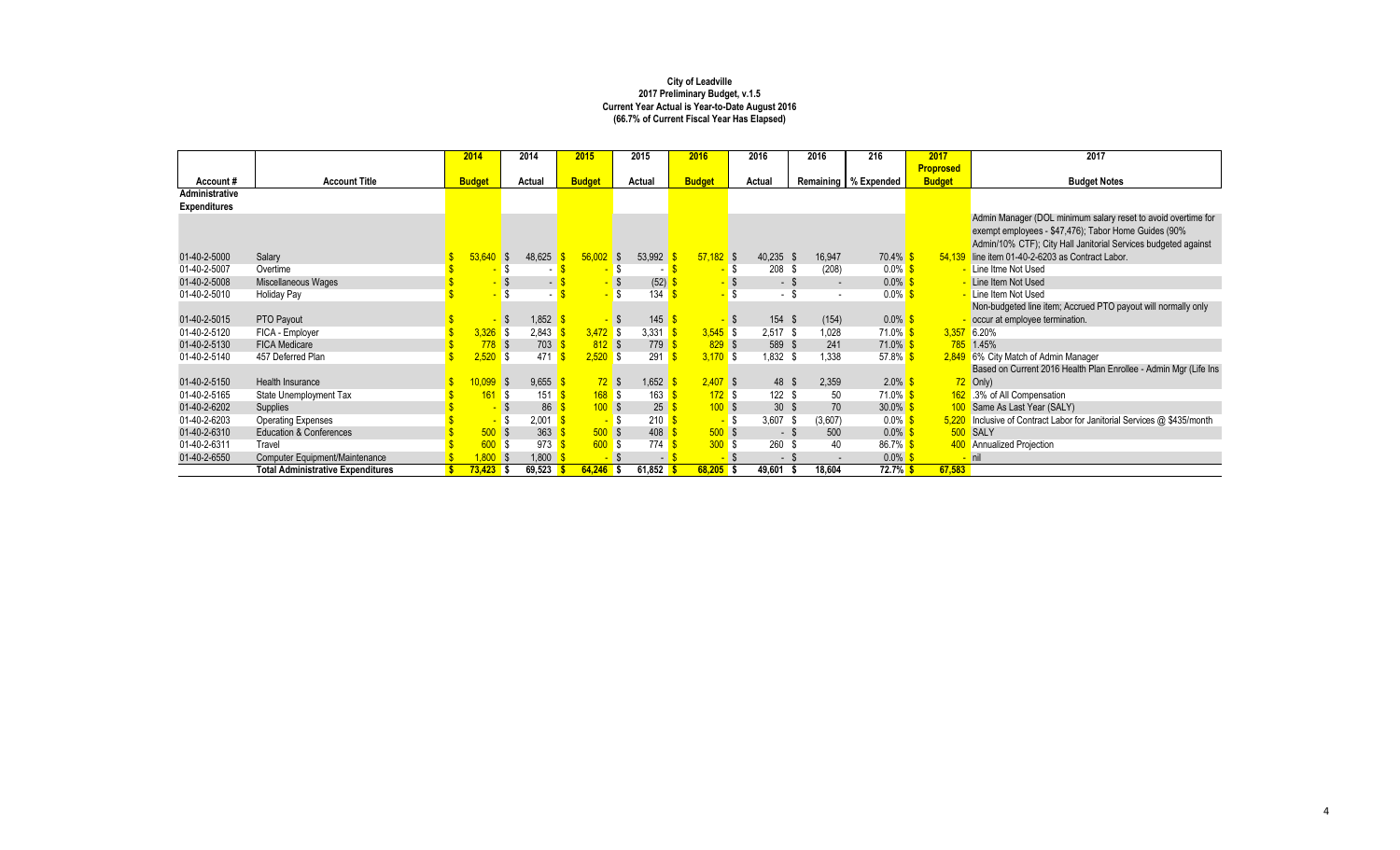|                        |                                                 | 2014                   |      | 2014   | 2015             |     | 2015                     | 2016          |          | 2016            |      | 2016                     | 216                    | 2017             | 2017                                                            |
|------------------------|-------------------------------------------------|------------------------|------|--------|------------------|-----|--------------------------|---------------|----------|-----------------|------|--------------------------|------------------------|------------------|-----------------------------------------------------------------|
|                        |                                                 |                        |      |        |                  |     |                          |               |          |                 |      |                          |                        | <b>Proprosed</b> |                                                                 |
| Account#               | <b>Account Title</b>                            | <b>Budget</b>          |      | Actual | <b>Budget</b>    |     | Actual                   | <b>Budget</b> |          | Actual          |      |                          | Remaining   % Expended | <b>Budget</b>    | <b>Budget Notes</b>                                             |
| <b>Municipal Court</b> |                                                 |                        |      |        |                  |     |                          |               |          |                 |      |                          |                        |                  |                                                                 |
| <b>Expenditures</b>    |                                                 |                        |      |        |                  |     |                          |               |          |                 |      |                          |                        |                  |                                                                 |
|                        |                                                 |                        |      |        |                  |     |                          |               |          |                 |      |                          |                        |                  | Judge Reynolds and 10% PD Administration acting as Municipal    |
| 01-40-3-5000           | Salary                                          | <mark>11,218</mark> \$ |      | 11,218 | $11,218$ \$      |     | 11,218                   | $11,779$ \$   |          | 8,133           | - \$ | 3,646                    | $69.0\%$               | 15,429 Clerk.    |                                                                 |
| 01-40-3-5008           | Misc Wages                                      |                        |      | $\sim$ |                  |     | $\overline{\phantom{0}}$ |               |          | $22 \quad $$    |      | (22)                     | $0.0\%$                |                  | Line Itme Not Used                                              |
| 01-40-3-5120           | <b>FICA</b>                                     | 696 \$                 |      | 696    | 696S             |     | 696                      |               | $730$ \$ | 506 \$          |      | 225                      | 69.2%                  |                  | 957 6.2%                                                        |
| 01-40-3-5130           | <b>FICA Medicare</b>                            | $163$ \$               |      | 163    | 163S             |     | 163                      |               | 171S     | $118$ \$        |      | 53                       | 69.2%                  |                  | 224 1.45%                                                       |
|                        |                                                 |                        |      |        |                  |     |                          |               |          |                 |      |                          |                        |                  | Based on Current 2016 Health Plan Enrollee - Municipal Judge    |
| 01-40-3-5150           | Health Insurance                                | $72$ \$                |      | 72     | $72$ \$          |     | 72                       |               | $72$ \$  | 48 \$           |      | 24                       | 66.7% \$               |                  | 661 (Life Ins Only)                                             |
| 01-40-3-5165           | <b>State Unemployment Tax</b>                   | $34$ \$                |      | 34     | $34 \text{ }$ \$ |     | 34                       |               | 35S      | $24 \quad$      |      | 11                       | 69.2%                  |                  | 46 .3% of All Compensation                                      |
| 01-40-3-6202           | Supplies                                        | $100$ \$               |      | 395    | 100S             |     |                          |               | 100S     | $22 \quad$      |      | 78                       | $21.9\%$ \$            |                  | 100 Same As Last Year (SALY)                                    |
| 01-40-3-6203           | <b>Operating Expenses</b>                       |                        |      | 24     |                  |     | 50                       |               |          | 50 <sup>°</sup> |      | (50)                     | $0.0\%$                |                  | 50 Annual Surety Bond f/Municipal Judge                         |
|                        |                                                 |                        |      |        |                  |     |                          |               |          |                 |      |                          |                        |                  | Prosecuting Attorney - Carlson, Carlson & Dunkelman (\$600/mo); |
| 01-40-3-6301           | Legal Fees-Prosecuting Attorney/Defense Council | $7,200$ \$             |      | 8,998  | 7,200            | IS. | 5,400                    | 7,200         | IS.      | 4,200           | -S   | 3,000                    | 58.3% $$$              |                  | 9,200 Indigenous Defense Council (estimate \$2,000).            |
| 01-40-3-6310           | <b>Education &amp; Conferences</b>              |                        |      | 40     |                  |     |                          |               |          |                 |      | $\overline{\phantom{0}}$ | $0.0\%$                |                  |                                                                 |
| 01-40-3-6311           | Travel                                          | $90°$ \$               |      |        |                  |     |                          |               |          |                 |      |                          | $0.0\%$                |                  |                                                                 |
| 01-40-3-6312           | Dues & Memberships                              |                        |      | $\sim$ |                  |     | $\sim$                   |               |          | 40 \$           |      | (40)                     | $0.0\%$                |                  | Colorado Municipal Judges Association Membership                |
| 01-40-3-6570           | Interpreter                                     | 450 <sub>1</sub>       | l \$ | 225    | 450              |     | 40                       |               | 300S     | - \$            |      | 300                      | $0.0\%$ \$             |                  | <b>300</b> SALY; Certified Interpreter                          |
|                        | <b>Total Municipal Court Expenditures</b>       | $20,022$ \$            |      | 21,863 | <u> 19,932  </u> |     | 17,672                   | 20,387        |          | 13,163          |      | 7,224                    | $64.6\%$ \$            | 27,006           |                                                                 |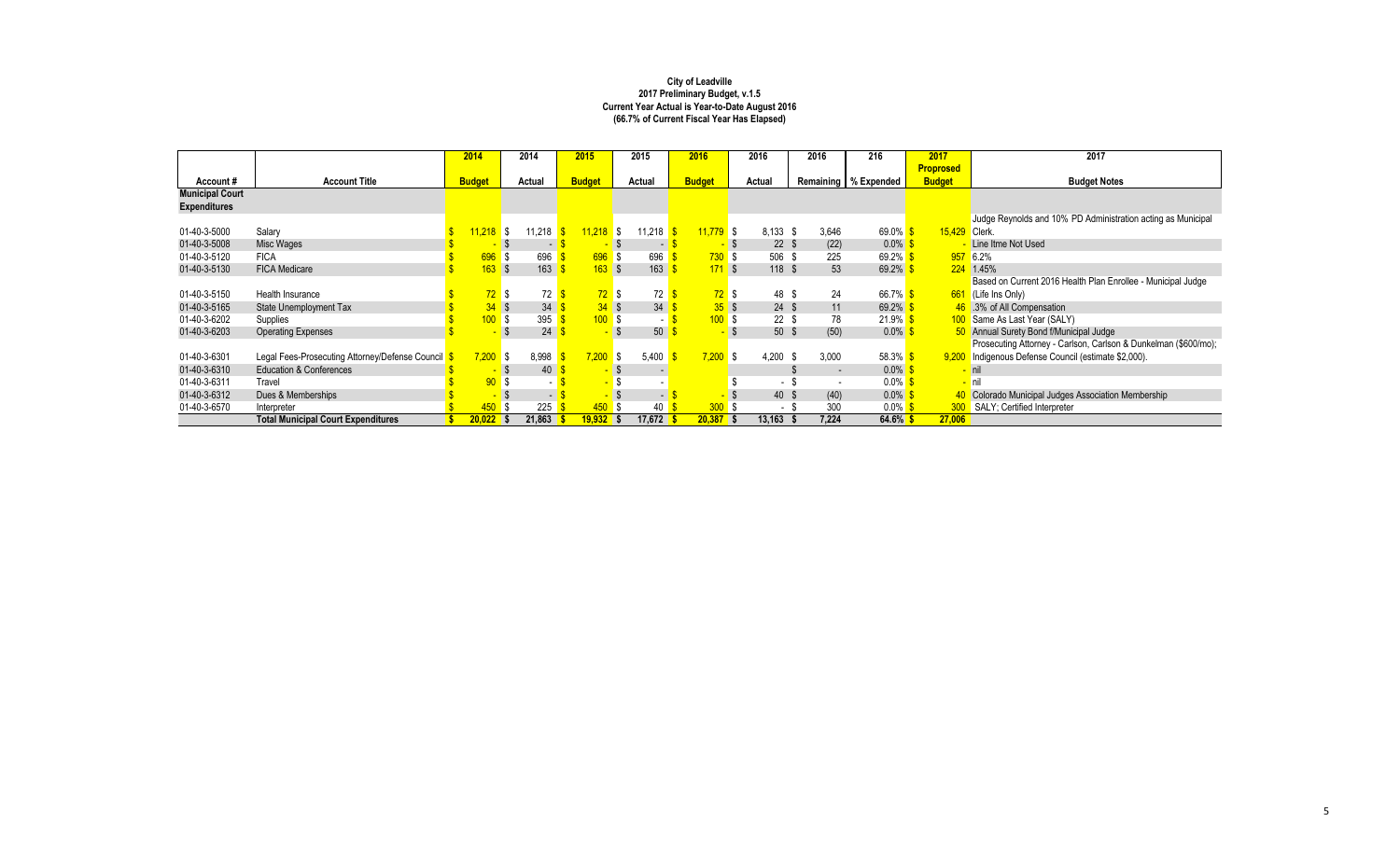|                     |                                      | 2014             | 2014                    | 2015          |             | 2015       | 2016                                   |      | 2016       | 2016          | 216                    | 2017             | 2017                                                        |
|---------------------|--------------------------------------|------------------|-------------------------|---------------|-------------|------------|----------------------------------------|------|------------|---------------|------------------------|------------------|-------------------------------------------------------------|
|                     |                                      |                  |                         |               |             |            |                                        |      |            |               |                        | <b>Proprosed</b> |                                                             |
| Account#            | <b>Account Title</b>                 | <b>Budget</b>    | Actual                  | <b>Budget</b> |             | Actual     | <b>Budget</b>                          |      | Actual     |               | Remaining   % Expended | <b>Budget</b>    | <b>Budget Notes</b>                                         |
| <b>City Clerk</b>   |                                      |                  |                         |               |             |            |                                        |      |            |               |                        |                  |                                                             |
| <b>Expenditures</b> |                                      |                  |                         |               |             |            |                                        |      |            |               |                        |                  |                                                             |
| 01-40-4-5000        | Salary                               | 18,000           | 18,000<br><b>S</b>      |               | $18,000$ \$ | 18,000     | $18,000$ \$                            |      | 12,462 \$  | 5,538         | 69.2%                  | 20,400           | City Clerk and Deputy City Clerk                            |
| 01-40-4-5120        | <b>FICA</b>                          | $.116$ \$        | 1,116                   |               | $1.116$ \$  | 1,116      | $1,116$ \$                             |      | 773 \$     | 343           | 69.2%                  | $1,265$ 6.2%     |                                                             |
| 01-40-4-5130        | <b>FICA Medicare</b>                 | 261              | 261<br>l S              |               | 261         | 261<br>∣\$ | $261$ \$                               |      | 181 \$     | 80            | 69.2%                  |                  | 296 1.45%                                                   |
| 01-40-4-5140        | 457 Deferred Plan                    | $0.080$ \$       | $\sim$                  |               | $,080$ \$   |            | $1,080$ \$<br>$\overline{\phantom{0}}$ |      | - 8        | 1,080         | $0.0\%$                | <u>  1,224 </u>  | 6% City Match for City Clerk and Deputy City Clerk          |
| 01-40-4-6202        | Supplies                             | 400 <sub>1</sub> | 238                     |               | 200S        | 404        | $200$ \$                               |      | $267$ \$   | (67)          | 133.3%                 | 300              |                                                             |
| 01-40-4-6204        | Postage                              | 300S             | 294                     |               | 300S        | 298        | 300S                                   |      | 94         | 206           | 31.3%                  |                  | 200 Annualized Projection                                   |
| 01-40-4-6310        | <b>Education &amp; Conferences</b>   | $300$ \$         | 30 <sup>°</sup>         |               | 600S        | 175        | $2,000$ \$                             |      | 1,606 \$   | 394           | 80.3%                  | 1.750            | Attendance at Clerks Institute for new Deputy City Clerk    |
| 01-40-4-6311        | Travel                               | 200S             |                         | $\sim$        | 300S        |            | $\overline{\phantom{0}}$               | 500S | 1,010 \$   | (510)         | 201.9%                 | 500              |                                                             |
| 01-40-4-6501        | Other Expenses                       | $200$ \$         |                         | $\sim$ 1      | 100S        | 1,858      |                                        |      | 869        | (869)<br>- \$ | $0.0\%$                | 200              |                                                             |
| 01-40-4-6540        | Elections                            | 15,000 \$        | 4,521                   |               | $8,000$ \$  | 4,879      | $5,000$ \$                             |      | - 8        | 5,000         | $0.0\%$                | 5,000            |                                                             |
| 01-40-4-6545        | <b>Legal Publications</b>            | 6,000            | 4,938<br>$\sqrt{S}$     |               | $6,000$ \$  | 4,682      | $6,000$ \$                             |      | 4,456 \$   | 1,544         | 74.3%                  | 5,000            | Projection based on Actual of last few years                |
| 01-40-4-6550        | Computer Equipment/Maintenance       | 5,000            | 25<br>∎ \$              |               | 500S        | ,766       | $500$ \$                               |      | $(176)$ \$ | 676           | $-35.2\%$              |                  | Estimate is based on Tablets for Council and Staff          |
| 01-40-4-6566        | <b>Records Preservation</b>          | 2,000            | 1,164<br>$\blacksquare$ |               | $0.000$ \$  | 784        | 1,000 \$                               |      | $363$ \$   | 637           | 36.3%                  |                  | Nothing specific planned; projection based on annualization |
| 01-40-4-6901        | <b>Office Equipment Expenditures</b> | $500$ \$         | $\sim$                  |               |             | 688        | $500$ \$                               |      | 758 \$     | (258)         | $0.0\%$                | $1,000$ .        | Annualized Projection                                       |
|                     | <b>Total City Clerk Expenditures</b> | 50,357           | 30,587                  |               | 37,457      | 34,911     | 36,457                                 |      | 22,661     | 13,796        | 62.2%                  | 37,635           |                                                             |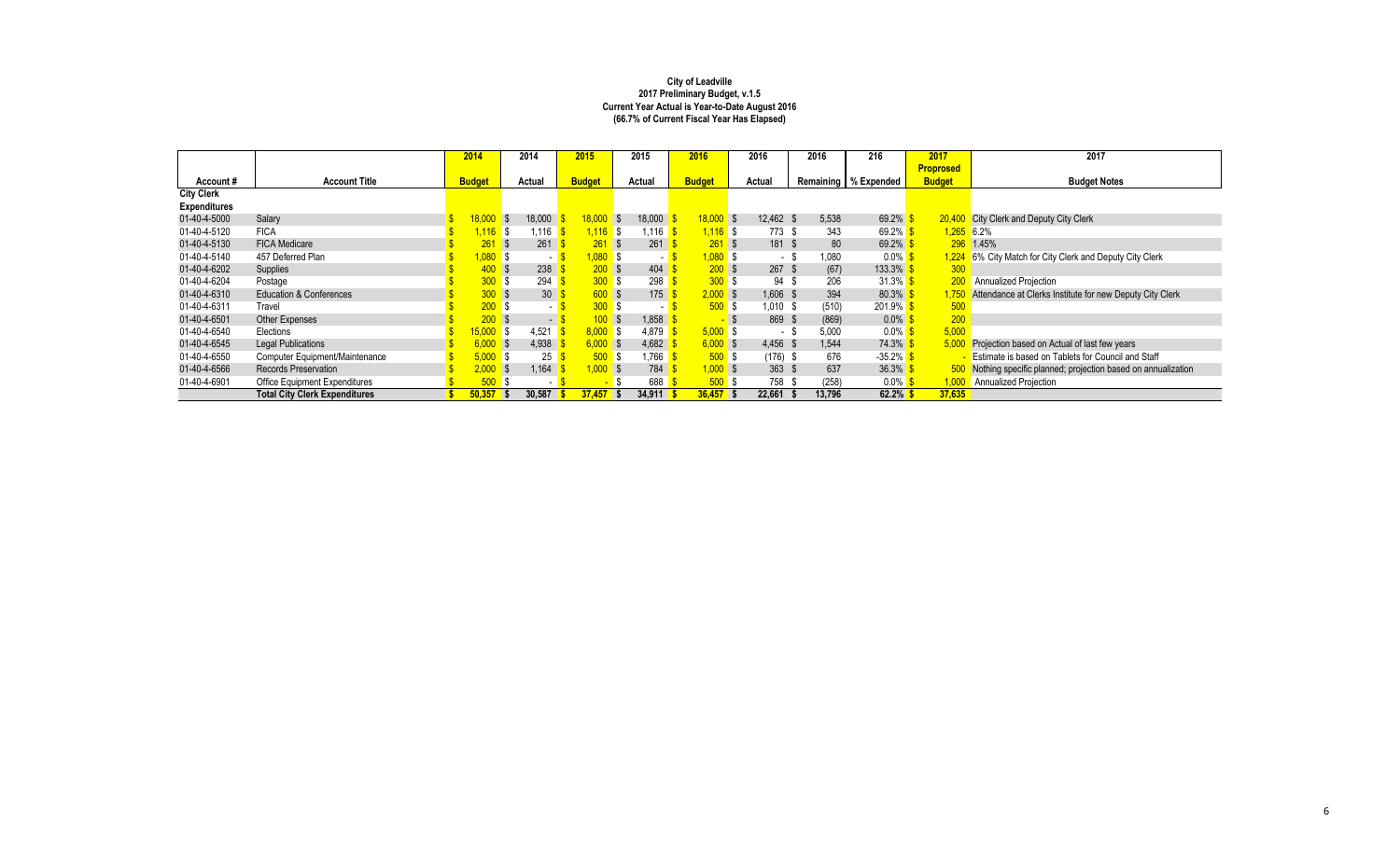|                       |                                          | 2014                   |            | 2014     | 2015          |                      | 2015     | 2016          | 2016                     | 2016        | 216                    | 2017             | 2017                                                            |
|-----------------------|------------------------------------------|------------------------|------------|----------|---------------|----------------------|----------|---------------|--------------------------|-------------|------------------------|------------------|-----------------------------------------------------------------|
|                       |                                          |                        |            |          |               |                      |          |               |                          |             |                        | <b>Proprosed</b> |                                                                 |
| Account#              | <b>Account Title</b>                     | <b>Budget</b>          |            | Actual   | <b>Budget</b> |                      | Actual   | <b>Budget</b> | <b>Actual</b>            |             | Remaining   % Expended | <b>Budget</b>    | <b>Budget Notes</b>                                             |
| <b>City Treasurer</b> |                                          |                        |            |          |               |                      |          |               |                          |             |                        |                  |                                                                 |
| <b>Expenditures</b>   |                                          |                        |            |          |               |                      |          |               |                          |             |                        |                  |                                                                 |
| 01-40-5-5000          | Salary                                   | 53,233                 | $\sqrt{3}$ | 53,976   |               | 57,400<br>$\sqrt{S}$ | 57,285   | $60,150$ \$   | 41,642                   | 18,508      | 69.2%                  | 62,400           | Finance Director & City Treasurer                               |
| 01-40-5-5008          | Miscellaneous Pay                        |                        |            | 46       |               |                      |          |               | $\overline{\phantom{a}}$ |             | $0.0\%$ \$             |                  | Line Item Not Used                                              |
| 01-40-5-5120          | <b>FICA</b>                              | $3,300$ \$             |            | 3,349    |               | $3,559$ \$           | 3,551    | $3,729$ \$    | 2,582                    | 1,148       | 69.2%                  | $3,869$ 6.2%     |                                                                 |
| 01-40-5-5130          | <b>FICA Medicare</b>                     | $772$ \$               |            | 783      |               | 832S                 | 831      | $872$ \$      | 604                      | 268         | $69.2\%$               |                  | 905 1.45%                                                       |
| 01-40-5-5140          | 457 Deferred Plan                        | $3,050$ \$             |            | $\sim$ 1 |               | $3,300$ \$           | 381      | $3,465$ \$    | 2,399                    | 1,066<br>-S | 69.2%                  |                  | 3,465 6% City Match for Finance Director                        |
|                       |                                          |                        |            |          |               |                      |          |               |                          |             |                        |                  | Based on Current 2016 Health Plan Enrollee - Finance Dir. (Life |
| 01-40-5-5150          | Health Insurance                         | <mark>10,659</mark> \$ |            | 36       |               | 36S                  | 36       | 36S           | 24                       | 12          | 66.7% $$$              |                  | 36 Ins Only)                                                    |
| 01-40-5-5165          | State Unemployment Tax                   |                        |            | 152      |               | 165S                 | 165      | 173S          | $120$ \$                 | 53          | 69.2%                  |                  | 173 .3% of Finance Director Compensation                        |
| 01-40-5-6202          | Supplies                                 | $300$ \$               |            | 215      |               | 300S                 | 18       | 300S          | 105                      | 195         | 35.0% $$$              |                  | 300 Same As Last Year (SALY)                                    |
| 01-40-5-6310          | <b>Education and Conferences</b>         | $200$ \$               |            | 424      |               | $200$ \$             | 194      | 200S          | - \$                     | 200         | $0.0\%$                |                  | 200 SALY                                                        |
| 01-40-5-6311          | Travel                                   |                        |            | $\sim$   |               | $\sim$               | $\sim$   | 200S          | - 5                      | 200         | $0.0\%$                | 200              |                                                                 |
| 01-40-5-6312          | Dues & Membership                        | 200S                   |            | 189      |               | 200S                 | 275      | 200S          | $255$ \$                 | (55)        | 127.5%                 |                  | 255 Association of Certified Public Accountants                 |
| 01-40-5-6501          | Other Expenses                           |                        |            | 100      |               |                      |          |               | $\sim$                   | $\sim$      | $0.0\%$                |                  | - Line Item Not Used                                            |
| 01-40-5-6550          | Computer Equipment/Maintenance           | $,200$ \$              |            | 6,111    |               |                      | $\sim$ 1 |               | $\sim$                   |             | $0.0\%$                |                  | <mark>– nil</mark>                                              |
|                       | <b>Total City Treasurer Expenditures</b> | $72,915$ \$            |            | 65,382   |               | $65,992$ \$          | 62,736   | $69,326$ \$   | 47,731                   | 21,595      | $68.8\%$ \$            | 71,803           |                                                                 |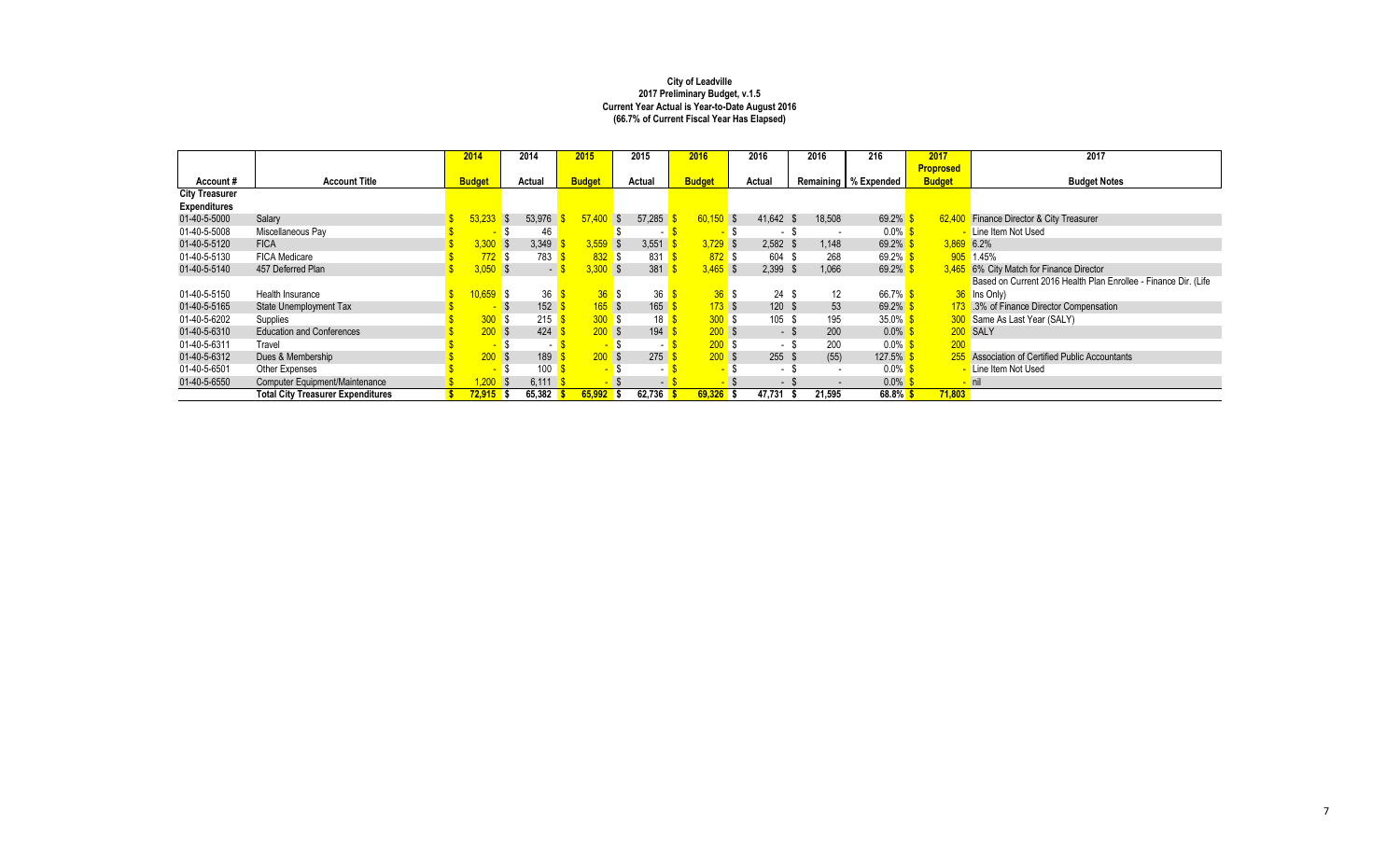|                     |                                                   | 2014                        | 2014                         | 2015               | 2015                            | 2016          | 2016                        | 2016                             | 216                    | 2017             | 2017                                                                 |
|---------------------|---------------------------------------------------|-----------------------------|------------------------------|--------------------|---------------------------------|---------------|-----------------------------|----------------------------------|------------------------|------------------|----------------------------------------------------------------------|
|                     |                                                   |                             |                              |                    |                                 |               |                             |                                  |                        | <b>Proprosed</b> |                                                                      |
| Account#            | <b>Account Title</b>                              | <b>Budget</b>               | <b>Actual</b>                | <b>Budget</b>      | <b>Actual</b>                   | <b>Budget</b> | Actual                      |                                  | Remaining   % Expended | <b>Budget</b>    | <b>Budget Notes</b>                                                  |
| <b>City Hall</b>    |                                                   |                             |                              |                    |                                 |               |                             |                                  |                        |                  |                                                                      |
| <b>Expenditures</b> |                                                   |                             |                              |                    |                                 |               |                             |                                  |                        |                  |                                                                      |
| 01-40-6-6200        | Reimbursements - Grants                           |                             | 2,850<br>l\$                 | <mark>-</mark> \$  | 5,650 $\frac{1}{5}$             |               | 704 \$<br><mark>-</mark> \$ | (704)                            | $0.0\%$ \$             |                  | Line Item Not Used                                                   |
| 01-40-6-6202        | Supplies                                          | $3,500$ \$                  | 3,825                        | $3,500$ \$         | $4,233$ \$                      | $3,500$ \$    | $2,708$ \$                  | 792                              | $77.4\%$ \$            |                  | 4,042 Annualized Projection                                          |
| 01-40-6-6204        | Postage                                           | $520$ \$                    | $571$ \$                     | $825$ \$           | 588 $$$                         | $825$ \$      | 346 \$                      | 479                              | $42.0\%$ \$            |                  | 517 Annualized Projection                                            |
| 01-40-6-6216        | <b>Building Maintenance</b>                       | $8,189$ \$                  | 3,626                        | $4,569$ \$         | $5,821$ \$                      | $3,500$ \$    | $6,545$ \$                  | (3,045)                          | $187.0\%$ \$           |                  | 1,000 Estimated general maintenance and repairs of City Hall         |
|                     |                                                   |                             |                              |                    |                                 |               |                             |                                  |                        |                  | Estimated - URA, Annexation and Half Moon Property possible          |
| 01-40-6-6301        | Professional Services - Legal                     | 40,000                      | 73,189<br>l S                | $60,000$ \$        | 65,260 $\frac{9}{3}$            | $70,000$ \$   | 22,386 \$                   | 47,614                           | 32.0% $$$              |                  | 55,000 legal issues.                                                 |
| 01-40-6-6302        | Professional Services - Audit                     | $15,550$ \$                 | 19,036                       | $15,550$ \$        | 19,625                          | $19,340$ \$   | 19,340 \$                   |                                  | $100.0\%$ \$           | 19,340           | Projection based on 2016 Actual Expenditures                         |
| 01-40-6-6303        | Professional Services - Other                     |                             | <b>S</b>                     |                    | 395 $\frac{1}{5}$<br><b>S</b>   |               | <mark>-</mark> \$<br>681 \$ | (681)                            | $0.0\%$ \$             |                  | Non-budgeted line item                                               |
| 01-40-6-6304        | <b>Codification of Municipal Code</b>             | $2,000$ \$                  | 2,335                        | $3,000$ \$         | $2,111$ \$                      | $3,000$ \$    | $-$ \$                      | 3,000                            | $0.0\%$ \$             |                  | 3,000 SALY - Codified at end of year.                                |
|                     |                                                   |                             |                              |                    |                                 |               |                             |                                  |                        |                  |                                                                      |
|                     |                                                   |                             |                              |                    |                                 |               |                             |                                  |                        |                  | Per MOU/IGA between City and County, dated 5/13/2009, Annual         |
|                     |                                                   |                             |                              |                    |                                 |               |                             |                                  |                        |                  | Administrative Fee for providing City's share of the sales taxes     |
|                     | Treasurers Fees (Administrative Fees for Property |                             |                              |                    |                                 |               |                             |                                  |                        |                  | (\$9,000); and per State Statutes, 2% of Property Taxes as           |
| 01-40-6-6306        | Tax and Sales Tax)                                | $16,268$ \$                 | 16,268                       | $16,289$ \$        | 15,525                          | $16,277$ \$   | $12,328$ \$                 | 3,949                            | 75.7% \$               | 16,526           | Administrative Fee for processing City's share of Property Taxes.    |
| 01-40-6-6312        | Dues & Membership                                 | $3,050$ \$                  | 2,167                        | $3,050$ \$         | 2,624                           | $2,500$ \$    | 268                         | $\sqrt[6]{\frac{1}{2}}$<br>2,232 | 10.7% \$               | 2,600            | Estimated - many renewals are end of year.                           |
| 01-40-6-6314        | Tabor Opera House Acquisition                     |                             | <b>S</b>                     |                    | - \$                            |               | 21,475<br>- \$              | (21, 475)<br>\$                  | $0.0\%$ \$             |                  | Line Item Not Used                                                   |
|                     |                                                   |                             |                              |                    |                                 |               |                             |                                  |                        |                  | General operating expenses only; 2016 included ~\$1000               |
| 01-40-6-6330        | Telephone                                         | 3,000                       | 3,790<br>$\sqrt{3}$          | $3,500$ \$         | $4,117$ \$                      | $3,500$ \$    | $3,384$ \$                  | 116                              | $96.7\%$ \$            | 4,000            | additional                                                           |
|                     |                                                   |                             |                              |                    |                                 |               |                             |                                  |                        |                  | SALY; plus upgrade to Century Link Internet (allocated to            |
| 01-40-6-6340        | <b>Utilities</b>                                  | 13,060                      | 17,563<br><b>S</b>           | $15,000$ \$        | $15,390$ \$                     | $15,000$ \$   | 8,981 \$                    | 6,019                            | 59.9% $$$              | 15,600           | departments - CH \$600)                                              |
| 01-40-6-6341        | <b>Street Lighting</b>                            | $36,000$ \$                 | 38,998                       | $31,000$ \$        | 37,286 \$                       | $35,000$ \$   | $21,152$ \$                 | 13,848                           | $60.4\%$ \$            | 35,000 SALY      |                                                                      |
| 01-40-6-6501        | Other Expenses                                    |                             | 7,315<br>IS.                 | $500$ \$           | 1,207 $\sqrt{s}$                | $500$ \$      | $2,294$ \$                  | (1,794)                          | 458.7% \$              | 1,500            | Miscellaneous Expenses                                               |
| 01-40-6-6503        | <b>Tabor Grand Expense</b>                        |                             | $\sqrt{3}$                   |                    | $\sqrt{S}$<br>- \$              |               | $-$ \$<br>- \$              |                                  | $0.0\%$ \$             |                  | Line Item Not Used                                                   |
| 01-40-6-6504        | <b>Tabor Home Expenses</b>                        | $4,335$ \$                  | 4,837                        | $4,500$ \$         | 3,869                           | $4,100$ \$    | $2,815$ \$                  | 1,285                            | 68.7% \$               | 4,200            | <b>Annualized Projection</b>                                         |
| 01-40-6-6505        | Tabor Opera House (TOH) - Other Expenses          |                             | $\sqrt{ }$                   |                    | S S<br>$\sim$                   |               | 13,331 \$<br>- \$           | (13, 331)                        | $0.0\%$ \$             |                  | Line Item Not Used                                                   |
| 01-40-6-6506        | TOH - WMD Bluegrass Bank                          |                             | $\sqrt{3}$                   |                    | \$                              |               | $1,700$ \$                  | (1,700)                          | $0.0\%$ \$             |                  | Line Item Not Used                                                   |
| 01-40-6-6507        | TOH - Hazel Miller Bank                           |                             | $\sqrt{3}$                   |                    | $\sim$                          |               | $2,137$ \$                  | (2, 137)                         | $0.0\%$ \$             |                  | Line Item Not Used                                                   |
| 01-40-6-6508        | TOH - King Cardinal                               |                             | l \$                         |                    | \$                              |               | $1,470$ \$                  | (1, 470)                         | $0.0\%$ \$             |                  | Line Item Not Used                                                   |
| 01-40-6-6509        | TOH - Chris Daniels and Kings                     |                             | $\sqrt{3}$                   |                    | $\blacksquare$                  |               | $2,676$ \$                  | (2,676)                          | $0.0\%$ \$             |                  | Line Item Not Used                                                   |
| 01-40-6-6510        | <b>Building Inspection</b>                        | 49,173                      | l \$<br>40,399               | $49,173$ \$        | 34,638                          | $33,750$ \$   | 14,802 \$                   | 18,948                           | 43.9% $$$              | 67.010           | Based on 75% of Building Inspection Revenues                         |
|                     |                                                   |                             |                              |                    |                                 |               |                             |                                  |                        |                  | For Matching Grant \$; planner on retainer to review docs; training; |
| 01-40-6-6515        | Planning & Zoning                                 | $6,000$ \$                  | 3,225 $\frac{\epsilon}{2}$   | $4,000$ \$         | 1,466 $\frac{\$}{}$             | $10,000$ \$   | 94                          | 9,906<br>- \$                    | 0.9%                   |                  | $4,000$ and surveys of streets                                       |
|                     |                                                   |                             |                              |                    |                                 |               |                             |                                  |                        |                  | Estimated, based on actual CIRSA 2017 Rates (City Allocation -       |
| 01-40-6-6520        | Insurance                                         | $93,287$ \$<br>\$           | 81,681                       | $80,000$ \$        | 66,415                          | $93,124$ \$   | 80,996                      | 12,128<br>- \$                   | 87.0% $$$              |                  | 115,426 \$62,372); and Pinnacol Rates TBD (Presently \$53,054)       |
|                     |                                                   |                             |                              |                    |                                 |               |                             |                                  |                        |                  | \$3,900 for EDC (Main Street Vista Worker, Planter Box Watering      |
| 01-40-6-6525        | <b>Economic Development</b>                       | $3,000$ \$                  | 2,430                        | $1,494$ \$         | $1,475$ \$                      | $5,400$ \$    | $5,400$ \$                  |                                  | $100.0\%$ \$           |                  | $3,900$ Program)                                                     |
| 01-40-6-6526        | <b>Historic Preservation Commission</b>           | $5,000$ \$                  | 5,320                        | $4,000$ \$         | 3,617 $\frac{\$}{\$}$           | $8,000$ \$    | $2,213$ \$                  | 5,787                            | $27.7\%$ \$            |                  | $4,000$ Includes matching grants and other expenditures              |
| 01-40-6-6530        | Donations                                         |                             | $\sqrt{S}$<br>$\blacksquare$ |                    | $25\frac{\pi}{3}$<br>$\sqrt{S}$ |               | 160 \$<br>$-$ \$            | (160)                            | $0.0\%$ \$             |                  | Line Item Not Used                                                   |
| 01-40-6-6531        | Transfers to other funds                          | 309,661                     | 289,331<br>$\blacksquare$    | $302,761$ \$<br>-S | 302,761                         | $317,609$ \$  | 211,738 \$                  | 105,871                          | 66.7% \$               | 340,491          | City transfers to Fire Fund                                          |
|                     |                                                   |                             |                              |                    |                                 |               |                             |                                  |                        |                  | Caselle Annual Support Fee (\$8,544); Peak Performance               |
|                     |                                                   |                             |                              |                    |                                 |               |                             |                                  |                        |                  | Contract (\$32,700) - Allocated across Departments (CH -             |
| 01-40-6-6550        | Computer Equipment/Maintenance                    | $8,340$ \$                  | $10,181$ \$                  | $22,234$ \$        | $27,605$ \$                     | $13,530$ \$   | $13,037$ \$                 | 493                              | $96.4\%$ \$            |                  | $20,184$ \$11,640)                                                   |
| 01-40-6-6551        | <b>Computer Software</b>                          | $\sqrt[6]{3}$<br>$1,526$ \$ | 2,000                        | $2,640$ \$         | 525 $\frac{\text{}}{\text{}}$   | $1,500$ \$    | $5,211$ \$                  | (3,711)                          | 347.4% \$              |                  | <mark>– nil</mark>                                                   |
| 01-40-6-6561        | <b>State Grant Expenses</b>                       |                             | $-$ \$<br>$-$ \$             |                    | $-$ \$<br>$-$ \$                |               | $51$ \$<br>$-$ \$           | (51)                             | $0.0\%$ \$             |                  | Non-budgeted line item                                               |
|                     |                                                   |                             |                              |                    |                                 |               |                             |                                  |                        |                  |                                                                      |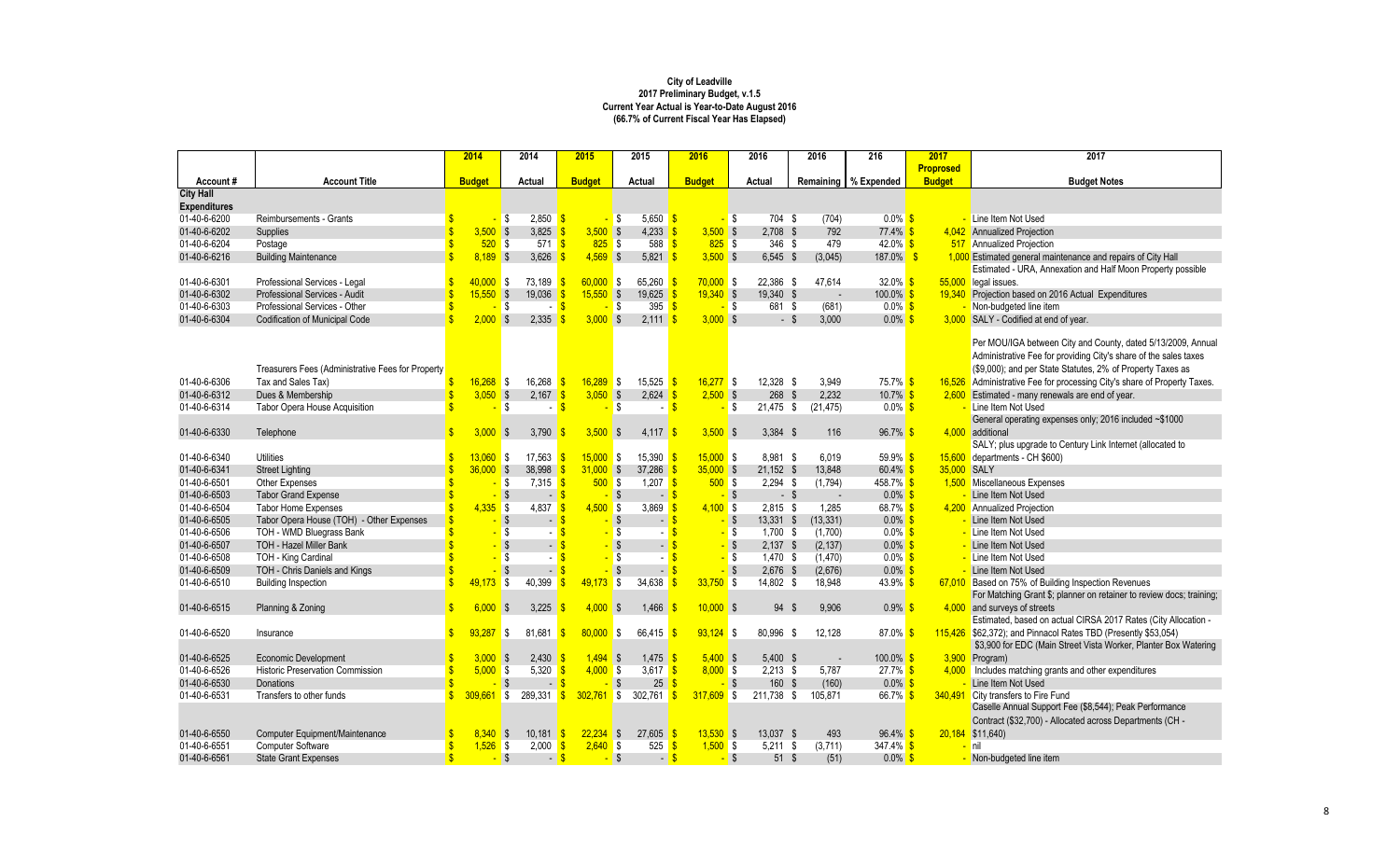|              |                                                  | 2014                    | 2014                   | 2015          | 2015              | 2016          | 2016   |         | 2016      | 216                    | 2017             | 2017                                       |
|--------------|--------------------------------------------------|-------------------------|------------------------|---------------|-------------------|---------------|--------|---------|-----------|------------------------|------------------|--------------------------------------------|
|              |                                                  |                         |                        |               |                   |               |        |         |           |                        | <b>Proprosed</b> |                                            |
| Account#     | <b>Account Title</b>                             | <b>Budget</b>           | Actual                 | <b>Budget</b> | Actual            | <b>Budget</b> | Actual |         |           | Remaining   % Expended | <b>Budget</b>    | <b>Budget Notes</b>                        |
| 01-40-6-6901 | <b>Office Equipment Expenditures</b>             |                         | 100<br>943 \$          |               |                   |               |        |         |           | $0.0\%$                |                  |                                            |
| 01-40-6-6905 | <b>Operating Contingency</b>                     | <mark>128,320</mark> \$ | $\sim$                 | 18,650 \$     | 3,201             | $2,000$ \$    |        |         | 2,000     | $0.0\%$                | 30.203           | Budgeted as budget surplus, if applicable. |
| 01-40-6-7001 | Xerox                                            | 1,300S                  | 5.119                  | $4,300$ \$    | 5,291             | $5,000$ \$    |        | 3,303   | 1,697     | $66.1\%$               |                  | 5,000 Anualized Projection                 |
| 01-40-6-8819 | <b>Climax Investment Fund Grant Expenditures</b> |                         | $\sim$                 |               | $\sim$            |               |        | 19,230  | (19, 230) | $0.0\%$                |                  | Line Item Not Used                         |
| 01-40-6-9000 | Capital Purchase                                 |                         | 168.035 <mark> </mark> | $245,000$ \$  | 167.012 <b>\$</b> |               |        |         |           | $0.0\%$                |                  | <b>TBD</b>                                 |
|              | <b>Total City Hall Expenditures</b>              | $755,022$ \$            | $804,192$ \$           | $895,535$ \$  | 797,732 \$        | $666,955$ \$  |        | 502,957 | 163,999   | 75.4%                  | 752,539          |                                            |
|              |                                                  |                         |                        |               |                   |               |        |         |           |                        |                  |                                            |
|              | <b>Total General Operating Expenditures</b>      | \$1,012,815             | \$1,030,332            | 1.123.517     | $$1,014,888$ \$   | 912,627       |        | 669,761 | 242,866   |                        | 1,005,698 10.20% |                                            |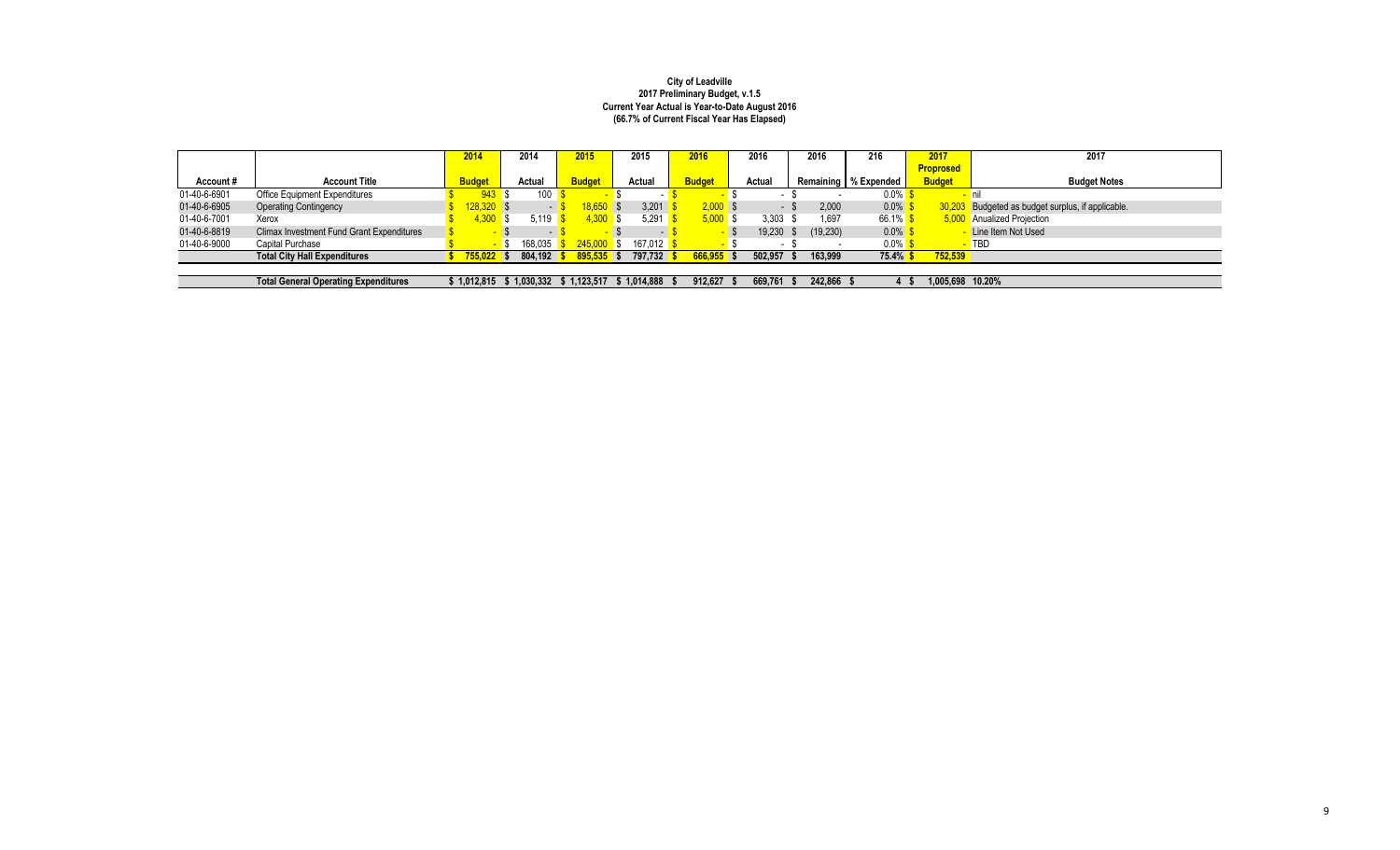|                              |                                            | 2014                        | 2014                                       | 2015                      | 2015                       | 2016                      | 2016                          | 2016         | 216                    | 2017             | 2017                                                                                          |
|------------------------------|--------------------------------------------|-----------------------------|--------------------------------------------|---------------------------|----------------------------|---------------------------|-------------------------------|--------------|------------------------|------------------|-----------------------------------------------------------------------------------------------|
|                              |                                            |                             |                                            |                           |                            |                           |                               |              |                        | <b>Proprosed</b> |                                                                                               |
| Account#                     | <b>Account Title</b>                       | <b>Budget</b>               | <b>Actual</b>                              | <b>Budget</b>             | <b>Actual</b>              | <b>Budget</b>             | Actual                        |              | Remaining   % Expended | <b>Budget</b>    | <b>Budget Notes</b>                                                                           |
| <b>Police Dept</b>           |                                            |                             |                                            |                           |                            |                           |                               |              |                        |                  |                                                                                               |
| <b>Expenditures</b>          |                                            |                             |                                            |                           |                            |                           |                               |              |                        |                  |                                                                                               |
| 01-60-0-5000                 |                                            | 369.817                     | 342,810 \$<br>IS.                          | $305,136$ \$              | 304,572 \$                 | $361,540$ \$              | 223,820 \$                    | 137,720      | 61.9% \$               | 375,100          | Includes Chief of Police, 7.7-full-time Police Officers and 90 % of<br>1-Administrative Staff |
| 01-60-0-5001                 | Salary<br>Police Part-Time Wages           |                             |                                            |                           |                            |                           | \$.                           | - \$         | $0.0\%$ \$             | 8,500            | 1-Part-Time Officer(s)                                                                        |
|                              |                                            |                             |                                            |                           |                            |                           |                               |              |                        |                  | Contract Services are for officer presence at private events, e.g.,                           |
|                              |                                            |                             |                                            |                           |                            |                           |                               |              |                        |                  | weddings, celebrations, at \$50/hour (and reimbursed by the                                   |
| 01-60-0-5004                 | <b>Contract Services</b>                   |                             | 2,020                                      |                           | $1,078$ \$<br>-S           |                           | $3,400$ \$<br>-S              | (3,400)      | $0.0\%$ \$             |                  | vendor at \$53/hour).                                                                         |
|                              |                                            |                             |                                            |                           |                            |                           |                               |              |                        |                  | Overtime has exceeded budget in last two prior years primarily                                |
|                              |                                            |                             |                                            |                           |                            |                           |                               |              |                        |                  | due to personnel shortages and turnover. OT figure increase to                                |
|                              |                                            |                             |                                            |                           |                            |                           |                               |              |                        |                  | cover salary imcrease. Should realize a reduction in hours due to                             |
| 01-60-0-5007                 | Overtime                                   | 29,667                      | 44,045<br>l S                              | $32,000$ \$               | 42,836 \$                  | $31,500$ \$               | $33,198$ \$                   | (1,698)      | 105.4% $$$             | 35,000           | less turnover                                                                                 |
|                              |                                            |                             |                                            |                           |                            |                           |                               |              |                        |                  | Non-budgeted line item; 2016 Actual is for supplemental pay for                               |
| 01-60-0-5008                 | Miscellaneous Wages                        |                             | 14                                         |                           | 731                        |                           | 4,624 \$<br>S.                | (4,624)      | $0.0\%$ \$             |                  | Acting Police Chief.                                                                          |
|                              |                                            |                             |                                            |                           |                            |                           |                               |              |                        |                  | Non-budgeted line item; City Personnel Policy permits only 40                                 |
|                              |                                            |                             |                                            |                           |                            |                           |                               |              |                        |                  | hours accumulation. Payout will normally only occur at employee                               |
| 01-60-0-5009                 | Comp Time Used                             |                             | 2,266<br>- \$                              |                           | -\$                        |                           | \$.                           | - \$         | $0.0\%$ \$             |                  | termination.<br>Projection based on 10 calendar holidays @ 4 officers @ 1.5 of                |
|                              |                                            |                             |                                            |                           |                            |                           |                               |              |                        |                  | average officer hourly rate. Holiday pay discontinued for sworn /                             |
| 01-60-0-5010                 | <b>Holiday Pay</b>                         |                             | 17,128<br>- \$                             | $20,000$ \$               | 11,710                     | $10,428$ \$               | 4,894 \$                      | 5,534        | 46.9% \$               |                  | uniformed personnel                                                                           |
|                              |                                            |                             |                                            |                           |                            |                           |                               |              |                        |                  | Non-budgeted line item; Accrued PTO payout will normally only                                 |
| 01-60-0-5015                 | PTO Payout                                 |                             | 11,961 $\frac{\text{S}}{\text{S}}$<br>- \$ |                           | 2,684<br><mark>-</mark> \$ |                           | 3,799 \$<br><mark>-</mark> \$ | (3,799)      | $0.0\%$ \$             |                  | occur at employee termination.                                                                |
| 01-60-0-5016                 | FTO Pay                                    |                             | $871$ \$                                   | $500$ \$                  | $1,228$ \$                 | $500$ \$                  | 765 \$                        | (265)        | 153.0% S               |                  | Line Item no longer used.                                                                     |
| 01-60-0-5031                 | Out of Position Pay                        |                             | -\$<br>$\sim$                              |                           | 7,738<br>- \$              |                           | <mark>–</mark> \$             | - \$         | $0.0\%$ \$             |                  | Line Item Not Used                                                                            |
|                              |                                            |                             |                                            |                           |                            |                           |                               |              |                        |                  | 6.2% of Administrative Staff and Reserve Officer(s)                                           |
| 01-60-0-5120                 | <b>FICA</b>                                | 4,711                       | 1,611<br>$\sqrt{S}$                        | $4,958$ \$                | 2,994                      | $4,292$ \$                | $3,333$ \$                    | 959          | $77.7\%$ \$            | 2,790            | compensations only                                                                            |
| 01-60-0-5130                 | <b>FICA Medicare</b>                       | $5,793$ \$                  | 5,955                                      | $5,186$ \$                | 5,352                      | $5,858$ \$                | $3,787$ \$                    | 2,071        | $64.6\%$ \$            |                  | 6,070 1.45% of all compensation                                                               |
|                              |                                            |                             |                                            |                           |                            |                           |                               |              |                        |                  | Based on actual employee coverage as of August 2016 @ 5%                                      |
| 01-60-0-5140                 | 457 Deferred Plan                          | 19,251                      | 7,075<br>l \$                              | $14,845$ \$               | 4,507 \$                   | $4,725$ \$                | $1,661$ \$                    | 3,064        | $35.1\%$ \$            |                  | $2,940$ match                                                                                 |
| 01-60-0-5145                 | Fire and Police Pension                    | $23,507$ \$                 | 21,618                                     | $20,968$ \$               | 20,698                     | $27,127$ \$               | 13,890 \$                     | 13,237       | 51.2% $$$              |                  | $27,380$ Includes All Full-Time Officers and Chief $@$ 8% of Salary                           |
|                              |                                            |                             |                                            |                           |                            |                           |                               |              |                        |                  | Based on Current 2016 Health Plan Enrollees and 3.25%                                         |
| 01-60-0-5150<br>01-60-0-5165 | Health Insurance<br>State Unemployment Tax | 37,071<br>$1,198$ \$        | 29,593<br>$\sqrt{S}$<br>1,271              | $25,929$ \$<br>$1,073$ \$ | 22,049<br>1,139            | $32,834$ \$<br>$1,212$ \$ | 27,860 \$<br>820 \$           | 4,974<br>392 | 84.9% \$<br>67.7% $$$  |                  | 63,255 increase over 2016 rates.<br>1,256 .3% of All Compensation                             |
| 01-60-0-5180                 | Other Benefit Expenses                     |                             | 212<br>\$                                  |                           | $\sqrt[6]{\frac{1}{2}}$    |                           | \$                            | $-$ \$       | $0.0\%$ \$             |                  | Line Item Not Used                                                                            |
| 01-60-0-6202                 | Supplies                                   | $6,000$ \$                  | 4,317 $\frac{1}{5}$                        | $5,200$ \$                | 5,623                      | $5,200$ \$                | $3,724$ \$                    | 1,476        | $71.6\%$ \$            |                  | 5,500 increase to cover purchase of practice and duty ammo                                    |
| 01-60-0-6204                 | Postage                                    | $300$ \$                    | 422                                        | $300$ \$                  | 63                         | $300$ \$                  | $362$ \$                      | (62)         | 120.7% \$              |                  | 400 Increased to cover avarage costs                                                          |
|                              |                                            |                             |                                            |                           |                            |                           |                               |              |                        |                  | 2-1/2-Police Patrol Vehicles (2nd Year of 4-Year Lease) and 2-                                |
| 01-60-0-6209                 | Vehicle Lease Payments                     | $16,093$ \$                 | 24,267                                     | $24,145$ \$               | 16,093                     | $38,916$ \$               | 20,800 \$                     | 18,116       | 53.4% $$$              |                  | 37,244 Police Patrol Vehicles (1st Year of 5-Year Lease)                                      |
|                              |                                            |                             |                                            |                           |                            |                           |                               |              |                        |                  | reduced since majority of pd vehicles are new and repairs should                              |
| 01-60-0-6210                 | Vehicle Repairs                            | $8,000$ \$                  | 3,486                                      | $5,500$ \$                | $12,930$ \$                | $5,500$ \$                | $1,933$ \$                    | 3,567        | 35.1% \$               |                  | $3,000$ be warranty                                                                           |
| 01-60-0-6211                 | Gas and Oil                                | $24,620$ \$                 | 13,273                                     | $14,000$ \$               | 9,707 \$                   | $14,000$ \$               | 5,024 \$                      | 8,976        | $35.9\%$ \$            |                  | 9,000 Reduce based on current years average fuel consumption                                  |
|                              |                                            |                             |                                            |                           |                            |                           |                               |              |                        |                  | Increased slightly to cover anticipated repairs to communications                             |
| 01-60-0-6215                 | Equipment Repair & Maintenance             | $5,000$ \$                  | 4,279                                      | $5,000$ \$                | $4,511$ \$                 | $5,000$ \$                | 7,653 \$                      | (2,653)      | 153.1% \$              |                  | $6,000$ system                                                                                |
| 01-60-0-6310                 | <b>Education &amp; Conferences</b>         | $300$ \$                    | 927                                        | $1,000$ \$                | $8,030$ \$                 | $1,000$ \$                | 650 \$                        | 350          | 65.0% $$$              |                  | 2,500 Includes IACP Convention                                                                |
| 01-60-0-6311                 | Travel                                     | $500$ \$                    | $2,972$ \$                                 | $800$ \$                  | $619$ \$                   | $800$ \$                  | $3,225$ \$                    | (2, 425)     | $403.1\%$ \$           |                  | 1,000 increased to cover increase in travel                                                   |
| 01-60-0-6312                 | Dues & Membership                          | $1,500$ \$<br>$\sqrt[6]{3}$ | 1,187 <mark>\$</mark>                      | $1,500$ \$                | 677 <sup>8</sup>           | $1,500$ \$                | $1,026$ \$                    | 474          | 68.4% $$$              |                  | 1,500 SALY                                                                                    |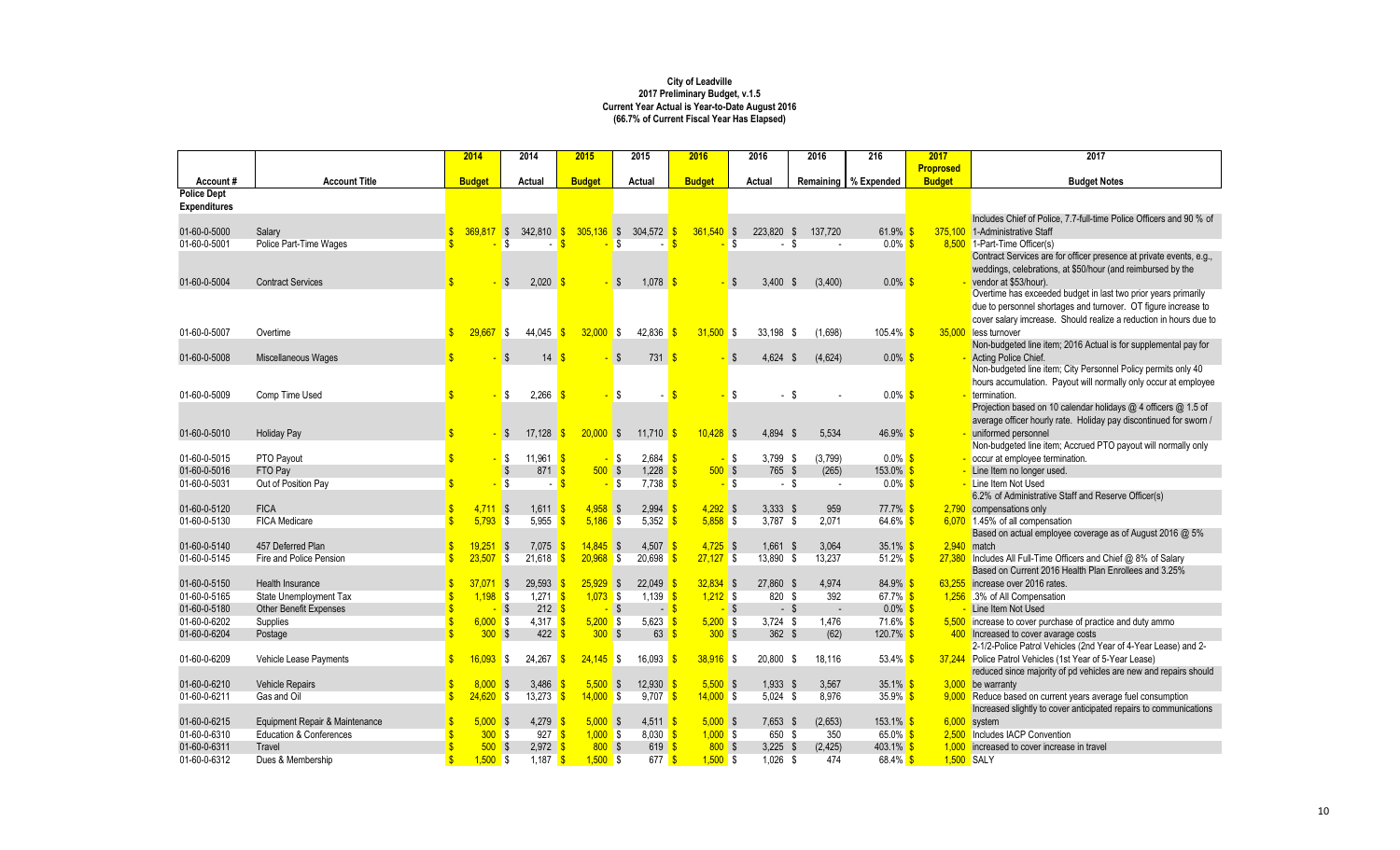|              |                                             | 2014               |              | 2014                       | 2015          | 2015          |                                 | 2016              | 2016        |        | 2016     | 216                    | 2017             | 2017                                                                                                      |
|--------------|---------------------------------------------|--------------------|--------------|----------------------------|---------------|---------------|---------------------------------|-------------------|-------------|--------|----------|------------------------|------------------|-----------------------------------------------------------------------------------------------------------|
|              |                                             |                    |              |                            |               |               |                                 |                   |             |        |          |                        | <b>Proprosed</b> |                                                                                                           |
| Account#     | <b>Account Title</b>                        | <b>Budget</b>      |              | <b>Actual</b>              | <b>Budget</b> | <b>Actual</b> |                                 | <b>Budget</b>     | Actual      |        |          | Remaining   % Expended | <b>Budget</b>    | <b>Budget Notes</b>                                                                                       |
|              |                                             |                    |              |                            |               |               |                                 |                   |             |        |          |                        |                  | Increased to cover coat of 3 windows tablet connectivity to 4G at                                         |
| 01-60-0-6330 | Telephone                                   | \$                 | 5,200        | 6,796<br>-\$               | 6,000         | \$            | 6,907                           | $6,000$ \$        | 5,704       | - \$   | 296      | 95.1%                  |                  | 7,440 120/mnth                                                                                            |
|              |                                             |                    |              |                            |               |               |                                 |                   |             |        |          |                        |                  | SALY; plus upgrade to Century Link Internet (allocated to                                                 |
| 01-60-0-6340 | <b>Utilities</b>                            |                    | 2,800        | <b>S</b><br>2,617          | $2,800$ \$    |               | 2,078                           | $2,800$ \$        | 1,388       | -S     | 1,412    | 49.6%                  |                  | $3,400$ departments - PD \$600)                                                                           |
|              |                                             |                    |              |                            |               |               |                                 |                   |             |        |          |                        |                  | increased to cover uniform and uniform equipment discontinue                                              |
| 01-60-0-6401 | Uniforms and Equipment                      |                    | $3,000$ \$   | 3,816                      | $3,000$ \$    |               | $8,933$ \$                      | $3,000$ \$        | 4,691 \$    |        | (1,691)  | $156.4\%$ \$           | 5,000            | uniform allowance                                                                                         |
| 01-60-0-6403 | Physicals                                   |                    | $1,500$ \$   | 1,258                      | $1,500$ \$    |               | 1,484 $\frac{\text{}}{\text{}}$ | $1,500$ \$        | 356 \$      |        | 1,144    | $23.7\%$ \$            |                  | Decreased due to anticipated reduction in turnover                                                        |
| 01-60-0-6404 | <b>Psyche Evaluations</b>                   |                    | $1,500$ \$   | 2,400                      | $1,500$ \$    |               | $1,088$ \$                      | $1,500$ \$        | 680 \$      |        | 820      | $45.3\%$ \$            |                  | 500 Decreased due to anticipated reduction in turnover                                                    |
| 01-60-0-6405 | Polygraphs                                  |                    | $1,000$ \$   | $280$ $\sqrt{\frac{6}{5}}$ | $2,000$ \$    |               | - <mark>\$</mark>               | $2,000$ \$        |             | - \$   | 2,000    | $0.0\%$ \$             |                  | Decreased due to anticipated reduction in turnover                                                        |
| 01-60-0-6501 | <b>Other Expenses</b>                       |                    | $3,000$ \$   | 3,081                      | $3,000$ \$    |               | 4,511                           | $3,000$ \$        | 8,391       | -S     | (5, 391) | 279.7%                 | 1,500            |                                                                                                           |
|              |                                             |                    |              |                            |               |               |                                 |                   |             |        |          |                        |                  |                                                                                                           |
|              |                                             |                    |              |                            |               |               |                                 |                   |             |        |          |                        |                  | E-Force Annual Support Fee (\$5,781.63); Peak Performance                                                 |
| 01-60-0-6550 | Computer Equipment/Maintenance              |                    | $12,520$ \$  | 13,393                     | $2,400$ \$    |               | 3,600                           | $10,332$ \$       | $10,111$ \$ |        | 221      | $97.9\%$ \$            | 17,482           | Contract \$32,700 - Allocated across Departments (PD - \$11,700)                                          |
| 01-60-0-6551 | <b>Computer Software</b>                    |                    | $266$ \$     | 200                        |               | $-$ \$        | $-$ \$                          | $-$ \$            | 329 \$      |        | (329)    | $0.0\%$ \$             |                  | 500 Miscellaneous software                                                                                |
| 01-60-0-6600 | Surcharge - Training                        |                    | $15,000$ \$  | 11,492                     | $8,000$ \$    |               | 5,628                           | $5,200$ \$        | $2,228$ \$  |        | 2,972    | 42.8% $$$              | 6.000            | Increased due to anticipated increase in training                                                         |
| 01-60-0-6605 | Lab Analysis                                |                    | $2,500$ \$   | 260 <sup>8</sup>           | $1,000$ \$    |               | $1,135$ \$                      | $1,000$ \$        | $200$ \$    |        | 800      | $20.0\%$ \$            |                  | 750 decreased to fall in line with actual spending.                                                       |
| 01-60-0-6610 | Prisoner Upkeep                             |                    | $8,000$ \$   | $2,872$ \$                 | $2,000$ \$    |               | $8,150$ \$                      | $2,000$ \$        | $3,340$ \$  |        | (1,340)  | 167.0% <sup>S</sup>    | 2,000 SALY       |                                                                                                           |
| 01-60-0-6615 | Towing                                      |                    | 600S         | $1,750$ \$                 | $600$ \$      |               | $-5$                            | $600$ \$          | $1,000$ \$  |        | (400)    | 166.7% \$              |                  | 600 SALY                                                                                                  |
| 01-60-0-6620 | Prisoner Transport                          |                    | $900$ \$     |                            | 200S          |               | - <mark>S</mark>                | $200$ \$          |             | $-$ \$ | 200      | $0.0\%$ \$             |                  | 200 SALY                                                                                                  |
| 01-60-0-6621 | <b>Investigative Expenditures</b>           |                    | $2,000$ \$   | 2,616                      | $2,000$ \$    |               | 4,128                           | $2,000$ \$        | $2,973$ \$  |        | (973)    | 148.7%                 | 3,500            | Updating of investigative supplies                                                                        |
|              |                                             |                    |              |                            |               |               |                                 |                   |             |        |          |                        |                  |                                                                                                           |
| 01-60-0-6625 | <b>Crime Prevention</b>                     |                    | $1,000$ \$   |                            | 500S          |               | 1,436 $\frac{1}{5}$             | $500$ \$          | $1,754$ \$  |        | (1, 254) | 350.8% \$              | 2,000            | increase to cover costs of supplies for community related events                                          |
| 01-60-0-6640 | <b>Bullet Resistant Vests</b>               | $\mathbf{\hat{S}}$ | $4,000$ \$   | 3,684                      | $3,000$ \$    |               | 4,865                           | $3,000$ \$        |             | $-$ \$ | 3,000    | $0.0\%$ \$             | 1,500            | reduced by half BVP grant dollars should cover additional                                                 |
| 01-60-0-6641 | <b>Bike Patrol</b>                          |                    |              | l\$                        | 100S          |               | $\blacksquare$                  | 100S              |             | - \$   | 100      | $0.0\%$ \$             |                  | line item not used                                                                                        |
| 01-60-0-6642 | <b>Tasers</b>                               |                    | $1,500$ \$   | 1,584                      | $1,500$ \$    |               | $-$ \$                          | $1,500$ \$        |             | $-$ \$ | 1,500    | $0.0\%$ \$             |                  | line item not used                                                                                        |
|              |                                             |                    |              |                            |               |               |                                 |                   |             |        |          |                        |                  | Includes usage charges for copier (High Country Copiers) @                                                |
| 01-60-0-6901 | <b>Office Equipment Expenditures</b>        |                    | 100S         | 649                        | $1,800$ \$    |               | $\sim$                          | $1,800$ \$        | 631 \$      |        | 1,169    | 35.0% $$$              |                  | $1,000 - $65$ /mo.                                                                                        |
| 01-60-0-6902 | <b>Small Equipment</b>                      |                    |              | $\sqrt[3]{}$<br>$\sim$     | $1,000$ \$    |               | $992$ \$                        | $1,000$ \$        | $3,762$ \$  |        | (2,762)  | 376.2% \$              | 1,000 SALY       |                                                                                                           |
| 01-60-0-7001 | Xerox Copier Lease                          |                    |              | <b>S</b>                   |               | S.            | $\sim$                          | <mark>-</mark> \$ | 1,006       | - \$   | (1,006)  | $0.0\%$ \$             | 1,926            | Xerox Financial Services @ \$160.49/mo.<br>Per Budget Meeting 10/11/16 Council agreed to one-time uniform |
|              |                                             |                    |              |                            |               |               |                                 |                   |             |        |          |                        |                  | expenditure (\$7,000), an evidence processing room in City Hall                                           |
|              |                                             |                    |              |                            |               |               |                                 |                   |             |        |          |                        |                  | Basement (\$2,000), contribution to Lake County Command Post                                              |
|              |                                             |                    |              |                            |               |               |                                 |                   |             |        |          |                        |                  | upgrades (\$1,500), maintenance of Fallen Officer Graves in                                               |
|              |                                             |                    |              |                            |               |               |                                 |                   |             |        |          |                        |                  |                                                                                                           |
|              |                                             |                    |              |                            |               |               |                                 |                   |             |        |          |                        |                  | Evergreen Cemetary (\$500), and replacement of 11 handguns                                                |
| 01-60-1-7004 | <b>Police Capital</b>                       |                    | - \$         |                            |               | - \$          | - \$                            | - 5               |             |        |          | $0.0\%$ \$             | 17,000           | (\$6,000)                                                                                                 |
|              | <b>Total Police Department Expenditures</b> | S                  | $619,715$ \$ | $602,326$ \$               | $531,940$ \$  |               | 542,503                         | $601,263$ \$      | 418,789     | \$     | 183,480  | $69.7\%$ \$            | 662,233          | 10.1%                                                                                                     |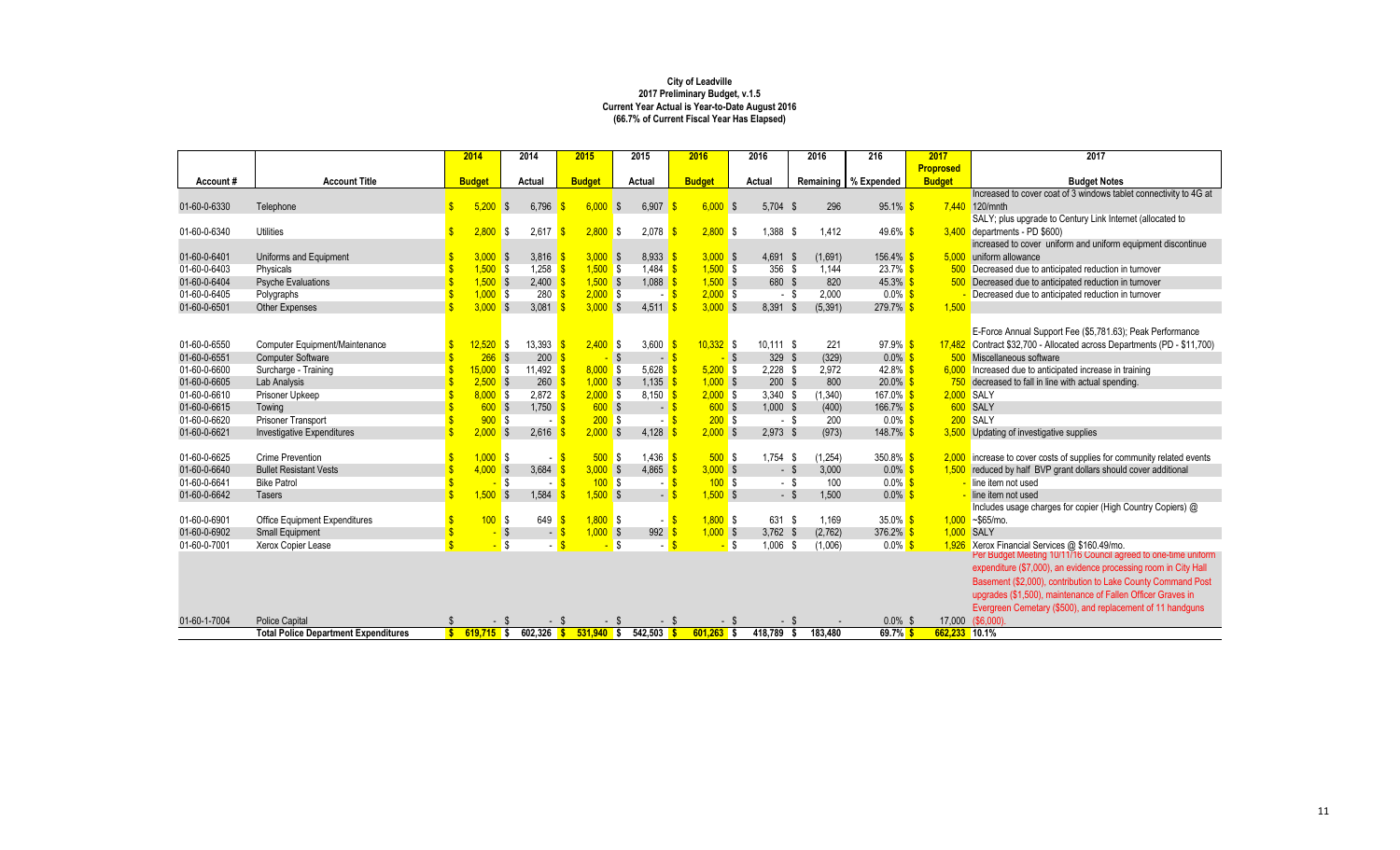|                              |                                          | 2014                   | 2014                         | 2015                   | 2015                                                | 2016                         | 2016                           | 2016              | 216                    | 2017             | 2017                                                                     |
|------------------------------|------------------------------------------|------------------------|------------------------------|------------------------|-----------------------------------------------------|------------------------------|--------------------------------|-------------------|------------------------|------------------|--------------------------------------------------------------------------|
|                              |                                          |                        |                              |                        |                                                     |                              |                                |                   |                        | <b>Proprosed</b> |                                                                          |
| Account#                     | <b>Account Title</b>                     | <b>Budget</b>          | Actual                       | <b>Budget</b>          | Actual                                              | <b>Budget</b>                | <b>Actual</b>                  |                   | Remaining   % Expended | <b>Budget</b>    | <b>Budget Notes</b>                                                      |
| <b>Street Dept</b>           |                                          |                        |                              |                        |                                                     |                              |                                |                   |                        |                  |                                                                          |
| <b>Expenditures</b>          |                                          |                        |                              |                        |                                                     |                              |                                |                   |                        |                  |                                                                          |
| 01-70-0-5000                 | Salary                                   | $255,710$ \$           | 235,060                      | $201,810$ \$<br>-SS    | 203,084                                             | $213,651$ \$<br>$\mathbb{S}$ | 145,323 \$                     | 68,327            | $68.0\%$               |                  | 235,455 Includes Street Supervisor, 2-Mechanics, and 3-Drivers/Operators |
|                              |                                          |                        |                              |                        |                                                     |                              |                                |                   |                        |                  | Current and prior years overtime are due in part to lack of              |
| 01-70-0-5007                 | Overtime                                 | $3,852$ \$             | 15,605                       | 5,000<br>$\sqrt{S}$    | $13,137$ \$                                         | $13,650$ \$                  | $9,270$ \$                     | 4,380             | 67.9% \$               | 13,650           | adequate scheduling during seasonal events and snow removal.             |
|                              |                                          |                        |                              |                        |                                                     |                              |                                |                   |                        |                  | Line Item not used. 2014 and 2016 Miscellaneous Wages                    |
|                              |                                          |                        |                              |                        |                                                     |                              |                                |                   |                        |                  | (Actual) were one-time payout of bonus to Supervisor and                 |
| 01-70-0-5008                 | Miscellaneous Wages                      |                        | 12,406<br><b>S</b>           |                        | 138<br>\$                                           | - \$                         | \$<br>5,000                    | \$<br>(5,000)     | $0.0\%$ \$             |                  | <b>Assistant Supervisor</b>                                              |
|                              |                                          |                        |                              |                        |                                                     |                              |                                |                   |                        |                  | Line Item Not Used. 2014 was payout of employee comp time                |
|                              |                                          |                        |                              |                        |                                                     |                              |                                |                   |                        |                  | due to termination of union contract. City Personnel Policy              |
|                              |                                          |                        |                              |                        |                                                     |                              |                                |                   |                        |                  | permits only 40 hours accumulation. Payout will normally only            |
| 01-70-0-5009                 | Comp Time Street                         | $551$ \$               | $4,901$ \$                   |                        | $31 \overline{\text{S}}$<br>$\sqrt[6]{\frac{1}{2}}$ |                              | $-$ \$                         |                   | $0.0\%$ \$             |                  | occur at employee termination.                                           |
|                              |                                          |                        |                              |                        |                                                     |                              |                                |                   |                        |                  | Normally not worked during holidays, unless snow or other                |
| 01-70-0-5010                 | <b>Holiday Pay</b>                       |                        | 1,109<br>S,                  |                        | 5,847<br>\$                                         | $2,625$ \$<br>- \$           | 1,589 \$                       | 1,036             | $0.0\%$ \$             | 2,800            | conditions require it.                                                   |
|                              |                                          |                        |                              |                        |                                                     |                              |                                |                   |                        |                  | Non-budgeted line item; Accrued PTO payout will normally only            |
| 01-70-0-5015                 | PTO Pay                                  |                        | $7,990$ \$<br>$\sqrt{S}$     | $\sqrt{3}$             | $171 - $$                                           |                              | $3,801$ \$<br><mark>-</mark> ა | (3,801)           | $0.0\%$ \$             |                  | occur at employee termination.                                           |
| 01-70-0-5022                 | Premium Pay                              | $192$ \$               | 168                          |                        | $\sqrt{3}$                                          | -\$                          | $-$ \$<br>- \$                 | $\sim$            | $0.0\%$ \$             |                  | Line Item Not Used                                                       |
| 01-70-0-5031                 | Out-of-Position Pay                      |                        | $\sqrt{3}$<br>5 <sup>5</sup> | $\sqrt{3}$             | $1,520$ \$                                          | $1,000$ \$                   | $1,259$ \$                     | (259)             | $0.0\%$ \$             |                  | Estimated; pay differential for Acting Supervisor                        |
| 01-70-0-5120                 | <b>FICA</b>                              | $16,139$ \$            | 15,468                       | $12,822$ \$            | 13,495 \$                                           | $14,317$ \$                  | 10,019 \$                      | 4,298             | $70.0\%$ \$            | 15,717           | 6.2% of all compensation                                                 |
| 01-70-0-5130                 | <b>FICA Medicare</b>                     | $4,008$ \$             | 3,864                        | $2,999$ \$             | 3,156 $\frac{1}{5}$                                 | $458$ \$                     | $2,343$ \$                     | (1,885)           | $511.5\%$ \$           |                  | 3,676 1.45% of all compensation                                          |
|                              |                                          |                        |                              |                        |                                                     |                              |                                |                   |                        |                  | Estimate based on anticipated employee coverage as of August             |
| 01-70-0-5140                 | 457 Deferred Plan                        | $15,343$ \$            | 6,370                        | $15,070$ \$            | 6,722                                               | $6,832$ \$                   | 4,805 \$                       | 2,027             | $70.3\%$ \$            |                  | $6,500$ 2016 @ 6% match                                                  |
|                              |                                          |                        |                              |                        |                                                     |                              |                                |                   |                        |                  | Based on Current 2016 Health Plan Enrollees and 3.25%                    |
| 01-70-0-5150                 | Health Insurance                         | $36,728$ \$            | 31,875                       | $27,861$ \$            | $16,899$ \$                                         | $18,306$ \$                  | $11,471$ \$                    | 6,834             | 62.7% \$               | 12,217           | increase over 2016 rates.                                                |
| 01-70-0-5165                 | <b>State Unemployment Tax</b>            | $781$ \$               | 830                          | $620$ \$               | 672                                                 | $693$ \$                     | 499 \$                         | 194               | $72.0\%$ \$            |                  | 761 .3% of All Compensation                                              |
| 01-70-0-5180                 | <b>Other Benefit Expenses</b>            |                        | 79                           |                        | \$<br>$\blacksquare$                                |                              | - \$<br>- \$                   | $\sim$            | $0.0\%$ \$             |                  | Line Item Not Used                                                       |
| 01-70-0-6202                 | Supplies                                 | $4,000$ \$             | 5,453                        | $4,500$ \$             | 5,485                                               | $4,500$ \$                   | $3,933$ \$                     | 567               | $87.4\%$ \$            |                  | 4,500 Same as Last Year (SALY)                                           |
|                              |                                          |                        |                              |                        |                                                     |                              |                                |                   |                        |                  | Lease/Purchase payments for Loader (4th year of 7-year lease)            |
|                              |                                          |                        |                              |                        |                                                     |                              |                                |                   |                        |                  | and lease/purchase for 2-F250 PU Trucks (~\$18,000). Per                 |
|                              |                                          |                        |                              |                        |                                                     |                              |                                |                   |                        |                  | Budget Meeting 10/11/16 delete lease/purchase of 1-F-250 PU              |
| 01-70-0-6209                 | Vehicle Lease Payments                   |                        | 12,560                       | $29,869$ \$            | 26,869                                              | $26,869$ \$                  | $17,912$ \$                    | 8,956             | 66.7% \$               | 26,869 Trucks.   |                                                                          |
| 01-70-0-6210                 | Vehicle Repairs                          | $30,000$ \$            | 83,044                       | $30,000$ \$            | 8,331 $\frac{\$}{\$}$                               | $25,000$ \$                  | $3,957$ \$                     | 21,043            | 15.8% <mark>\$</mark>  |                  | 20,000 Estimate based on replacing two older vehicles.                   |
| 01-70-0-6211                 | Gas and Oil                              | $35,000$ \$            | 42,636                       | $28,000$ \$            | 19,802 $\frac{1}{5}$                                | $23,000$ \$                  | $9,644$ \$                     | 13,356            | 41.9% $$$              |                  | 15,000 Estimate base on low cost of gas.                                 |
| 01-70-0-6215                 | Equipment Repair & Maintenance           | $1,200$ \$             | 13,280                       | $26,000$ \$            | 17,394 $\frac{1}{5}$                                | $20,000$ \$                  | 14,290 \$                      | 5,710             | $71.5\%$ \$            | 20,000 SALY      | Estimate is based on less building maintenance than last year            |
|                              |                                          |                        |                              |                        |                                                     |                              |                                |                   |                        |                  | (\$4,000). Per Budget Meeting 10/11/16 add new windows for               |
|                              |                                          |                        |                              |                        |                                                     |                              |                                |                   |                        |                  |                                                                          |
| 01-70-0-6216                 | <b>Building Repair &amp; Maintenance</b> | $1,500$ \$             | $7,603$ \$                   | $3,500$ \$             | $9,058$ \$                                          | $5,000$ \$                   | $1,647$ \$                     | 3,353             | $32.9\%$ \$            |                  | 8,800 shop (\$4,800)                                                     |
| 01-70-0-6310                 | <b>Education &amp; Conferences</b>       | $1,000$ \$<br>$200$ \$ | 763 <mark>\$</mark>          | $1,500$ \$<br>$200$ \$ | $1,092$ \$                                          | $2,500$ \$                   | $220$ \$                       | 2,280             | $8.8\%$ \$             | 2,500 SALY       | 200 SALY                                                                 |
| 01-70-0-6311<br>01-70-0-6330 | Travel                                   |                        | $32 \frac{1}{5}$             |                        | $401 \, \n\sqrt{\frac{5}{2}}$                       | $200$ \$                     | $16 \quad $$                   | 184<br>791        | $7.9\%$ \$             | 2,000 SALY       |                                                                          |
|                              | Telephone                                | $1,500$ \$             | 1,995                        | $1,500$ \$             | $2,275$ \$                                          | $2,000$ \$                   | $1,209$ \$                     |                   | 60.4% $$$              |                  | Annualized projection plus upgrade to Century Link Internet              |
| 01-70-0-6340                 | <b>Utilities</b>                         | $13,000$ \$            | 11,691 \$                    | $13,000$ \$            | $9,885$ \$                                          | $13,000$ \$                  |                                |                   | 40.8% $$$              |                  | 10,600 (allocated to departments - SD \$600)                             |
| 01-70-0-6341                 | <b>Street Lighting</b>                   | $1,000$ \$             | 12,287 \$                    | $3,000$ \$             | $7,596$ $\frac{\$}{\$}$                             | $3,000$ \$                   | $5,302$ \$<br>$12,477$ \$      | 7,698<br>(9, 477) | 415.9% \$              |                  | 12,000 Estimate based on needed repairs and safety concerns.             |
| 01-70-0-6401                 | Uniform Allowance                        |                        | $1,261$ \$<br>$-$ \$         | $1,000$ \$             | $706$ \$                                            | $3,000$ \$                   | $2,126$ \$                     | 874               | $70.9\%$ \$            |                  | 4,200 Increased from \$3,000 at Budget Meeting 10/2/16.                  |
|                              |                                          |                        |                              |                        |                                                     |                              |                                |                   |                        |                  |                                                                          |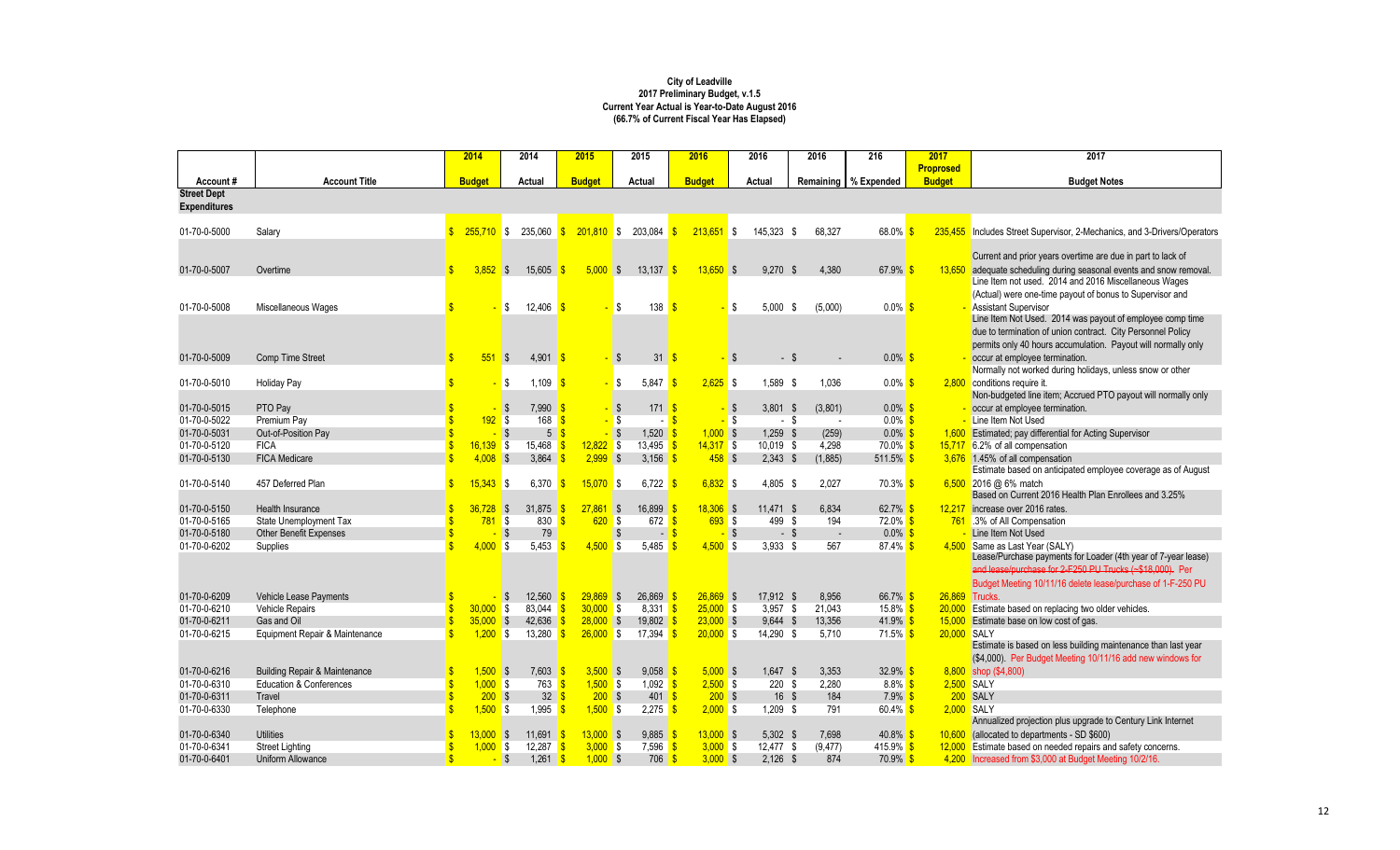|              |                                             | 2014                 | 2014                         |                          | 2015          | 2015           |                   | 2016          | 2016          | 2016                 | 216                    | 2017             | 2017                                                              |
|--------------|---------------------------------------------|----------------------|------------------------------|--------------------------|---------------|----------------|-------------------|---------------|---------------|----------------------|------------------------|------------------|-------------------------------------------------------------------|
|              |                                             |                      |                              |                          |               |                |                   |               |               |                      |                        | <b>Proprosed</b> |                                                                   |
| Account#     | <b>Account Title</b>                        | <b>Budget</b>        | <b>Actual</b>                |                          | <b>Budget</b> | <b>Actual</b>  |                   | <b>Budget</b> | <b>Actual</b> |                      | Remaining   % Expended | <b>Budget</b>    | <b>Budget Notes</b>                                               |
| 01-70-0-6403 | Physicals and Tests                         | $1,500$ \$           | 1,307                        |                          | 1,700         | l S            | 1,652             | $1,700$ \$    | 1,423         | 277                  | $83.7\%$ \$            |                  | 1,700 SALY                                                        |
| 01-70-0-6404 | <b>Safety Equipment</b>                     | $2,170$ \$           | 372                          |                          | 2,200         | $\sqrt{S}$     | 804               | $1,000$ \$    | 288           | 713<br><sup>\$</sup> | $28.8\%$               |                  | 1,000 SALY                                                        |
| 01-70-0-6501 | Other Expenses                              | $2,000$ \$           | 421                          |                          |               | \$             | 3,820             | 500S          | 38            | 462<br>- \$          | $0.0\%$                |                  | 500 SALY                                                          |
|              |                                             |                      |                              |                          |               |                |                   |               |               |                      |                        |                  | Peak Performance Contract \$32,700 - Allocated across             |
|              |                                             |                      |                              |                          |               |                |                   |               |               |                      |                        |                  | Departments (SD - \$1,560); and 1-laptop computer; increased      |
|              |                                             |                      |                              |                          |               |                |                   |               |               |                      |                        |                  | from \$2,500 at Budget Meeting 10/2/16 additional computer Peak   |
| 01-70-0-6550 | Computer Equipment/Maintenance              | <mark>,200</mark> \$ | 1,200                        |                          | $1,950$ \$    |                | $1,715$ \$        | $2,706$ \$    | 1,494         | 1,212<br>-S          | 55.2% \$               |                  | 3,140 Performance Contract.                                       |
| 01-70-0-6800 | <b>Contract Snow Removal</b>                |                      | 7,793 <mark> </mark><br>l \$ |                          |               | \$             | 832 $\frac{1}{5}$ |               | 945 \$        | (945)                | $0.0\%$ \$             | 1,000            | <b>Estimate based on skijorning contract snow removal.</b>        |
| 01-70-0-6901 | <b>Office Equipment Expenditures</b>        |                      |                              | $\overline{\phantom{0}}$ |               |                | $\sim$            |               | - \$          |                      | $0.0\%$ \$             |                  | nil                                                               |
|              |                                             |                      |                              |                          |               |                |                   |               |               |                      |                        |                  |                                                                   |
|              |                                             |                      |                              |                          |               |                |                   |               |               |                      |                        |                  | Estimate; changed from \$7,000 to \$2,500 at Budget Meeting       |
|              |                                             |                      |                              |                          |               |                |                   |               |               |                      |                        |                  | 10/2/16; Per Budget Meeting 10/11/16 add \$3,500 for Portable     |
| 01-70-0-6902 | Small Equipment                             | $5,000$ \$           | 2,057                        |                          | 3,500         | IS.            | 6,621             | $9,500$ \$    | $4,003$ \$    | 5,497                | 42.1%                  |                  | 7,019 Hobart 23 HP Welder and \$1,019 for Vise for Service Truck. |
|              |                                             |                      |                              |                          |               |                |                   |               |               |                      |                        |                  | Lower due to weed mitigation performed by Street Department       |
| 01-70-0-6910 | <b>Weed Mitigation Expense</b>              | $250$ \$             | 603                          |                          | $250$ \$      |                | 97                | $5,000$ \$    | 959           | 4,041<br>-SS         | 19.2%                  | 2.500            | <b>ILO</b> contract labor.                                        |
|              |                                             |                      |                              |                          |               |                |                   |               |               |                      |                        |                  | Per Budget Meeting 10/11/16 Council agreed to 2- Ford F250 PU     |
|              |                                             |                      |                              |                          |               |                |                   |               |               |                      |                        |                  | Trucks (\$37,500 each), used asphalt roller CAT B14B (\$8,000),   |
|              |                                             |                      |                              |                          |               |                |                   |               |               |                      |                        |                  | and a lease/purchase of a new MAC Dump Truck w/Hook (5-year       |
| 01-70-0-7003 | <b>Street Capital</b>                       |                      | \$                           |                          |               | \$             | 49,606            | $11,411$ \$   | $11,411$ \$   |                      | $0.0\%$<br>(0)         | 136,000          | term @ $$53,000/year$ ).                                          |
| 01-70-0-7200 | Lake County Paving                          |                      |                              |                          |               | $\mathfrak{L}$ | $\blacksquare$    |               | $-$ \$        |                      | $0.0\%$                |                  | Line Item Not Used.                                               |
|              |                                             |                      |                              |                          |               |                |                   |               |               |                      |                        |                  | Estimate based on additional pans required than in previous       |
| 01-70-0-7201 | Pans                                        | $2,000$ \$           |                              | $-$ \$                   | $2,500$ \$    |                | 589               | $1,500$ \$    | 3,104         | (1,604)<br>- \$      | 206.9%                 |                  | $3,000$ years.                                                    |
| 01-70-0-7210 | <b>Street Signage</b>                       | $2,000$ \$           | 1,966                        |                          | $3,000$ \$    |                | 2,614             | $3,000$ \$    | $2,558$ \$    | 442                  | 85.3%                  |                  | 5,000 Increased from \$3,000 at Budget Meeting 10/2/16.           |
| 01-70-0-7215 | Engineering                                 | $1,000$ \$           |                              |                          |               | -\$            |                   |               | $\sim$        |                      | $0.0\%$                |                  | Line Item Not Used.                                               |
| 01-70-0-7255 | <b>Materials</b>                            | 14,000               | 12,766<br>$\sqrt{S}$         |                          | 1,000         | l S            | 10,494            | $11,000$ \$   | 5,692         | 5,308                | 51.7%                  | 11,000           | SALY                                                              |
|              | <b>Total Street Department Expenditures</b> | $452,824$ \$         | 556,816                      |                          | $434,351$ \$  | 452,607        |                   | $446,917$ \$  | 300,026       | 146,891              | $67.1\%$ \$            | 590,904 32.2%    |                                                                   |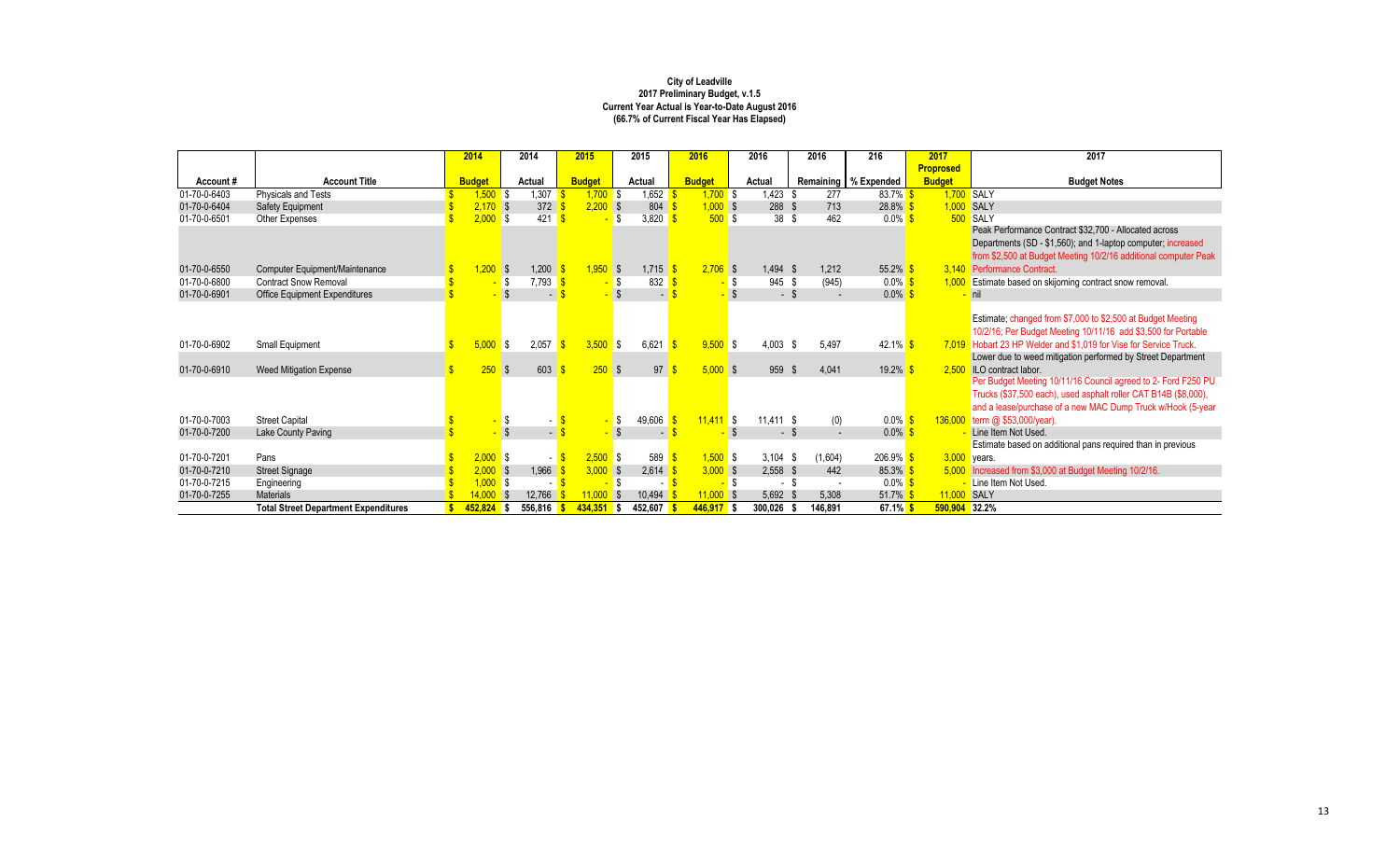|                              |                                          | 2014          | 2014                        | 2015                   | 2015                                                                | 2016          | 2016                        | 2016                            | 216                    | 2017                      | 2017                                                                                 |
|------------------------------|------------------------------------------|---------------|-----------------------------|------------------------|---------------------------------------------------------------------|---------------|-----------------------------|---------------------------------|------------------------|---------------------------|--------------------------------------------------------------------------------------|
|                              |                                          |               |                             |                        |                                                                     |               |                             |                                 |                        | <b>Proprosed</b>          |                                                                                      |
| Account#                     | <b>Account Title</b>                     | <b>Budget</b> | <b>Actual</b>               | <b>Budget</b>          | Actual                                                              | <b>Budget</b> | Actual                      |                                 | Remaining   % Expended | <b>Budget</b>             | <b>Budget Notes</b>                                                                  |
| <b>Animal Shelter</b>        |                                          |               |                             |                        |                                                                     |               |                             |                                 |                        |                           |                                                                                      |
| <b>Expenditures</b>          |                                          |               |                             |                        |                                                                     |               |                             |                                 |                        |                           |                                                                                      |
|                              |                                          |               |                             |                        |                                                                     |               |                             |                                 |                        |                           | Dawe, Shelter Supervisor (30% Allocated to A/S); one full-time                       |
| 01-80-0-5000                 | Salary                                   | 46,158        | 41,245<br>S.                | 46,957                 | 47,180<br>S,                                                        | $49,305$ \$   | $35,159$ \$                 | 14,145                          | $71.3\%$ \$            | 51,960                    | hourly employee and one part-time hourly employee                                    |
| 01-80-0-5004                 | <b>Contract Services</b>                 |               | -\$<br>$\sim$               |                        | 90<br>\$                                                            |               | $-$ \$<br>$-1$ \$           |                                 | $0.0\%$ \$             |                           | Line Item Not Used<br>SALY. Overtime normally taken only during periods of personnel |
|                              |                                          |               |                             |                        |                                                                     |               |                             |                                 |                        |                           |                                                                                      |
| 01-80-0-5007<br>01-80-0-5008 | Overtime                                 | 1,953         | $\sqrt{3}$<br>2,349<br>-\$  | 1,500                  | S S<br>2,149                                                        | $2,100$ \$    | $1,813$ \$<br>99 \$<br>l S  | 287                             | $86.3\%$ \$<br>$0.0\%$ |                           | 2,100 shortage/turnover.<br>Non-budgeted line item                                   |
|                              | Miscellaneous Wages                      |               | $\sim$ 1                    |                        | \$<br>$\sim$                                                        |               |                             | (99)                            |                        |                           | City Personnel Policy permits only 40 hours accumulation. Payout                     |
| 01-80-0-5009                 | Comp Time Used                           |               | 665<br>\$                   |                        | \$<br>299                                                           |               | $-$ \$<br><b>S</b>          |                                 | $0.0\%$ \$             |                           | - will normally only occur at employee termination.                                  |
| 01-80-0-5010                 | <b>Holiday Pay</b>                       |               | $\sqrt{3}$<br>919           | 300S                   | 1,746                                                               | $1,575$ \$    | 822 \$                      | $\overline{\phantom{a}}$<br>753 | 52.2%                  | 1,700                     | Estimated.                                                                           |
|                              |                                          |               |                             |                        |                                                                     |               |                             |                                 |                        |                           | Non-budgeted line item; Accrued PTO payout will normally only                        |
| 01-80-0-5015                 | PTO Payout                               |               | l,436 <mark>\$</mark><br>\$ |                        | \$                                                                  |               | $-$ \$<br>l S               |                                 | $0.0\%$ \$             |                           | occur at employee termination.                                                       |
| 01-80-0-5016                 | FTO Pay                                  |               | \$                          |                        | \$                                                                  |               | 156 \$<br><mark>-</mark> \$ | (156)                           | $0.0\%$ \$             |                           | - Non-Budgeted Line Item.                                                            |
| 01-80-0-5120                 | <b>FICA</b>                              | $2,983$ \$    | $2,505$ \$                  | $2,188$ \$             | 2,329                                                               | $2,526$ \$    | 1,691 \$                    | 835                             | $66.9\%$               | 2,676                     | 6.2% (hourly employees only)                                                         |
| 01-80-0-5130                 | FICA - Medicare                          | $698$ \$      | 635 $S$                     | $681$ \$               | $722$ \$                                                            | $768$ \$      | 536 \$                      | 232                             | $69.8\%$ \$            |                           | 809 1.45%                                                                            |
| 01-80-0-5140                 | 457 Deferred Plan                        | $618$ \$      | $157 - $$                   | $2,256$ \$             | 583                                                                 | $612$ \$      | 436 \$                      | 176                             | $71.3\%$               | 2,430                     | Based on actual employee coverage as of August 2016.                                 |
| 01-80-0-5145                 | Fire and Police Pension                  |               | \$<br>251                   | $933$ \$<br>$\sqrt{3}$ | 933                                                                 | $979$ \$      | 698 \$                      | 281                             | $71.3\%$ \$            |                           | 1,008 Dawe, Shelter Supervisor only                                                  |
|                              |                                          |               |                             |                        |                                                                     |               |                             |                                 |                        |                           | Based on Current 2016 Health Plan Enrollees and 3.25%                                |
| 01-80-0-5150                 | Health Insurance                         | $5,564$ \$    | $8,519$ \$                  | $4,044$ \$             | 4,053 \$                                                            | $4,044$ \$    | $2,954$ \$                  | 1,090                           | 73.1% \$               | 4,750                     | increase over 2016 rates.                                                            |
| 01-80-0-5165                 | State Unemployment Tax                   | $144$ \$      | $140$ $\sqrt{\frac{6}{5}}$  | $141$ \$               | $154$ $\sqrt{\frac{6}{5}}$                                          | $159$ \$      | $114$ \$                    | 45                              | $71.8\%$ \$            |                           | 167 3% of All Compensation                                                           |
| 01-80-0-6202                 | Supplies                                 | $1,000$ \$    | $1,607$ \$                  | $1,300$ \$             | 1,885                                                               | $1,500$ \$    | 791 \$                      | 709                             | $52.8\%$               | 1,500                     | SALY                                                                                 |
| 01-80-0-6209                 | Vehicle Lease Payments                   |               | -\$                         |                        | -\$                                                                 | $6,730$ \$    | - \$                        |                                 | $0.0\%$                | 5,036                     | 50% shared PD Vehicle with Animal Shelter.                                           |
| 01-80-0-6216                 | <b>Building Maintenance</b>              | $800$ \$      | $632 - $$                   | $2,000$ \$             | 1,835                                                               | $2,000$ \$    | 542 \$                      | 1,458                           | 27.1%                  | 3,000                     | To address inspection issues.                                                        |
| 01-80-0-6310                 | <b>Education and Conferences</b>         |               | 89<br>-\$                   | 300S                   |                                                                     |               | $-$ \$<br><mark>-</mark> \$ |                                 | $0.0\%$                |                           | 200 Conference                                                                       |
| 01-80-0-6311                 | Travel                                   |               | $\sqrt[6]{3}$<br>106        |                        | 678<br>\$                                                           | $1,500$ \$    | 56 \$                       | 1,444                           | $0.0\%$ \$             |                           | <b>300</b> Tvl for Conference                                                        |
|                              |                                          |               |                             |                        |                                                                     |               |                             |                                 |                        |                           | Annual License Renewal - Animal Care Facility, Department of                         |
| 01-80-0-6312                 | Memberships                              | $350$ \$      | 350 <sup>o</sup>            | $350$ \$               | 350                                                                 | $350$ \$      | 350 $$$                     | $\sim$                          | $100.0\%$ \$           |                           | 350 Agriculture                                                                      |
| 01-80-0-6330                 | Telephone                                | $500$ \$      | $451$ \$                    | $500$ \$               | 520                                                                 | $1,200$ \$    | 447 \$                      | 753                             | 37.2% \$               |                           | 1,200 Includes cell phone f/social media                                             |
|                              |                                          |               |                             |                        |                                                                     |               |                             |                                 |                        |                           | SALY; plus upgrade to Century Link Internet (allocated to                            |
| 01-80-0-6331                 | <b>Internet Animal Shelter</b>           | 420S          | 457 <sup>8</sup>            | 480S                   | 441                                                                 | $480$ \$      | 259 \$                      | 221                             | 53.9% $$$              | 1,080                     | departments - \$600)                                                                 |
| 01-80-0-6340                 | <b>Utilities</b>                         | $3,000$ \$    | 3,506 \$                    | $4,000$ \$             | 3,820                                                               | $4,000$ \$    | 2,378 \$                    | 1,622                           | 59.5%                  |                           | 4,000 SALY                                                                           |
| 01-80-0-6501                 | Other Expenses                           |               | 108 <sup>o</sup><br>\$      | 650S                   | 16                                                                  |               | 48 \$<br><mark>-</mark> \$  | (48)                            | $0.0\%$ \$             |                           | <mark>- </mark> nil                                                                  |
| 01-80-0-6505                 | <b>Animal Expenses</b>                   | $8,000$ \$    | $9,675$ \$                  | $8,000$ \$             | 6,864 $\frac{\$}{}$                                                 | $9,000$ \$    | $6,323$ \$                  | 2,677                           | $70.3\%$ \$            | 9,000 SALY                |                                                                                      |
| 01-80-0-6520                 | Insurance                                | $1,700$ \$    | 3,519 $\frac{\ }{\ }$       | $1,700$ \$             | $-$ \$                                                              | $3,500$ \$    |                             | 3,500<br>- \$                   | $0.0\%$ \$             |                           | 1,700 Estimated                                                                      |
|                              |                                          |               |                             |                        |                                                                     |               |                             |                                 |                        |                           | Peak Performance Contract \$32,700 - Allocated across                                |
| 01-80-0-6550                 | Computer Equipment/Maintenance           | $1,200$ \$    | $1,200$ \$                  | $2,300$ \$             | $1,530$ \$                                                          | $3,630$ \$    | $3,947$ \$                  | (317)                           | 108.7% \$              |                           | 1,596 Departments (AS - \$780); Caselle Support Fee (\$816)                          |
| 01-80-0-6901                 | <b>Office Equipment Expenditures</b>     |               | $-$ \$<br>$-$ \$            | $200$ \$               | $200 \frac{\text{S}}{\text{S}}$                                     |               | <mark>-</mark> \$<br>- \$   |                                 | $0.0\%$ \$             |                           | 300 Scanner                                                                          |
|                              | <b>Total Animal Shelter Expenditures</b> | $75,088$ \$   | $80,520$ \$                 | $80,780$ \$            | $78,376$ \$                                                         | $95,958$ \$   | $59,620$ \$                 | 29,608                          | $62.1\%$ \$            | 96,861 0.9%               |                                                                                      |
|                              |                                          |               |                             |                        |                                                                     |               |                             |                                 |                        |                           |                                                                                      |
|                              | <b>Total General Fund Expenditures</b>   |               |                             |                        | $$2,160,442$ \$ 2,269,995 \$ 2,170,588 \$ 2,088,375 \$ 2,056,766 \$ |               | 1,448,196                   | 602,846                         | $70.4\%$ \$            | 2,355,695 14.5%           |                                                                                      |
|                              |                                          |               |                             |                        |                                                                     |               |                             |                                 |                        |                           |                                                                                      |
|                              | <b>Net Revenue Over Expenditures</b>     |               |                             |                        |                                                                     |               | $(26, 164)$ \$<br>$0$ \$    | 31,889                          |                        | (153,000)<br>$\mathbf{s}$ |                                                                                      |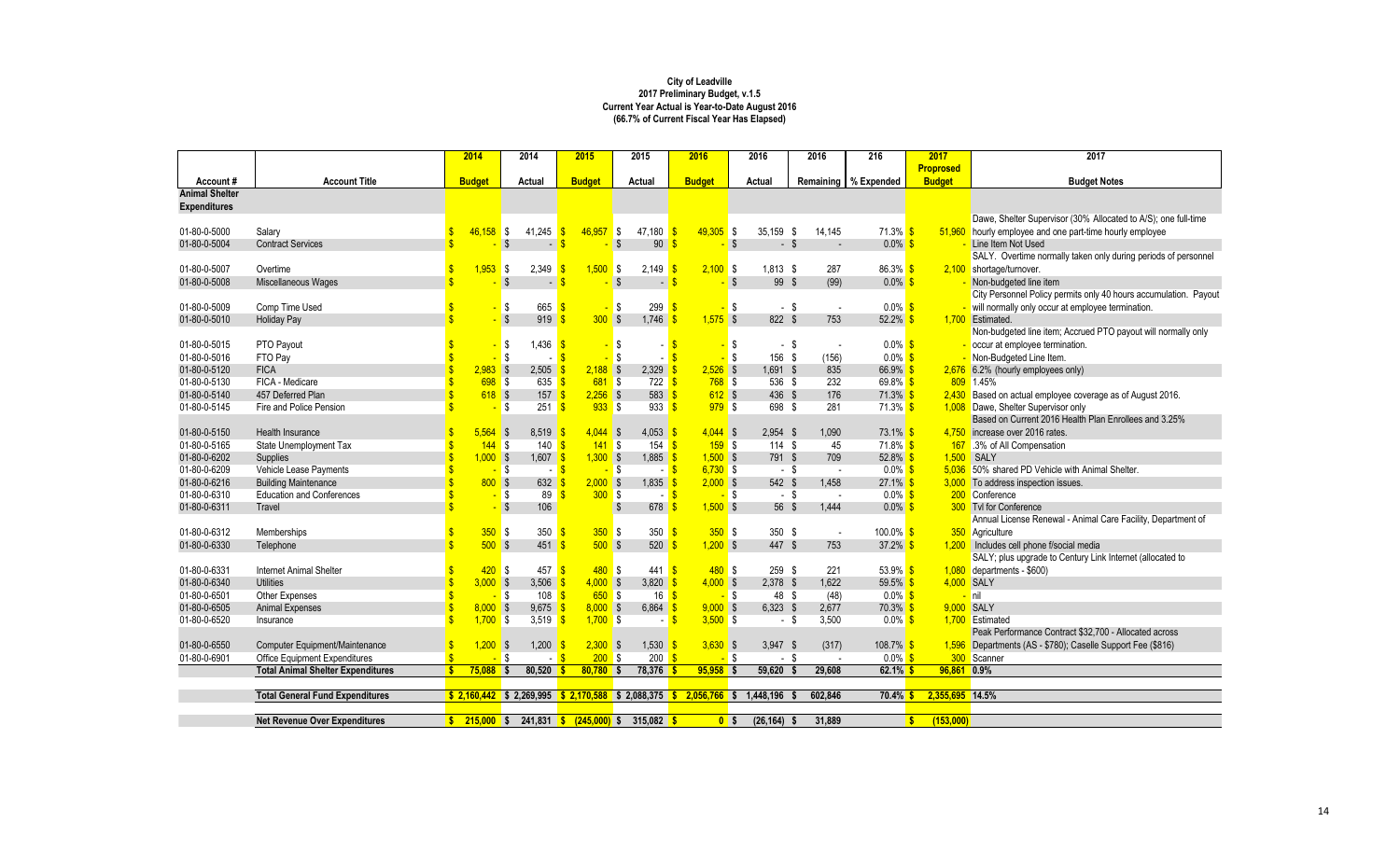|                       |                                               | 2014          |                          | 2014   | 2015          | 2015   | 2016          |                | 2016                     |      | 2016   | 216                    | 2017              | 2017                                           |
|-----------------------|-----------------------------------------------|---------------|--------------------------|--------|---------------|--------|---------------|----------------|--------------------------|------|--------|------------------------|-------------------|------------------------------------------------|
|                       |                                               |               |                          |        |               |        |               |                |                          |      |        |                        | <b>Proprosed</b>  |                                                |
| Account#              | <b>Account Title</b>                          | <b>Budget</b> |                          | Actual | <b>Budget</b> | Actual | <b>Budget</b> |                | <b>Actual</b>            |      |        | Remaining   % Expended | <b>Budget</b>     | <b>Budget Notes</b>                            |
|                       |                                               |               |                          |        |               |        |               |                |                          |      |        |                        |                   |                                                |
| <b>Police Pension</b> |                                               |               |                          |        |               |        |               |                |                          |      |        |                        |                   |                                                |
| <b>Fund</b>           |                                               |               |                          |        |               |        |               |                |                          |      |        |                        |                   |                                                |
| <b>Police Pension</b> |                                               |               |                          |        |               |        |               |                |                          |      |        |                        |                   |                                                |
| <b>Fund Revenue</b>   |                                               |               |                          |        |               |        |               |                |                          |      |        |                        |                   |                                                |
| 03-2900               | Transfer from Police Pension Fund Balance     | $33,023$ \$   |                          | 28,401 | $29,023$ \$   | 29,849 | $30,761$ \$   |                | 19,240                   | - \$ | 11,521 | 62.5%                  | 30,710            |                                                |
| 03-300-3500           | Earnings on Deposit - ColoTrust/Peoples Bank  | 350S          |                          | 975    | $350$ \$      | 404    |               | 400S           | 929                      |      | (529)  | 232.2%                 |                   | 1,386 Anualized Projection                     |
|                       | <b>Total Police Pension Fund Revenue</b>      | $33,373$ \$   |                          | 29,376 | $29,373$ \$   | 30,253 | $31,161$ \$   |                | 20,169                   |      | 10,992 | 64.7% \$               | 32,096            |                                                |
| <b>Police Pension</b> |                                               |               |                          |        |               |        |               |                |                          |      |        |                        |                   |                                                |
| Fund                  |                                               |               |                          |        |               |        |               |                |                          |      |        |                        |                   |                                                |
| <b>Expenditures</b>   |                                               |               |                          |        |               |        |               |                |                          |      |        |                        |                   |                                                |
| 03-40-1-5000          | <b>Retirement Wages</b>                       | 29,373        | $\overline{\phantom{a}}$ | 29,376 | $29,373$ \$   | 30,253 | $31,161$ \$   |                | 20,169                   | -S   | 10,992 | 64.7%                  | 32,096            | 3% Increase based on Resolution 1, Series 2014 |
| 03-40-1-7103          | <b>Administrative Expenses</b>                | $4,000$ \$    |                          |        | $\sim$        |        |               |                | $\overline{\phantom{a}}$ |      | $\sim$ | $0.0\%$ \$             |                   | Non-Budgeted Line Item                         |
|                       | <b>Total Police Pension Fund Expenditures</b> | $33,373$ \$   |                          | 29,376 | $29,373$ \$   | 30,253 | $31,161$ \$   |                | 20,169                   |      | 10,992 | 64.7% \$               | 32,096            |                                                |
|                       |                                               |               |                          |        |               |        |               |                |                          |      |        |                        |                   |                                                |
|                       | <b>Net Revenue Over Expenditures</b>          |               | $\blacksquare$           | $-5$   | - 5           | - S    |               | $\blacksquare$ | - 5                      |      | л.     |                        | <b>CONTRACTOR</b> |                                                |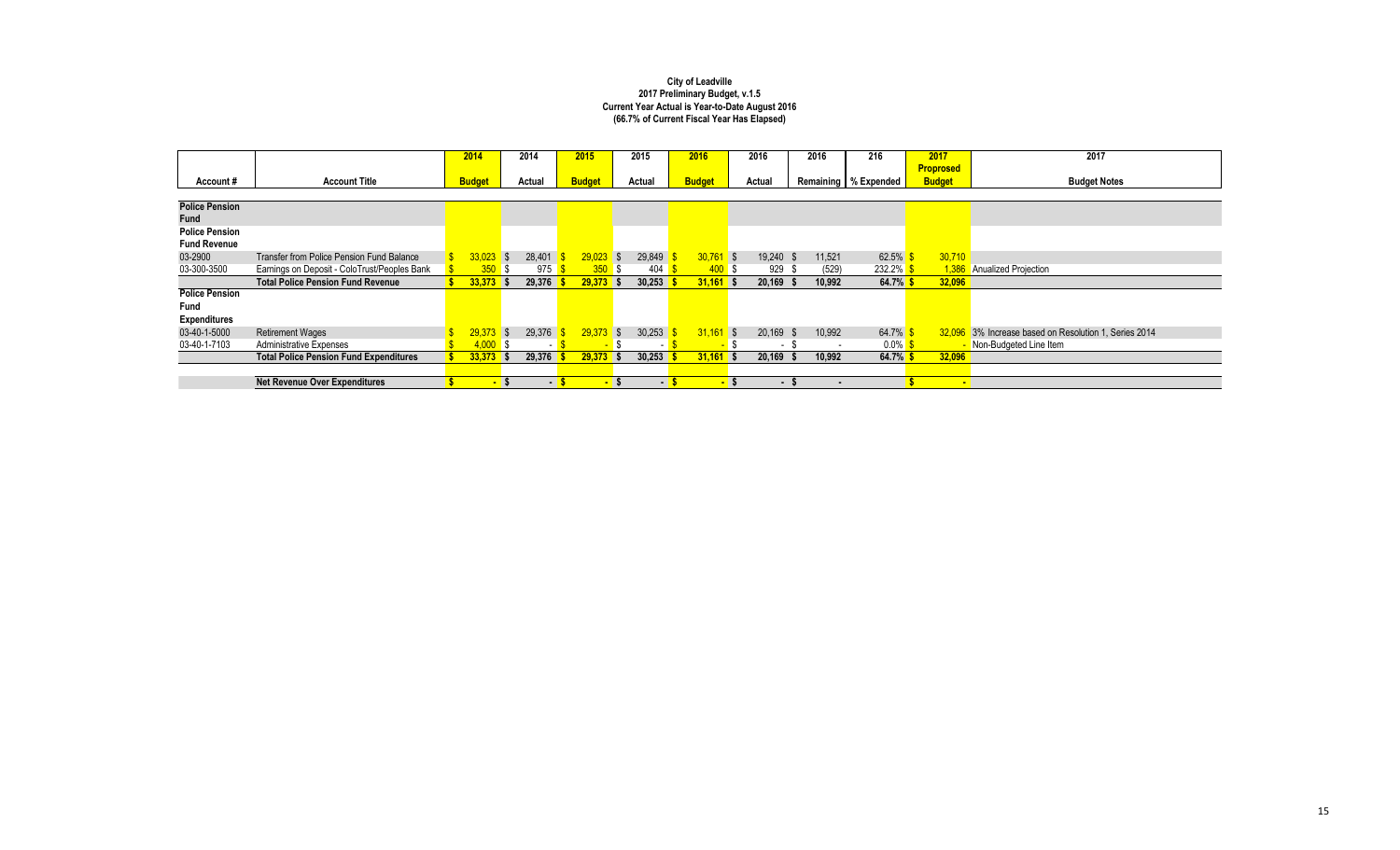|                         |                                               | 2014          |              | 2014   | 2015          |                          | 2015    | 2016          |              | 2016           | 2016            | 216                    | 2017             | 2017                                                              |
|-------------------------|-----------------------------------------------|---------------|--------------|--------|---------------|--------------------------|---------|---------------|--------------|----------------|-----------------|------------------------|------------------|-------------------------------------------------------------------|
|                         |                                               |               |              |        |               |                          |         |               |              |                |                 |                        | <b>Proprosed</b> |                                                                   |
| Account#                | <b>Account Title</b>                          | <b>Budget</b> |              | Actual | <b>Budget</b> |                          | Actual  | <b>Budget</b> |              | <b>Actual</b>  |                 | Remaining   % Expended | <b>Budget</b>    | <b>Budget Notes</b>                                               |
|                         |                                               |               |              |        |               |                          |         |               |              |                |                 |                        |                  |                                                                   |
| <b>CTF</b>              |                                               |               |              |        |               |                          |         |               |              |                |                 |                        |                  |                                                                   |
| <b>CTF Revenues</b>     |                                               |               |              |        |               |                          |         |               |              |                |                 |                        |                  |                                                                   |
| 05-300-3500             | Earnings on Deposit - ColoTrust/Peoples Bank  | 75.00         |              | 65.15  | 65.00         |                          | 102.48  | 65.00         |              | 195.59         | (130.59)        | 3.01                   |                  | Annualized Projection                                             |
| 05-2900                 | Transfer from CTF Fund Balance                |               |              |        |               |                          |         |               |              |                |                 | $\blacksquare$         | 41,424           |                                                                   |
| 05-300-3700             | <b>State Lottery</b>                          | 28,601        | l S          | 24,690 | 28,000        | -\$                      | 24,824  | $28,000$ \$   |              | 15,955         | 12,045          | $57.0\%$               | 28,000 SALY      |                                                                   |
|                         | <b>Total Conservation Trust Fund Revenues</b> | 28,676        |              | 24,755 | 28,065        |                          | 24,927  | $28,065$ \$   |              | 16,150         | 11,915          | $57.5\%$               | 69,716           |                                                                   |
|                         |                                               |               |              |        |               |                          |         |               |              |                |                 |                        |                  |                                                                   |
| <b>CTF Expenditures</b> |                                               |               |              |        |               |                          |         |               |              |                |                 |                        |                  |                                                                   |
| 05-40-1-5000            | Salary                                        | $5,555$ \$    |              | 5,783  | $9,871$ \$    |                          | 10,196  | $13,564$ \$   |              | 896            | 12,668<br>- \$  | 6.6% $$$               |                  | 460 Tabor Home Guides (90% Tabor/10% CTF).                        |
| 05-40-1-5010            | <b>Holiday Pay</b>                            |               | -S           |        |               |                          | 167     |               | - \$         | - \$           |                 | $0.0\%$ \$             |                  | - Line Item not used                                              |
| 05-40-1-5015            | PTO Pay                                       |               |              |        |               |                          | 145     |               | -S           | 231            | (231)<br>- \$   | $0.0\%$ \$             |                  | Line Item not used                                                |
| 05-40-1-5120            | <b>FICA</b>                                   | $344$ \$      |              | 294    | $612$ \$      |                          | 621     | $841$ \$      |              | 70 \$          | 771             | $8.3\%$ \$             |                  | $29$ 6.2%                                                         |
| 05-40-1-5130            | <b>FICA Medicare</b>                          |               | $\sqrt$      | 85     | $143$ \$      |                          | 145     | 197S          |              | $16 \quad$     | 180             | $8.3\%$ \$             |                  | $7 \t1.45%$                                                       |
| 05-40-1-5140            | 457 Deferred Plan                             |               | \$           |        |               | -\$                      |         | 749S          |              | - \$           | $\sim$          | $0.0\%$ \$             |                  | <mark>- Line Item not used</mark>                                 |
| 05-40-1-5150            | Health Insurance                              |               | $\sqrt{3}$   | $\sim$ |               | - \$                     | 1,580   | $3,503$ \$    |              | - \$           | 3,503           | $0.0\%$ \$             |                  | Line Item not used                                                |
| 05-40-1-5165            | State Unemployment Tax                        | 17S           |              | 17     |               | 30S                      | 32      | 41S           |              | 3 <sup>5</sup> | 37              | $8.3\%$ \$             |                  | 3%                                                                |
|                         |                                               |               |              |        |               |                          |         |               |              |                |                 |                        |                  | Includes Contract Maintenance @ \$435/mo. f/daily bathroom        |
|                         |                                               |               |              |        |               |                          |         |               |              |                |                 |                        |                  | cleaning; and \$500/mo. f/6 mos. snow removal; and \$8,000        |
| 05-40-1-7301            | <b>City Park Maintenance Expenses</b>         | 14.000        | $\mathsf{S}$ | 6,683  | 12,500        | $\overline{\phantom{a}}$ | 12,774  | 1,671         | $\mathsf{S}$ | 11,497         | (9,826)<br>- \$ | $688.0\%$              | 16,220           | annual parks upkeep.                                              |
|                         |                                               |               |              |        |               |                          |         |               |              |                |                 |                        |                  | Tabor Home ceiling repair (\$1,000); barn restoration feasibility |
| 05-40-1-7302            | <b>Tabor Home Museum Maintenance</b>          | 4,600         | l \$         | 4,914  | 5.000 S       |                          | 3,644   | $4,500$ \$    |              | 374            | 4,126<br>- \$   | $8.3\%$ \$             |                  | 3,000 study (\$2,000) - estimate, per Judge Reynolds.             |
|                         |                                               |               |              |        |               |                          |         |               |              |                |                 |                        |                  | To be used as match dollars for TOH Rehabilitation Grants per     |
| 05-40-1-7310            | Misc. Conservation                            | 1,000         | $\mathsf{S}$ | 2,000  | $1,000$ \$    |                          |         | $3,000$ \$    |              | $3,000$ \$     |                 | $100.0\%$ \$           | 50,000           | motion passed at 7/19/2016 Council Meeting.                       |
|                         | <b>Total CTF Expenditures</b>                 | 25,597        | l S          | 19,777 | 29,156        |                          | 29,303  | $28,065$ \$   |              | 16,087         | 11,229          | $57.3\%$ \$            | 69,716           |                                                                   |
|                         |                                               |               |              |        |               |                          |         |               |              |                |                 |                        |                  |                                                                   |
|                         | <b>Net Revenue Over Expenditures</b>          | $3,079$ \$    |              | 4,978  | $(1,091)$ \$  |                          | (4,376) | $0$ \$        |              | 63 \$          | 686             |                        | (0)              |                                                                   |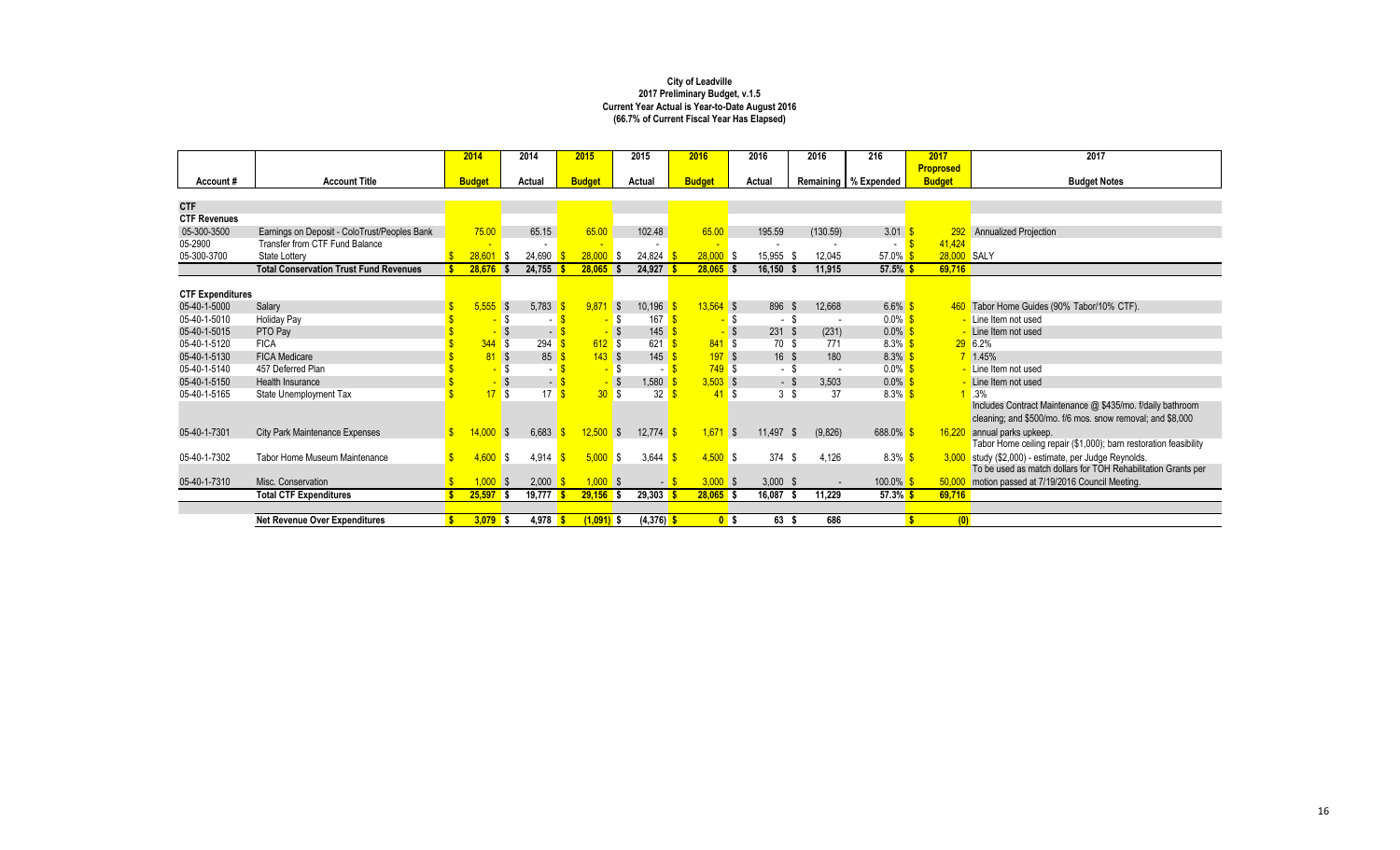|                              |                                            | 2014           | 2014                   |               | 2015                                 | 2015           |                     | 2016           |                   | 2016            | 2016            | 216                    | 2017             | 2017                                                                                                   |
|------------------------------|--------------------------------------------|----------------|------------------------|---------------|--------------------------------------|----------------|---------------------|----------------|-------------------|-----------------|-----------------|------------------------|------------------|--------------------------------------------------------------------------------------------------------|
|                              |                                            |                |                        |               |                                      |                |                     |                |                   |                 |                 |                        | <b>Proprosed</b> |                                                                                                        |
| Account#                     | <b>Account Title</b>                       | <b>Budget</b>  | <b>Actual</b>          |               | <b>Budget</b>                        | <b>Actual</b>  |                     | <b>Budget</b>  |                   | <b>Actual</b>   |                 | Remaining   % Expended | <b>Budget</b>    | <b>Budget Notes</b>                                                                                    |
| <b>Fire Dept Fund</b>        |                                            |                |                        |               |                                      |                |                     |                |                   |                 |                 |                        |                  |                                                                                                        |
| <b>Fire Dept</b>             |                                            |                |                        |               |                                      |                |                     |                |                   |                 |                 |                        |                  |                                                                                                        |
| <b>Operating</b>             |                                            |                |                        |               |                                      |                |                     |                |                   |                 |                 |                        |                  |                                                                                                        |
| Revenue                      |                                            |                |                        |               |                                      |                |                     |                |                   |                 |                 |                        |                  |                                                                                                        |
| 10-300-3300                  | <b>County Fire Protection</b>              | $668,270$ \$   | 628,812                |               | $706,442$ \$                         |                | 706,443             | $741,089$ \$   |                   | 432,302         | 308,787         | 58.3%                  | 794,480          | 70% of Budgeted Fire Operations Expenditures                                                           |
| 10-300-3900                  | <b>Transfer from General Fund</b>          | $286,401$ \$   | 269,491                |               | 302,761                              | $\blacksquare$ | 302,761             | $317,609$ \$   |                   | 211,738         | 105,871         | 66.7% \$               | 340,491          | 30% of Budgeted Fire Operations Expenditures                                                           |
|                              | <b>Total Fire Department Fund Revenues</b> | 954,671        | <b>S</b>               |               | 898,303 \$ 1,009,203 \$ 1,009,204 \$ |                |                     | $1,058,698$ \$ |                   | 644,040         | 414,659         | $60.8\%$ \$            | 1,134,972        |                                                                                                        |
| <b>Fire Dept</b>             |                                            |                |                        |               |                                      |                |                     |                |                   |                 |                 |                        |                  |                                                                                                        |
| <b>Operating</b>             |                                            |                |                        |               |                                      |                |                     |                |                   |                 |                 |                        |                  |                                                                                                        |
| <b>Expenditures</b>          |                                            |                |                        |               |                                      |                |                     |                |                   |                 |                 |                        |                  |                                                                                                        |
|                              |                                            |                |                        |               |                                      |                |                     |                |                   |                 |                 |                        |                  | Based on full manning levels and new base salary schedule (9                                           |
| 10-40-1-5000                 | Salary                                     | 375,000        | 365,533<br><b>S</b>    |               | $391,039$ \$                         |                | 395,294             | $440,659$ \$   |                   | 295,495 \$      | 145,164         | 67.1% \$               | 495,132          | Firefighters positions, Fire Chief and Fire Marshal).                                                  |
| 10-40-1-5001                 | Reserve Pay                                | 1,800          | 1,200<br><b>S</b>      |               | $1,800$ \$                           |                | 960                 | $1,800$ \$     |                   | $2,134$ \$      | (334)           | 118.5% \$              |                  | 1,800 Projection based on \$80/month per reservist when worked                                         |
| 10-40-1-5002                 | <b>Reservist 3rd Position Converage</b>    |                | -\$                    |               |                                      | -\$            | $\blacksquare$      |                | <mark>-</mark> \$ | - \$            |                 | $0.0\%$ \$             |                  | Line Item Not Budgeted                                                                                 |
| 10-40-1-5004                 | Mandatory Hourly - Comp                    |                | 3,307                  |               | $11,066$ \$                          |                | 6,561               | $11,673$ \$    |                   | $2,431$ \$      | 9,243           | $20.8\%$ \$            |                  | 13,112 Per FLSA                                                                                        |
|                              |                                            |                |                        |               |                                      |                |                     |                |                   |                 |                 |                        |                  | Increase due to salary changes, but offset by SAFER and reserve                                        |
| 10-40-1-5006                 | Additional Hourly Pay - Other              | $11,065$ \$    | 21,528                 |               | $12,549$ \$                          |                | 19,762              | $13,125$ \$    |                   | 20,305 \$       | (7, 180)        | 154.7% \$              | 18,000           | firefighters coverages.                                                                                |
| 10-40-1-5007                 | Overtime - Other                           | $78,840$ \$    | 66,752                 |               | $68,972$ \$                          |                | 61,546              | $72,450$ \$    |                   | 52,462 \$       | 19,988          | $72.4\%$ \$            | 70,000           | OT reduced due to SAFER staffing                                                                       |
| 10-40-1-5008                 | Miscellaneous Wages                        |                | (717)<br><b>S</b>      |               | $5,000$ \$                           |                | 4,161               |                | <mark>-</mark> \$ | 564 \$          | (564)           | $0.0\%$ \$             |                  | - Non-Budgeted Line Item                                                                               |
| 10-40-1-5009<br>10-40-1-5010 | Mandatory Overtime - Comp                  | 63,071         | $\sqrt{3}$<br>54,300   |               | $63,074$ \$                          |                | 57,440              | $66,537$ \$    |                   | 46,071 \$       | 20,466<br>2,252 | 69.2% \$               |                  | 74,739 Per FLSA                                                                                        |
|                              | <b>Holiday Pay</b>                         | $5,107$ \$     | 410                    |               | $5,100$ \$                           |                | 3,688               | $5,355$ \$     |                   | $3,103$ \$      |                 | 57.9% $$$              |                  | 5,855 Increase due to salary changes.<br>Non-budgeted line item; Accrued PTO payout will normally only |
| 10-40-1-5015                 | PTO Pay                                    |                | -9                     |               | - \$                                 |                | 7,754               |                | - \$              | $3,101$ \$      | (3, 101)        | $0.0\%$ \$             |                  | occur at employee termination.                                                                         |
| 10-40-1-5030                 | Call Out                                   | $3,762$ \$     | 4,394                  |               | $5,000$ \$                           |                | 4,756               | $5,250$ \$     |                   | $2,951$ \$      | 2,299           | 56.2% \$               |                  | 5,500 Increase due to salary changes.                                                                  |
| 10-40-1-5031                 | Out-of-Position Pay                        |                | 648<br>\$              |               | $1,500$ \$                           |                | 4,119               | $2,500$ \$     |                   | $1,160$ \$      | 1,340           | 46.4% \$               | 2,000            | <b>Estimate, per Union Contract Negotiation</b>                                                        |
|                              |                                            |                |                        |               |                                      |                |                     |                |                   |                 |                 |                        |                  | Line item no longer budgeted - per Union Contract, Hazmat Pay in                                       |
| 10-40-1-5032                 | HazMat Pay                                 | 2,250          | 2,250<br>I\$           |               | 2,250                                | $\sqrt{3}$     | 1,813               | $1,500$ \$     |                   | $125$ \$        | 1,375           | $8.3\%$ \$             |                  | included in base pay.                                                                                  |
|                              |                                            |                |                        |               |                                      |                |                     |                |                   |                 |                 |                        |                  |                                                                                                        |
| 10-40-1-5033                 | Longevity pay                              | 800            | 800<br>$\sqrt{3}$      |               | $800$ \$                             |                | 800                 | $800$ \$       |                   | 533 \$          | 267             | 66.7% \$               |                  | 800 Per Union Contract (2-Firefighters @ \$200 and \$600 respectively)                                 |
| 10-40-1-5120                 | <b>FICA</b>                                | $112$ \$       | 84                     |               | $6,406$ \$                           |                | 1,401               | $3,026$ \$     |                   | $193$ \$        | 2,832           | 6.4% $$$               | 1,500            | 6.2% of Reservist pay, (all non full-time firefighters)                                                |
| 10-40-1-5130                 | <b>FICA Medicare</b>                       | $7,927$ \$     | 4,337                  |               | $8,326$ \$                           |                | 7,893               | $9,014$ \$     |                   | 5,961 \$        | 3,053           | 66.1% \$               |                  | 9,961 1.45% of all compensation                                                                        |
|                              |                                            |                |                        |               |                                      |                |                     |                |                   |                 |                 |                        |                  | City's 5% Match of Base Compensation--- Based on current                                               |
| 10-40-1-5140                 | 457 Deferred Plan                          | $18,750$ \$    | 13,119                 | $\sqrt{3}$    | $18.802$ \$                          |                | 9,808               | $13,493$ \$    |                   | 8,682           | 4,811<br>-\$    | 64.3% $$$              | 14,572           | coverages and schedule of salary increases.                                                            |
|                              |                                            |                |                        |               |                                      |                |                     |                |                   |                 |                 |                        |                  | 8% of base pay, mandatory overtime and longevity pay - based on                                        |
| 10-40-1-5145                 | Fire & Police Pension Fund                 | $49,444$ \$    | 37,984 $\frac{\$}{}$   |               | $46,451$ \$                          |                | 44,828 \$           | $47,461$ \$    |                   | 27,494 \$       | 19,967          | 57.9% $$$              |                  | 46,703 full manning levels.                                                                            |
| 10-40-1-5146                 | FPPA Old Hire Contribution                 |                | - \$                   | $-5$          |                                      | -\$            | $-13$               |                | $-$ \$            | $9,793$ \$      | (9, 793)        | $0.0\%$ \$             | 9,793            | Annual Required Contribution to FPPA                                                                   |
|                              |                                            |                |                        |               |                                      |                |                     |                |                   |                 |                 |                        |                  | Based on Current 2016 Health Plan Enrollees and 3.25%                                                  |
| 10-40-1-5150                 | Health Insurance                           | $58,201$ \$    | 63,271                 |               | $71,129$ \$                          |                | $66,294$ \$         | $68,884$ \$    |                   | 48,783 \$       | 20,101          | $70.8\%$ \$            |                  | 69,310 increase over 2016 rates.                                                                       |
| 10-40-1-5165                 | <b>State Unemployment Tax</b>              | $1,640$ \$     | 1,588                  |               | $1,689$ \$                           |                | $1,705$ \$          | $1,865$ \$     |                   | $1,291$ \$      | 574             | 69.2% \$               |                  | 2,061 .3% of All Compensation                                                                          |
| 10-40-1-6202                 | Supplies                                   | $5,000$ \$     | $2,863$ $\frac{\ }{5}$ |               | $3,000$ \$                           |                | 3,873 $\frac{1}{5}$ | $3,000$ \$     |                   | 2,656 \$        | 344             | 88.5% $$$              |                  | 3,500 Estimated Projection                                                                             |
| 10-40-1-6204                 | Postage                                    | \$<br>$150$ \$ |                        | $66\frac{\$}$ | $150$ \$                             |                | $306$ \$            | 150S           |                   | $13 \text{ } $$ | 137             | $9.0\%$ \$             |                  | 150 SALY                                                                                               |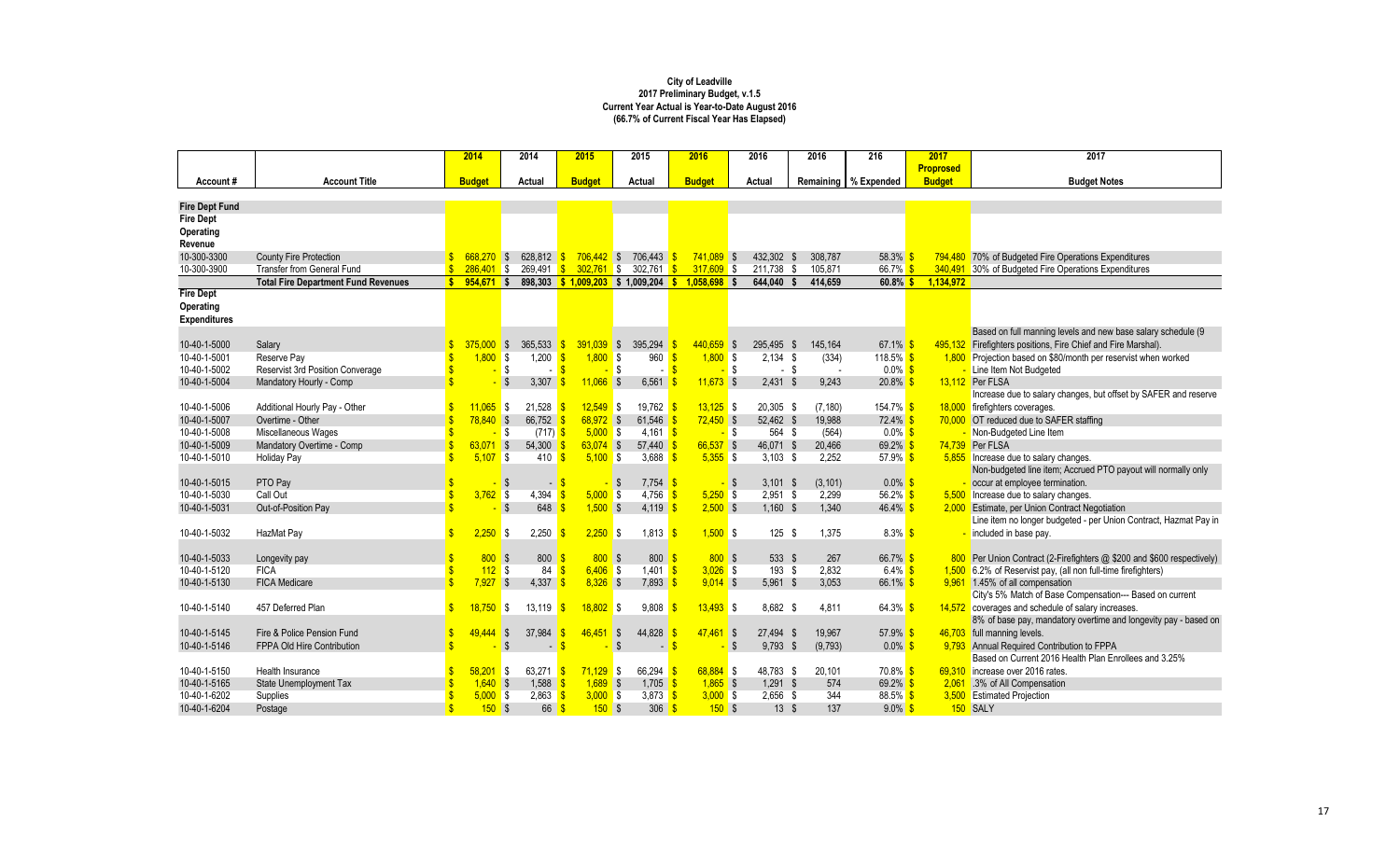|                          |                                                | 2014                  |            | 2014                                                                                                                                                                                                                                                                                                                                                                                                                                                                                                                   | 2015                    | 2015                    |                                   | 2016                         | 2016                     | 2016            | 216                                | 2017                          | 2017                                                                    |
|--------------------------|------------------------------------------------|-----------------------|------------|------------------------------------------------------------------------------------------------------------------------------------------------------------------------------------------------------------------------------------------------------------------------------------------------------------------------------------------------------------------------------------------------------------------------------------------------------------------------------------------------------------------------|-------------------------|-------------------------|-----------------------------------|------------------------------|--------------------------|-----------------|------------------------------------|-------------------------------|-------------------------------------------------------------------------|
|                          |                                                |                       |            |                                                                                                                                                                                                                                                                                                                                                                                                                                                                                                                        |                         |                         |                                   |                              |                          |                 |                                    | <b>Proprosed</b>              |                                                                         |
| Account#<br>10-40-1-6210 | <b>Account Title</b>                           | <b>Budget</b>         |            | <b>Actual</b><br>39,765                                                                                                                                                                                                                                                                                                                                                                                                                                                                                                | <b>Budget</b><br>40,000 | <b>Actual</b><br>43,595 |                                   | <b>Budget</b><br>$35,000$ \$ | <b>Actual</b><br>24,000  |                 | Remaining   % Expended<br>$68.6\%$ | <b>Budget</b><br>30,000       | <b>Budget Notes</b>                                                     |
| 10-40-1-6211             | Vehicle Repairs                                | 32,000<br>$13,000$ \$ | - \$       | 11,535                                                                                                                                                                                                                                                                                                                                                                                                                                                                                                                 | $13,000$ \$             | -S                      | $10,393$ $\frac{6}{5}$            | $13,000$ \$                  |                          | 11,000<br>7,966 | 38.7% \$                           | 11,000                        |                                                                         |
| 10-40-1-6215             | Gas and Oil<br>Equipment Repair & Maintenance  |                       | $9,000$ \$ | 5,492                                                                                                                                                                                                                                                                                                                                                                                                                                                                                                                  | $8,000$ \$              |                         | $4,061$ \$                        | $6,000$ \$                   | $5,034$ \$<br>$1,582$ \$ |                 | $26.4\%$ \$                        | 4,000                         |                                                                         |
|                          |                                                |                       |            |                                                                                                                                                                                                                                                                                                                                                                                                                                                                                                                        |                         |                         |                                   |                              |                          | 4,418           |                                    |                               |                                                                         |
| 10-40-1-6216             | <b>Building Repair &amp; Maintenance</b>       | $20,000$ \$           |            | $9,437$ \$                                                                                                                                                                                                                                                                                                                                                                                                                                                                                                             | $25,000$ \$             |                         | $24,119$ \$                       | $12,000$ \$                  | 17,118 \$                | (5, 118)        | $142.6\%$                          |                               | 15,000 PlymoVent system upgrade/lighting                                |
| 10-40-1-6217             | <b>Station Furniture</b>                       |                       | $1,150$ \$ | 3,672 $\frac{\ }{5}$                                                                                                                                                                                                                                                                                                                                                                                                                                                                                                   | $1,200$ \$              |                         | $267 \frac{\text{S}}{2}$          | $1,200$ \$                   | - \$                     | 1,200           | $0.0\%$ \$                         |                               | 1,200 SALY                                                              |
| 10-40-1-6301             | Professional Services - Legal                  |                       | $1,500$ \$ | $5,334$ \$                                                                                                                                                                                                                                                                                                                                                                                                                                                                                                             | $1,500$ \$              |                         | $1,475$ \$                        | $1,500$ \$                   | $-$ \$                   | 1,500           | $0.0\%$                            |                               | 1,500 SALY                                                              |
| 10-40-1-6307             | Administrative Fee                             | $25,383$ \$           |            | 25,383                                                                                                                                                                                                                                                                                                                                                                                                                                                                                                                 | $25,400$ \$             |                         | $25,400$ \$                       | $25,400$ \$                  | 16,933 \$                | 8,467           | 66.7% \$                           | 25,400 SALY                   |                                                                         |
| 10-40-1-6310             | <b>Education &amp; Conferences</b>             | $15,000$ \$           |            | $11,404$ \$                                                                                                                                                                                                                                                                                                                                                                                                                                                                                                            | $11,000$ \$             |                         | $14,484$ \$                       | $11,000$ \$                  | $3,629$ \$               | 7,371           | $33.0\%$                           | 8,000                         |                                                                         |
| 10-40-1-6311             | Travel                                         |                       | $4,500$ \$ | $7,710$ \$                                                                                                                                                                                                                                                                                                                                                                                                                                                                                                             | $8,500$ \$              |                         | $10,428$ \$                       | $9,500$ \$                   | 10,652 \$                | (1, 152)        | 112.1% $$$                         | 12,500                        |                                                                         |
| 10-40-1-6312             | Dues & Membership                              |                       | $800$ \$   | $267 \frac{\$}$                                                                                                                                                                                                                                                                                                                                                                                                                                                                                                        | $1,800$ \$              |                         | $805 - $$                         | $1,800$ \$                   | $2,216$ \$               | (416)           | 123.1%                             | 2,300                         |                                                                         |
| 10-40-1-6330             | Telephone                                      |                       | $2,222$ \$ | $2,422$ \$                                                                                                                                                                                                                                                                                                                                                                                                                                                                                                             | $2,300$ \$              |                         | 2,357 $\frac{\epsilon}{2}$        | $2,300$ \$                   | $1,192$ \$               | 1,108           | 51.8% $$$                          |                               | 2,300 SALY                                                              |
|                          |                                                |                       |            |                                                                                                                                                                                                                                                                                                                                                                                                                                                                                                                        |                         |                         |                                   |                              |                          |                 |                                    |                               | SALY; plus upgrade to Century Link Internet (allocated to               |
| 10-40-1-6340             | <b>Utilities</b>                               | 12,000                | $\sqrt{S}$ | 14,258                                                                                                                                                                                                                                                                                                                                                                                                                                                                                                                 | 14,000                  | $\sqrt{3}$              | $13,562$ \$                       | $14,000$ \$                  | 8,693 \$                 | 5,307           | 62.1% \$                           | 14,600                        | departments - CH \$600)                                                 |
| 10-40-1-6401             | Uniform Allowance                              | 3,450                 | $\sqrt{3}$ | 3,706                                                                                                                                                                                                                                                                                                                                                                                                                                                                                                                  | 4,600                   | S.<br>4,149             |                                   | $5,000$ \$                   | $1,655$ \$               | 3,345           | 33.1% $$$                          |                               | $5,000$ SALY                                                            |
|                          |                                                |                       |            |                                                                                                                                                                                                                                                                                                                                                                                                                                                                                                                        |                         |                         |                                   |                              |                          |                 |                                    |                               | SALY; Inclusive of \$3,960 Annually (\$440/firefighter) for Firefighter |
| 10-40-1-6403             | Physicals                                      | 3,000                 | $\sqrt{S}$ | 1,155                                                                                                                                                                                                                                                                                                                                                                                                                                                                                                                  | $3,000$ \$              |                         | 5,115 \$                          | $6,960$ \$                   | $2,161$ \$               | 4,799           | 31.0% \$                           |                               | 6,960 Physicals - Per Union Contract                                    |
| 10-40-1-6501             | Other Expenses                                 |                       | -\$        | 1,749                                                                                                                                                                                                                                                                                                                                                                                                                                                                                                                  |                         | \$                      | 582 $\frac{1}{5}$                 |                              | $4,145$ \$<br>- \$       | (4, 145)        | $0.0\%$ \$                         |                               | Line Item Not Budgeted                                                  |
|                          |                                                |                       |            |                                                                                                                                                                                                                                                                                                                                                                                                                                                                                                                        |                         |                         |                                   |                              |                          |                 |                                    |                               | Estimated, based on actual CIRSA 2017 Rates (Fire Allocation -          |
|                          |                                                |                       |            |                                                                                                                                                                                                                                                                                                                                                                                                                                                                                                                        |                         |                         |                                   |                              |                          |                 |                                    |                               | \$29,799); Pinnacol Rates TBD (Presently \$53,054); Fire                |
| 10-40-1-6520             | Insurance (Workers Comp and General Liab)      | 75,831                | S.         | 55,946                                                                                                                                                                                                                                                                                                                                                                                                                                                                                                                 | 69,000                  | 63,610<br>\$            |                                   | $83,782$ \$                  | 81,629 \$                | 2,153           | 97.4%                              | 85,655                        | Accidential Insurance (\$2,802)                                         |
|                          |                                                |                       |            |                                                                                                                                                                                                                                                                                                                                                                                                                                                                                                                        |                         |                         |                                   |                              |                          |                 |                                    |                               | Includes handheld radio replacement rotation (\$2,000); increased       |
|                          |                                                |                       |            |                                                                                                                                                                                                                                                                                                                                                                                                                                                                                                                        |                         |                         |                                   |                              |                          |                 |                                    |                               | from \$5,000 per Budget Meeting 10/2/16 for one compliant radio         |
| 10-40-1-6533             | <b>Communication Equipment</b>                 | 5,000                 | IS.        | 1,232                                                                                                                                                                                                                                                                                                                                                                                                                                                                                                                  | $3,000$ \$              | 2,557                   |                                   | $3,000$ \$                   | $2,263$ \$               | 737             | 75.4% <mark>\$</mark>              |                               | 7,500 for year 2020.                                                    |
|                          |                                                |                       |            |                                                                                                                                                                                                                                                                                                                                                                                                                                                                                                                        |                         |                         |                                   |                              |                          |                 |                                    |                               | Peak Performance Contract \$32,700 - Allocated across                   |
| 10-40-1-6550             | Computer Equipment/Maintenance                 |                       | $2,400$ \$ | 3,804                                                                                                                                                                                                                                                                                                                                                                                                                                                                                                                  | 4,750                   | $\sqrt{3}$              | $2,730$ \$                        | $5,166$ \$                   | 4,836 \$                 | 330             | $93.6\%$ \$                        |                               | $7,020$ Departments (FD - \$7,020)                                      |
| 10-40-1-6551             | <b>Computer Software</b>                       |                       | $266$ \$   |                                                                                                                                                                                                                                                                                                                                                                                                                                                                                                                        | 950                     | <b>S</b>                |                                   | $950$ \$                     | 878 \$                   | 72              | $92.4\%$ \$                        |                               | 950 SALY                                                                |
| 10-40-1-6701             | <b>Volunteer Other</b>                         |                       | - \$       | $-$ \$                                                                                                                                                                                                                                                                                                                                                                                                                                                                                                                 |                         | \$                      | $-$ \$                            | - \$                         | - \$                     | $\sim$          | $0.0\%$ \$                         |                               | Line Item Not Budgeted                                                  |
| 10-40-1-6705             | <b>Fire Prevention</b>                         |                       | $2,000$ \$ | $478$ \$                                                                                                                                                                                                                                                                                                                                                                                                                                                                                                               | $2,000$ \$              |                         | $1,374$ \$                        | $2,000$ \$                   | 647 \$                   | 1,353           | 32.4% $\frac{\text{}}{\text{}}$    |                               | 2,000 SALY                                                              |
| 10-40-1-6715             | Publications                                   |                       | $250$ \$   | $-$ \$                                                                                                                                                                                                                                                                                                                                                                                                                                                                                                                 | 100S                    |                         | $-$ \$                            | 100S                         | 99 \$                    |                 | $99.0\%$ \$                        |                               | 100 SALY                                                                |
| 10-40-1-6720             | Foam ABC & ETC                                 |                       | $2,000$ \$ | $-$ \$                                                                                                                                                                                                                                                                                                                                                                                                                                                                                                                 | $2,000$ \$              |                         | 2,295 $\frac{1}{5}$               | $2,000$ \$                   | - \$                     | 2,000           | $0.0\%$ \$                         | 1,000                         |                                                                         |
| 10-40-1-6725             | Ladder & Air Tests                             |                       | $6,000$ \$ | 3,636 $\frac{1}{5}$                                                                                                                                                                                                                                                                                                                                                                                                                                                                                                    | $6,000$ \$              |                         | 3,337 \$                          | $4,000$ \$                   | $414$ \$                 | 3,586           | $10.4\%$ \$                        |                               | 4,000 SALY                                                              |
| 10-40-1-6730             | Personal Protection Equipment (PPE)            |                       | $5,000$ \$ | 4,605 \$                                                                                                                                                                                                                                                                                                                                                                                                                                                                                                               | $11,000$ \$             |                         | $13,275$ \$                       | $16,000$ \$                  | 23,099 \$                | (7,099)         | $144.4\%$ \$                       | 13,000                        |                                                                         |
| 10-40-1-6734             | Hazmat Equip/Supplies                          |                       | $1,900$ \$ | $494$ \$                                                                                                                                                                                                                                                                                                                                                                                                                                                                                                               | $1,900$ \$              |                         | $1,345$ \$                        | $1,900$ \$                   | $305$ \$                 | 1,595           | 16.0% \$                           |                               | 1,900 SALY                                                              |
| 10-40-1-6736             | Minor Equipment                                |                       | $6,000$ \$ | 7,857 <mark>\$</mark>                                                                                                                                                                                                                                                                                                                                                                                                                                                                                                  | $3,000$ \$              |                         | 2,498 $\frac{\epsilon}{\sqrt{2}}$ | $3,000$ \$                   | 2,375 \$                 | 625             | 79.2% \$                           |                               | 3,000 SALY                                                              |
| 10-40-1-6738             | Hose                                           |                       | $2,500$ \$ | 3,012 $\frac{1}{9}$                                                                                                                                                                                                                                                                                                                                                                                                                                                                                                    | $2,500$ \$              |                         | 1,825 \$                          | $2,500$ \$                   | $-$ \$                   | 2,500           | $0.0\%$ \$                         |                               | 3,500 Need more hose due to hose failures.                              |
| 10-40-1-6901             | <b>Office Equipment Expenditures</b>           |                       | $400$ \$   | $352$ $\frac{\text{}}{\text{}}\frac{\text{}}{\text{}}\frac{\text{}}{\text{}}\frac{\text{}}{\text{}}\frac{\text{}}{\text{}}\frac{\text{}}{\text{}}\frac{\text{}}{\text{}}\frac{\text{}}{\text{}}\frac{\text{}}{\text{}}\frac{\text{}}{\text{}}\frac{\text{}}{\text{}}\frac{\text{}}{\text{}}\frac{\text{}}{\text{}}\frac{\text{}}{\text{}}\frac{\text{}}{\text{}}\frac{\text{}}{\text{}}\frac{\text{}}{\text{}}\frac{\text{}}{\text{}}\frac{\text{}}{\text{}}\frac{\text{}}{\text{}}\frac{\text{}}{\text{}}\frac{\text$ | $400$ \$                |                         | $234$ \$                          | $1,900$ \$                   | 2,636 \$                 | (736)           | 138.7% \$                          |                               | 1,900 SALY                                                              |
| 10-40-1-6905             | <b>Storage Facility-Fire</b>                   | $19,200$ \$           |            | $19,200$ \$                                                                                                                                                                                                                                                                                                                                                                                                                                                                                                            | $19,200$ \$             |                         | $19,200$ \$                       | $19,200$ \$                  | $12,800$ \$              | 6,400           | 66.7% \$                           | 19,200 SALY                   |                                                                         |
| 10-40-1-7301             | Fire Capital                                   |                       | $-$ \$     | $-$ \$                                                                                                                                                                                                                                                                                                                                                                                                                                                                                                                 | <mark>-</mark> \$       |                         | $-8$                              | <mark>-</mark> \$            | - \$                     |                 | $0.0\%$ \$                         |                               | $-$ nil                                                                 |
|                          | <b>Total Fire Department Fund Expenditures</b> | $954,671$ \$          |            |                                                                                                                                                                                                                                                                                                                                                                                                                                                                                                                        | 887,623 \$ 1,009,204 \$ |                         |                                   | 979,834 \$ 1,058,698 \$      | 766,289                  | 292,409<br>Ŝ.   | 72.4% \$                           | 1,134,972 7.20%               |                                                                         |
|                          |                                                |                       |            |                                                                                                                                                                                                                                                                                                                                                                                                                                                                                                                        |                         |                         |                                   |                              |                          |                 |                                    |                               |                                                                         |
|                          | <b>Net Revenue Over Expenditures</b>           |                       | $-$ \$     | $10,679$ \$                                                                                                                                                                                                                                                                                                                                                                                                                                                                                                            | $(1)$ \$                |                         | $29,370$ \$                       |                              | $-$ \$ (122,250) \$      | 122,250         |                                    | $\sqrt[6]{3}$<br>$\mathbf{r}$ |                                                                         |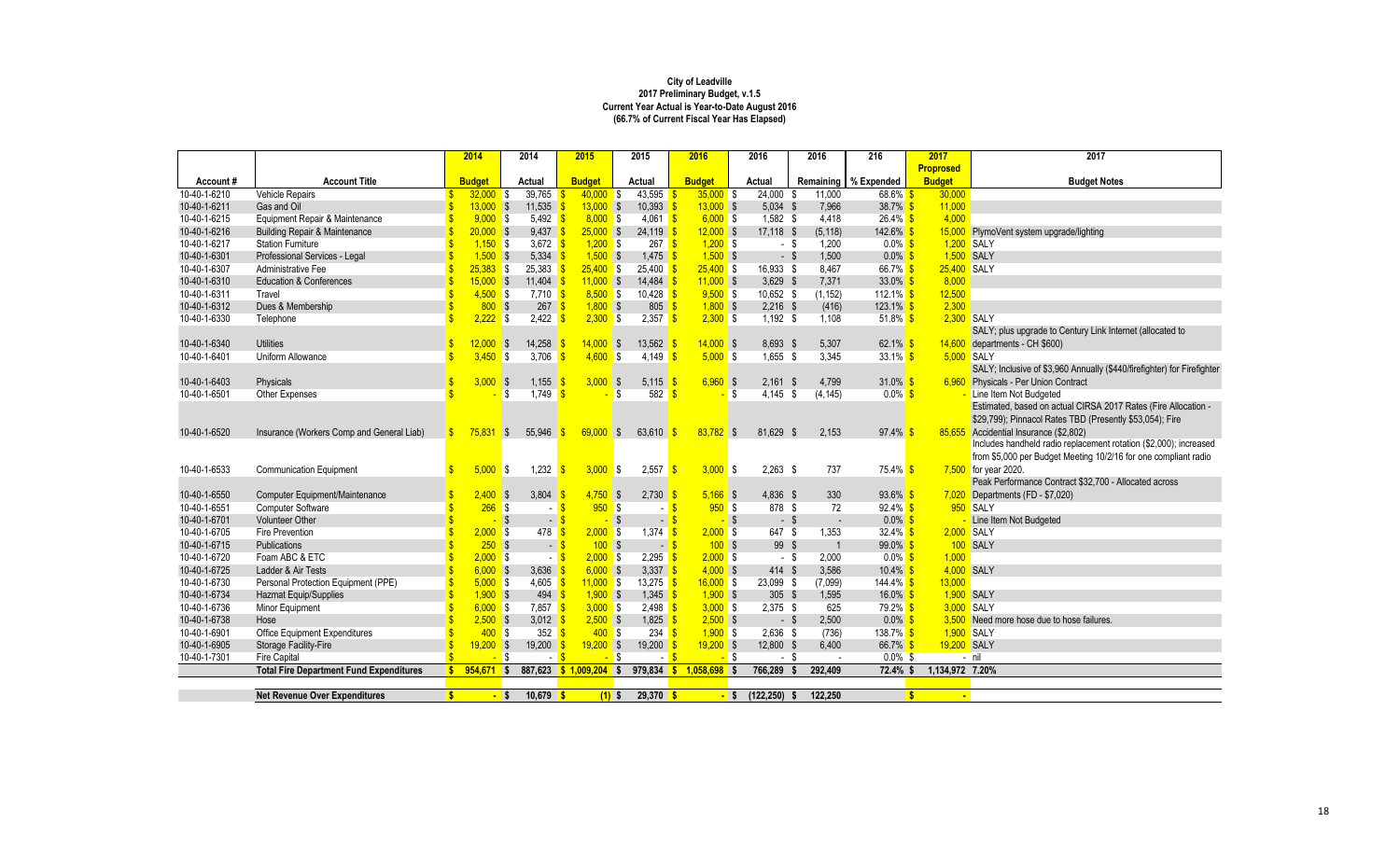| 2017             | 2017                                                             |
|------------------|------------------------------------------------------------------|
| <b>Proprosed</b> |                                                                  |
| <b>Budget</b>    | <b>Budget Notes</b>                                              |
|                  |                                                                  |
|                  |                                                                  |
|                  |                                                                  |
|                  |                                                                  |
|                  |                                                                  |
|                  |                                                                  |
|                  |                                                                  |
|                  |                                                                  |
|                  |                                                                  |
|                  |                                                                  |
|                  |                                                                  |
|                  |                                                                  |
|                  |                                                                  |
|                  |                                                                  |
|                  |                                                                  |
|                  |                                                                  |
|                  |                                                                  |
|                  |                                                                  |
|                  |                                                                  |
|                  |                                                                  |
|                  |                                                                  |
|                  |                                                                  |
|                  |                                                                  |
|                  |                                                                  |
|                  | Per Budget Meeting 10/11/16, Council accepted Fire Management    |
|                  | Board recommendation for Fire Fund capital purchases for para-   |
|                  | tech rescue equipment (\$3,000), technical rescue equipment      |
|                  | (\$3,500), one-time purchases of equipment for new Type I Engine |
| 32,500           | (\$11,000), and Station kitchen remodel (\$15,000).              |
|                  |                                                                  |
|                  |                                                                  |
|                  |                                                                  |
|                  |                                                                  |
|                  |                                                                  |
|                  |                                                                  |
|                  |                                                                  |

|                          |                                              | 2014                    |                         | 2014                     |                           | 2015          |                         | 2015                | 2016          |                   | 2016                            | 2016      |                          | 216                    | 2017             | 2017                                        |
|--------------------------|----------------------------------------------|-------------------------|-------------------------|--------------------------|---------------------------|---------------|-------------------------|---------------------|---------------|-------------------|---------------------------------|-----------|--------------------------|------------------------|------------------|---------------------------------------------|
|                          |                                              |                         |                         |                          |                           |               |                         |                     |               |                   |                                 |           |                          |                        | <b>Proprosed</b> |                                             |
| Account#                 | <b>Account Title</b>                         | <b>Budget</b>           |                         | <b>Actual</b>            |                           | <b>Budget</b> |                         | <b>Actual</b>       | <b>Budget</b> |                   | <b>Actual</b>                   |           |                          | Remaining   % Expended | <b>Budget</b>    | <b>Budget N</b>                             |
|                          |                                              |                         |                         |                          |                           |               |                         |                     |               |                   |                                 |           |                          |                        |                  |                                             |
|                          |                                              |                         |                         |                          |                           |               |                         |                     |               |                   |                                 |           |                          |                        |                  |                                             |
| <b>Fire Dept Capital</b> |                                              |                         |                         |                          |                           |               |                         |                     |               |                   |                                 |           |                          |                        |                  |                                             |
| <b>Revenues</b>          |                                              |                         |                         |                          |                           |               |                         |                     |               |                   |                                 |           |                          |                        |                  |                                             |
| 10-300-3301              | Donations to Fire Department                 |                         | <b>S</b>                | 2,601                    | $\sqrt[3]{3}$             |               | <b>\$</b>               | $749$ \$            |               | - \$              | 194 \$                          |           | (194)                    | 0.0%                   |                  |                                             |
| 10-300-3302              | <b>Forest Service Payments Fire</b>          |                         | $\frac{1}{3}$           | æ.,                      |                           |               | $-$ \$                  | 87,037 \$           |               |                   | $\sqrt{3}$<br>$-$ \$            |           | $\sim$                   | 0.0%                   |                  |                                             |
| 10-300-3304              | <b>Standby Services</b>                      |                         |                         | 3,825                    | S                         |               | I\$                     | 4,016               | S             |                   |                                 |           | $\sim$                   | 0.0%                   |                  |                                             |
| 10-300-3305              | <b>Training Fire Reimbursement</b>           |                         | $\frac{1}{3}$           | Æ,                       |                           |               | $\sqrt{3}$              | $\sim$              |               |                   |                                 | \$        | $\overline{\phantom{a}}$ | 0.0%                   |                  |                                             |
| 10-300-3307              | <b>Reimbursement for Services</b>            |                         |                         | 1,193                    | <b>S</b>                  |               | \$                      | 816                 |               | - \$              | 357 $$$                         |           | (357)                    | 0.0%                   |                  |                                             |
| 10-300-3308              | Prevention & Inspection Program Fees         |                         | $\sqrt{ }$              | $\blacksquare$           |                           |               | $\sqrt{3}$              | 2,371               | -\$           | $-$ \$            | $1,435$ \$                      | (1, 435)  |                          | 0.0%                   |                  |                                             |
| 10-300-3500              | Earnings on Deposit - ColoTrust              | \$                      | $\sqrt{3}$              | 32                       |                           |               | \$                      | 11                  | -\$           |                   | $\sqrt{3}$<br>$-$ \$            |           | $\overline{\phantom{a}}$ | 0.0%                   |                  |                                             |
| 10-300-3506              | Earning on Deposit - Peoples Bank            | \$                      | $\sqrt{3}$              | $\overline{\phantom{a}}$ | $\mathbf{\hat{s}}$        |               | $\sqrt{3}$              | 45                  |               |                   | $\sqrt{3}$<br>$101 \text{ }$ \$ |           | (101)                    | 0.0%                   |                  |                                             |
| 10-300-3620              | FEMA Assistance to FF Grant                  | $\overline{\mathbb{S}}$ | S,                      |                          | $\mathbf{\hat{s}}$        |               | I\$                     | 181,762 \$          |               | <mark>-</mark> \$ | - \$                            |           | $\sim$                   | 0.0%                   |                  |                                             |
| 10-300-3624              | <b>VFA Grant Expenditures</b>                |                         | $\sqrt{3}$              | $\sim$                   | -\$                       |               | $-$ \$                  | $1,234$ \$          |               | $-$ \$            | $-$ \$                          |           |                          | 0.0%                   |                  |                                             |
|                          | <b>Total Fire Department Fund Revenues</b>   | $\mathbf{s}$            | $\frac{1}{\sqrt{2}}$    | $7,652$ \$               |                           |               | $-$ \$                  | $278,040$ \$        |               | <mark>-</mark> \$ | $2,087$ \$                      | (2,087)   |                          | $0.0\%$                |                  |                                             |
|                          |                                              |                         |                         |                          |                           |               |                         |                     |               |                   |                                 |           |                          |                        |                  |                                             |
|                          |                                              |                         |                         |                          |                           |               |                         |                     |               |                   |                                 |           |                          |                        |                  |                                             |
| <b>Fire Dept Capital</b> |                                              |                         |                         |                          |                           |               |                         |                     |               |                   |                                 |           |                          |                        |                  |                                             |
| <b>Expenditures</b>      |                                              |                         |                         |                          |                           |               |                         |                     |               |                   |                                 |           |                          |                        |                  |                                             |
| 10-50-1-5003             | <b>Standby Emplee Payments</b>               |                         | S,                      | 413                      | -\$                       |               | \$                      | $938$ $\frac{8}{5}$ |               | - \$              | $-$ \$                          |           |                          | 0.0%                   |                  |                                             |
| 10-50-1-5034             | Wildfire Deploymnt Emplee Pmts               |                         | $\sqrt{ }$              |                          | $-$ \$                    | $40,000$ \$   |                         | 29,756              | $\sqrt[6]{3}$ | $-$ \$            | 40,721 \$                       | (40, 721) |                          | 0.0%                   |                  |                                             |
| 10-50-1-5120             | <b>FICA</b>                                  |                         | \$                      |                          | $\boldsymbol{\mathsf{s}}$ |               | \$                      | 627                 | $\sqrt[6]{3}$ | $-$ \$            | 1,389 \$                        | (1, 389)  |                          | 0.0%                   |                  |                                             |
| 10-50-1-5130             | FICA Medicare - Emplr                        |                         | $\sqrt{3}$              | $6\phantom{.}$           | $\overline{\mathbf{3}}$   |               | - \$                    | 441                 | $\sqrt[6]{3}$ | $-$ \$            | 585 \$                          |           | (585)                    | 0.0%                   |                  |                                             |
| 10-50-1-5150             | Health Insurance                             |                         | $\sqrt{3}$              | 53                       | $\sqrt[6]{3}$             |               | \$                      | 1,320               | -S            |                   | $\sqrt{3}$<br>162 \$            |           | (162)                    | 0.0%                   |                  |                                             |
| 10-50-1-5165             | <b>SUTA</b>                                  |                         | $\sqrt[3]{3}$           | $\mathbf{1}$             | $\sqrt[6]{3}$             |               | $\sqrt{3}$              | 92                  | -S            | $-$ \$            | $122$ \$                        |           | (122)                    | 0.0%                   |                  |                                             |
| 10-50-1-6301             | Professional Services - Legal                |                         | $\sqrt{3}$              |                          | $\boldsymbol{\mathsf{s}}$ |               | \$                      |                     | <b>S</b>      | $-$ \$            | $-$ \$                          |           |                          | 0.0%                   |                  |                                             |
| 10-50-1-6501             | <b>Other Expenses</b>                        |                         | $\sqrt{ }$              | <u>a y</u>               | $\sqrt[3]{3}$             |               | $\sqrt{3}$              | 210                 | -S            | $-$ \$            | 387 \$                          |           | (387)                    | 0.0%                   |                  |                                             |
| 10-50-1-6534             | Wildfire Deployment Expenses                 |                         | $\sqrt{3}$              | $\sim$                   | $\sqrt[3]{3}$             | $10,000$ \$   |                         | 2,869               | $\sqrt[3]{3}$ | $-$ \$            | $3,727$ \$                      | (3,727)   |                          | 0.0%                   |                  |                                             |
| 10-50-1-6535             | <b>VFA Grant Expenditures</b>                | \$                      | $\sqrt{ }$              | $\blacksquare$           | $\sqrt{3}$                |               | $\sqrt[6]{\frac{1}{2}}$ | 2,496               | $\sqrt{3}$    | $-$ \$            | $-$ \$                          |           | $\overline{\phantom{a}}$ | 0.0%                   |                  |                                             |
| 10-50-1-6536             | FEMA Assistance to FF's Grant Expenditures   | $\sqrt[6]{\frac{1}{2}}$ | $\sqrt{ }$              |                          | $\sqrt{3}$                |               | <mark>-</mark> \$       | 189,899             | $\sqrt[6]{3}$ | $-$ \$            | 750 \$                          |           | (750)                    | 0.0%                   |                  |                                             |
| 10-50-1-6540             | Grant Expenditures - Other                   | $\overline{\mathbb{S}}$ | $\sqrt[6]{\frac{1}{2}}$ | 27,428                   |                           |               | $\mathcal{S}$           | 750 <sup>o</sup>    |               |                   | $\sqrt[6]{3}$<br>$10,623$ \$    | (10, 623) |                          | 0.0%                   |                  |                                             |
|                          |                                              |                         |                         |                          |                           |               |                         |                     |               |                   |                                 |           |                          |                        |                  |                                             |
|                          |                                              |                         |                         |                          |                           |               |                         |                     |               |                   |                                 |           |                          |                        |                  | Per Budget Meeting 10/11/16, Cour           |
|                          |                                              |                         |                         |                          |                           |               |                         |                     |               |                   |                                 |           |                          |                        |                  | <b>Board recommendation for Fire Fur</b>    |
|                          |                                              |                         |                         |                          |                           |               |                         |                     |               |                   |                                 |           |                          |                        |                  | tech rescue equipment (\$3,000), te         |
|                          |                                              |                         |                         |                          |                           |               |                         |                     |               |                   |                                 |           |                          |                        |                  | (\$3,500), one-time purchases of eq         |
| 10-50-1-6902             | <b>Capital Asset Acquisition</b>             | $\sqrt[6]{\frac{1}{2}}$ | <mark>-</mark> \$       |                          | $-5$                      | $100,000$ \$  |                         | 100,000 \$          |               | - \$              | 22,075 \$                       | (22, 075) |                          | $0.0\%$ \$             |                  | 32,500 (\$11,000), and Station kitchen remo |
|                          | <b>Total Fire Fund Wildfire Expenditures</b> | $\overline{\mathbf{s}}$ | $-$ \$                  | $27,900$ \$              |                           | $150,000$ \$  |                         | 329,398 \$          |               | $-$ \$            | $80,540$ \$                     | (80, 540) |                          | $0.0\%$                |                  |                                             |
| <b>Fire Dept</b>         |                                              |                         |                         |                          |                           |               |                         |                     |               |                   |                                 |           |                          |                        |                  |                                             |
| <b>Supplemental</b>      |                                              |                         |                         |                          |                           |               |                         |                     |               |                   |                                 |           |                          |                        |                  |                                             |
| Program                  |                                              |                         |                         |                          |                           |               |                         |                     |               |                   |                                 |           |                          |                        |                  |                                             |
| <b>Expenditures</b>      |                                              |                         |                         |                          |                           |               |                         |                     |               |                   |                                 |           |                          |                        |                  |                                             |
|                          |                                              |                         |                         |                          |                           |               |                         |                     |               |                   |                                 |           |                          |                        |                  |                                             |
| 10-60-5001               | Salary - Reserve Program                     |                         | $-$ \$                  |                          | $-$ \$                    |               | <mark>-</mark> \$       |                     | $-$ \$        | - \$              | 79 \$                           |           | (79)                     | 0.0%                   |                  |                                             |
| 10-60-5120               | <b>FICA</b>                                  |                         | $-$ \$                  | $-$ \$                   |                           |               | $-$ \$                  | - \$                |               | $-$ \$            | $5 \text{ } $$                  |           | (5)                      | 0.0%                   |                  |                                             |
| 10-60-1-5130             | <b>FICA Medicare</b>                         | $\sqrt[6]{\frac{1}{2}}$ | <mark>-</mark> \$       |                          | $-5$                      |               | <mark>-</mark> \$       | $-$ \$              |               | - \$              | $1 \quad$                       |           | (1)                      | 0.0%                   |                  |                                             |
| 10-60-5165               | <b>State Unemployment Tax</b>                | $\sqrt[6]{\frac{1}{2}}$ | $-$ \$                  | $-$ \$                   |                           |               | $-$ \$                  | $-$ \$              |               | $-$ \$            | 0 <sup>5</sup>                  |           | (0)                      | 0.0%                   |                  |                                             |